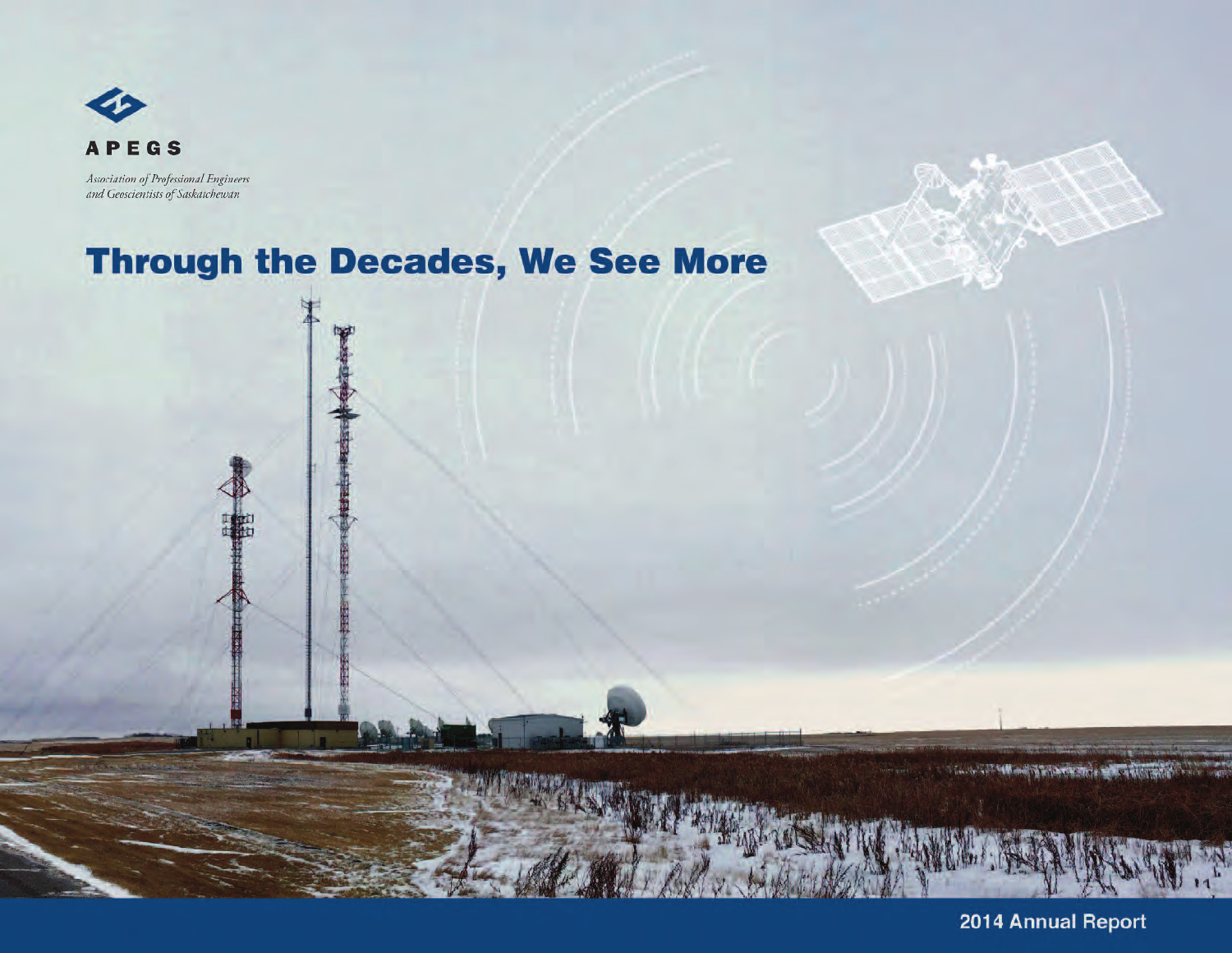## Table of Contents

| Executive Director and Registrar's Report 6      |
|--------------------------------------------------|
|                                                  |
|                                                  |
|                                                  |
|                                                  |
|                                                  |
| Experience Review Committee  12                  |
| Professional Practice Examination Committee  13  |
|                                                  |
|                                                  |
| Saskatchewan Construction Panel  14              |
|                                                  |
|                                                  |
|                                                  |
|                                                  |
| Communications and Public Relations Committee 19 |
|                                                  |
|                                                  |
| Professional Development Committee 23            |
|                                                  |
|                                                  |
| Environment and Sustainability Committee25       |
|                                                  |
|                                                  |
| Engineers Canada Director's Report  28           |
| Geoscientists Canada Director's Report 31        |

| College of Engineering, University of Saskatchewan32                 |
|----------------------------------------------------------------------|
| Department of Geological Sciences, University of Saskatchewan 36     |
| Department of Geography & Planning, University of Saskatchewan. . 38 |
| Faculty of Enginering & Applied Science, University of Regina 39     |
| Department of Geology, University of Regina 40                       |
|                                                                      |
|                                                                      |
| Moose Jaw Engineering Society  45                                    |
|                                                                      |
| Association of Consulting Engineering Companies - SK. 47             |
| Regina Engineering Students' Society 49                              |
| D.M. Kent Geology Club (UofR Geology Students) 50                    |
|                                                                      |
|                                                                      |

| Consolidated Statement of Revenue and Expenditures  54 |  |
|--------------------------------------------------------|--|
|                                                        |  |
|                                                        |  |

| Volunteer Listing & Acknowledgement59 |  |
|---------------------------------------|--|
|                                       |  |
|                                       |  |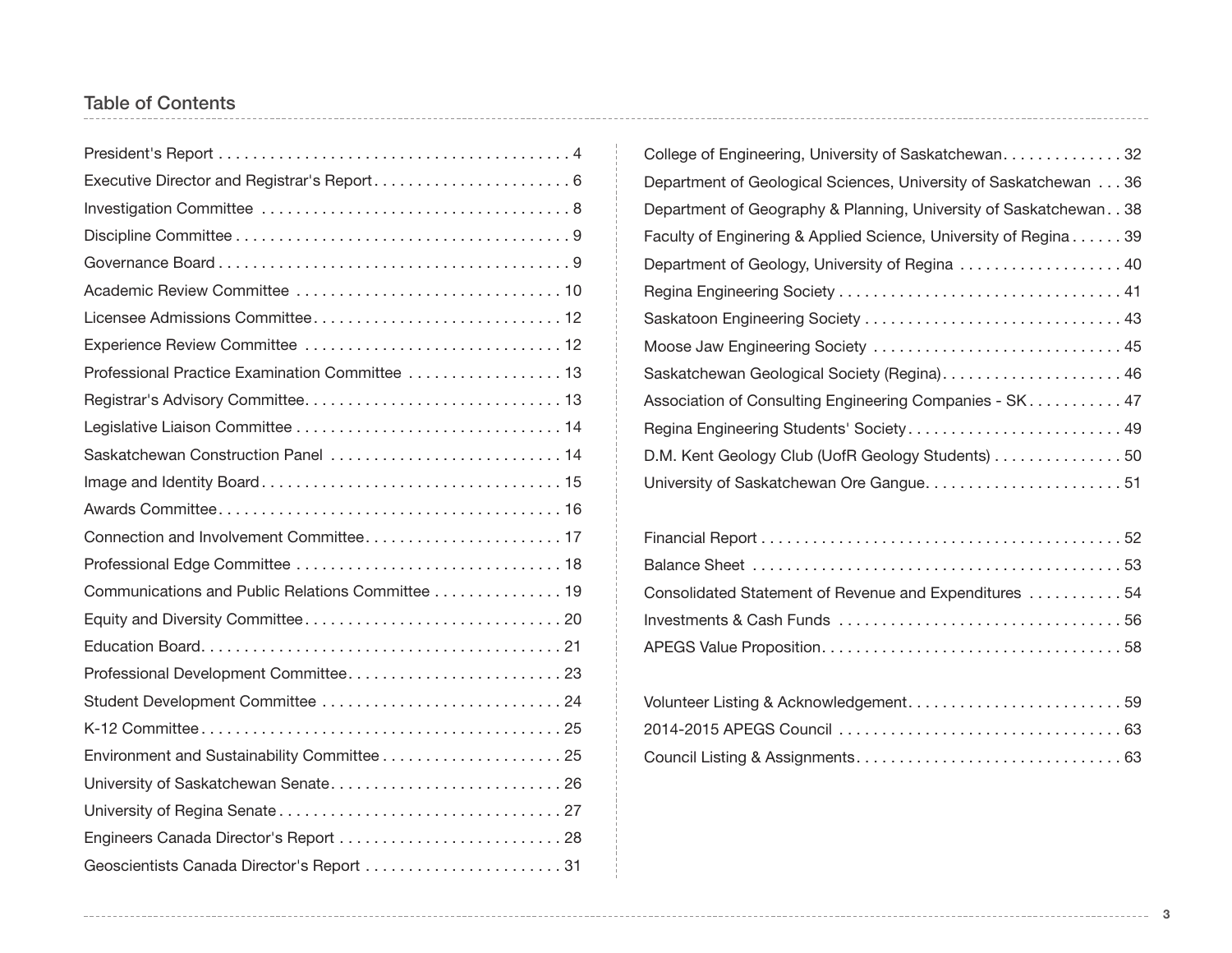The past year has been busy at APEGS. We have moved into a new office, started a new strategic planning process and have been reviewing and refining our registration processes. At the same time our membership continued to new office, started a new strategic planning process and have been reviewing and refining our registration processes. At the in demand on staff and volunteers. Despite these changes, staff and volunteers have remained focused on serving our members and prospective members in an efficient and professional manner. Here are some of the highlights from the past year:

#### Strategic Planning and the AVP

In August and September 2014 the executive committee got together to start a new strategic planning initiative called the APEGS Value Proposition or AVP for short. We then met with the full council and a number of committee chairs to define the AVP. As a result of these two sessions we have been able to define the Vision, Mission and Values of APEGS.

#### VISION:

A Safe and Prosperous Future through Engineering and Geoscience

#### MISSION:

APEGS regulates the practice of engineering and geoscience in Saskatchewan for the benefit and protection of the public, the environment and the benefit of society.

#### VALUES:

Safety; Competence; Honesty; Fairness; Respect

Starting in April at the board level, the committees began preparing for the next AVP session in June by identifying initiatives for the coming year. In May and early June Committee Chairs will submit implementation worksheets detailing the fit with APEGS Value Proposition; ownership/accountability and resources required including staff/volunteers/budget; and timing.

#### New offices

APEGS had been in the offices in downtown Regina for around 30 years and they were getting too full. Given that our membership and staff had approximately doubled in the last 10 years it is not surprising that we ran out of office space. Not only was it inconvenient but it was becoming very difficult to maintain member confidentiality in such a restricted space.

Last year we announced that we had signed a lease for a larger space near the Regina airport. With the aid of an architect we designed a space that would have plenty of room for staff and provide the functionality to separate the staff areas where we worked on confidential member matters from the public space where we met and worked with our members and volunteers.

In the past year the leasehold improvements at the new offices were completed and the staff has moved in and mostly settled into their new space. Anyone who has ever moved knows that it can take a little adjusting until you have everything where you want it and operating at high efficiency. A great deal of the space has been devoted to various size meeting rooms. These are already being extensively used and despite some quirks of the space age telephones are very popular with staff and volunteers. If you haven't been there yet, please find the time to stop by and have a look around.

International graduates, academic assessment and immigration

The vitality of the Saskatchewan economy has led to a need for many more Engineers and Geoscientists. While we have been happy to see many or even most of our local university graduates stay in the province,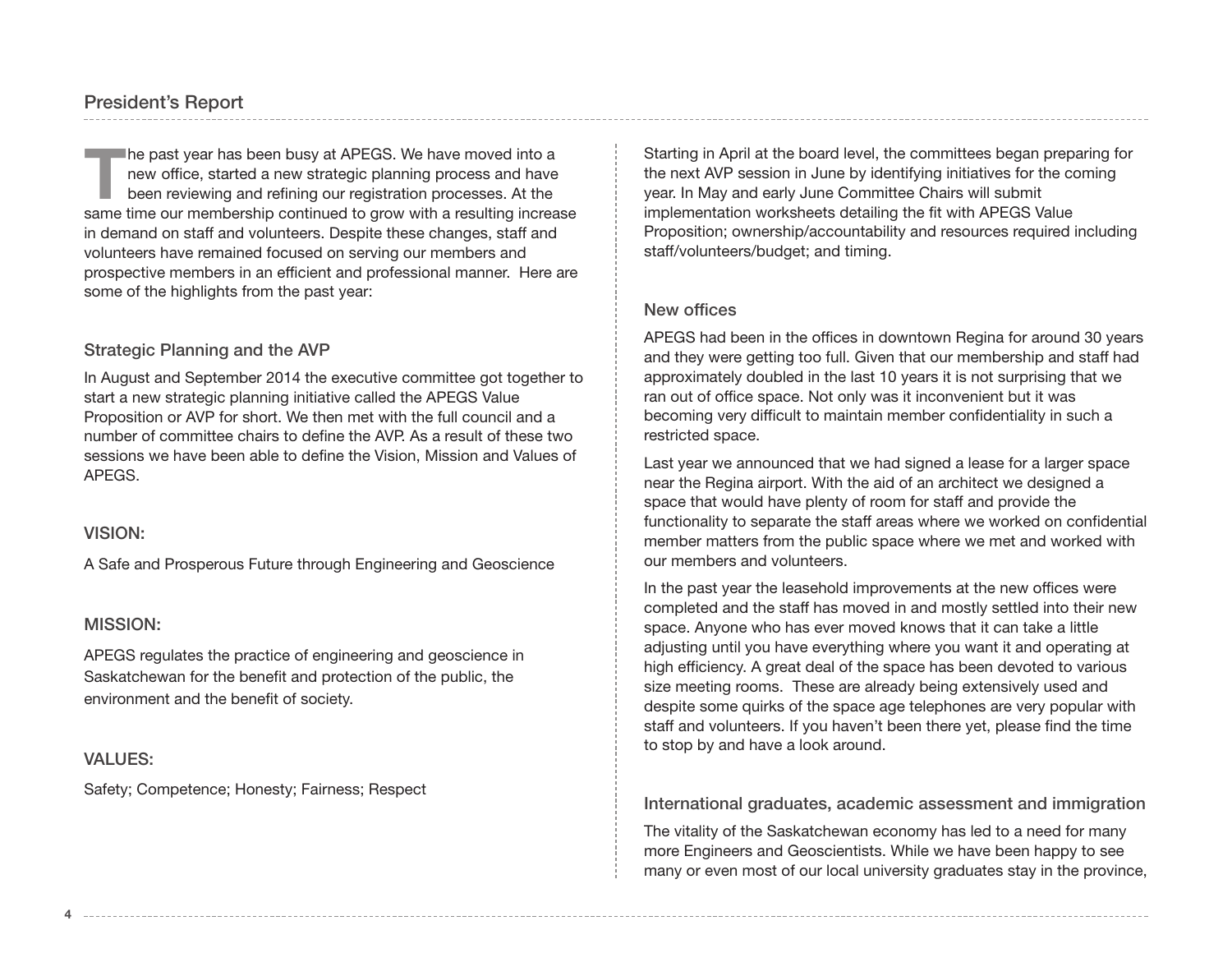there are not enough graduates to meet the demands of the economy or the skills and experience needed to fill intermediate and senior positions. As a result we have seen many international graduates coming to Saskatchewan to help fill the demands.

These international graduates bring the experience that is so much in demand but represent a significant challenge for our registration committees, especially our academic review committee which must evaluate the academic training of each international graduate and determine if it meets the standard that Council has set for professional Engineers and Geoscientists. Unlike Canadian graduates who attend Engineering institutions accredited by the Canadian Engineering Accreditation Board (part of Engineers Canada) or take Geoscience programs defined by the Canadian Geoscience Standards Board (part of Geoscientists Canada), international graduates attend a multitude of institutions all over the world, most of which are not accredited by any recognized organizations.

It has been a real challenge for APEGS to assess these international graduate applicants. We believe that we have refined our procedures enough to handle the future flow of international graduate applications in a timely manner. However we currently have a backlog of applications that must be dealt with as soon as possible. Towards this end we have brought in contract personnel to undertake the initial review of applications and ensure that all required information is in order before the applications go to the Academic Review Committee for final evaluation.

In 2015 the federal government began using a new immigration process called express entry to help ensure that immigrants in high demand occupations to can gain entry into Canada in an expedient manner. Engineers and Geoscientists are included in these categories. Engineers Canada is in the process of applying to become an organization capable of providing the initial assessment of all applicants who feel that they are capable of working as Engineers in Canada. If the program is successful, it may mean considerably more applicants will seek membership in Saskatchewan. A large increase would again cause challenges for our registration committees. Stay tuned for additional details as these initiatives roll out.

It was a great pleasure to travel across Canada meeting with other associations and working to progress self-regulation for our professions. We attended annual meetings, Engineers Canada and Geoscientists Canada Board meetings and attended PNWER meetings in BC and Washington. The goal of all of these trips is to stay informed about issues that may affect our professions and to participate in dialogues that will ensure our voice and views are heard and understood.

APEGS is very fortunate to have such a dedicated Council to serve its members. Thank you to all of Council for your support and all of your work during the past year.

I want to thank the members of the executive committee for their participation, guidance and direction through the past year. It has been a real pleasure to work with all of you. I look forward to working with next president in the new year and wish our past president, Dwayne Gelowitz, P.Eng., FEC continued success in his future activities.

I want to thank all of the APEGS staff and volunteers who work throughout the year to serve our members. Our association could not function without its staff or its volunteers working together to carry out our many regulatory, outreach and development functions. Thank you all for your dedication.

In closing I would like to thank all of the members for allowing me to take part at this level in the life of our association. It has been an honour to serve and represent you. Finally I want to thank my wife Flaviana who helped keep me organized, accompanied me on our travel and sacrificed her own time and activities to make this year possible.

Respectfully submitted,

Andrew Loken, P.Eng., FEC President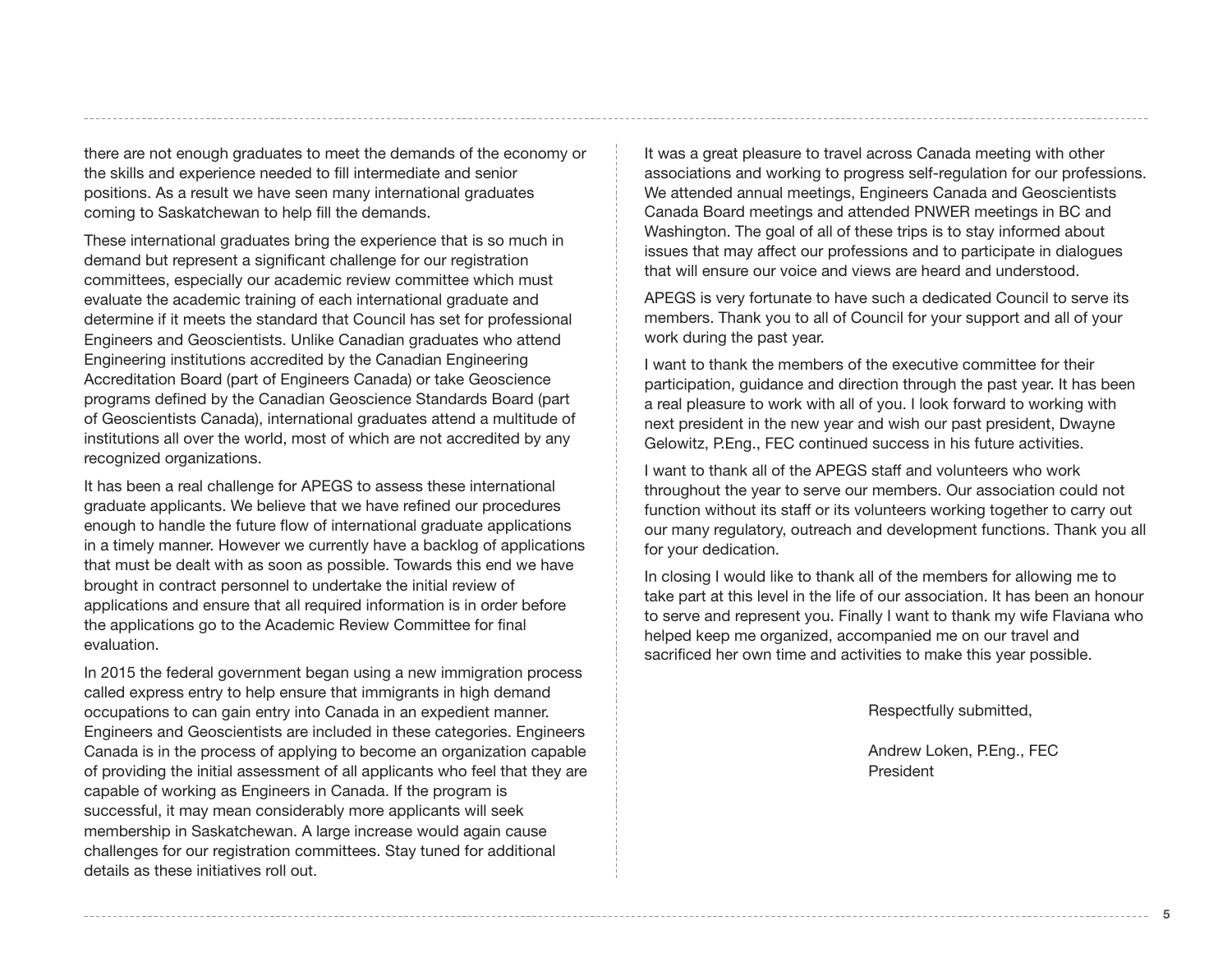The number of APEGS members and licensees grew by 5.8 per cent during 2014. This is a slight drop in growth over 2013 but is still a positive sign for the Saskatchewan economy. An increase in our members usually bodes well for continued economic growth.

## Registration

The membership statistics table at the end of this report records the net outcome of all registration activities. The table does not capture the number of inquiries, the number of applications or the number of files in process. The number of applications of all types increased by 2.8 per cent to 2,798. The two committees with the heaviest workload are the Academic Review Committee and the Experience Review Committee.

## Office Accommodations

In May of this year the tenant fit-up was completed on our new leased office space on the top floor of 4581 Parliament Avenue. The new office is in the Harbour Landing area immediately south of the Regina Airport and has ample parking for members, volunteers and staff. After the 2014 Annual Meeting we completed the move to our new location.

## Unlicensed Practice

Council does not support any registration scheme that facilitates or condones practicing without being licensed. In October a new staff member was hired to undertake enforcement activity related to unlicensed practice and misuse of engineering and geoscience titles. Business has been brisk.

## Our Website and e-Business Services

During the year we continued to add further e-business functionality to our website. Members and applicants can pay dues, update their contact information, report CPE activity, register and pay for events, make various applications and pay application fees all online. We will continue to make improvements to our website to make future online experiences efficient and effective.

## Reporting Continuing Professional Excellence (CPE) Activity

The Engineering and Geoscience Professions Regulatory Bylaws require that APEGS members and licensees "keep themselves informed in order to maintain their competence….." While it is currently not mandatory to report your Continuing Professional Excellence activities to APEGS, members and licensees are encouraged to report. We have taken steps to facilitate a better on-line reporting interface and will continue to improve our on-line reporting capability. Your Council is monitoring national developments regarding mandatory reporting of professional development activities. I urge all members and licensees to promptly report your CPE activities if you have not already done so.

## **Outreach**

Throughout 2014 our volunteers and staff represented our professions at a wide variety of national, international, government, public, university, geoscience and engineering functions. These functions provided an excellent opportunity to further the Association's mandate of protecting the public. APEGS continued with the practice of holding an annual MLA Reception, holding its 15th annual reception during the fall legislative session. This provided an excellent opportunity for politicians to meet engineering and geoscience professionals and to discuss issues relevant to Saskatchewan and our professions.

I thank all members who volunteered their time during the year in support of our professions. I especially thank President Andrew Loken, P.Eng., FEC, Executive Committee, Council and my staff for their strong support throughout the year.

Respectfully submitted,

Dennis K. Paddock, P.Eng., FEC, FCSSE, FCAE, FGC (Hon.) Executive Director and Registrar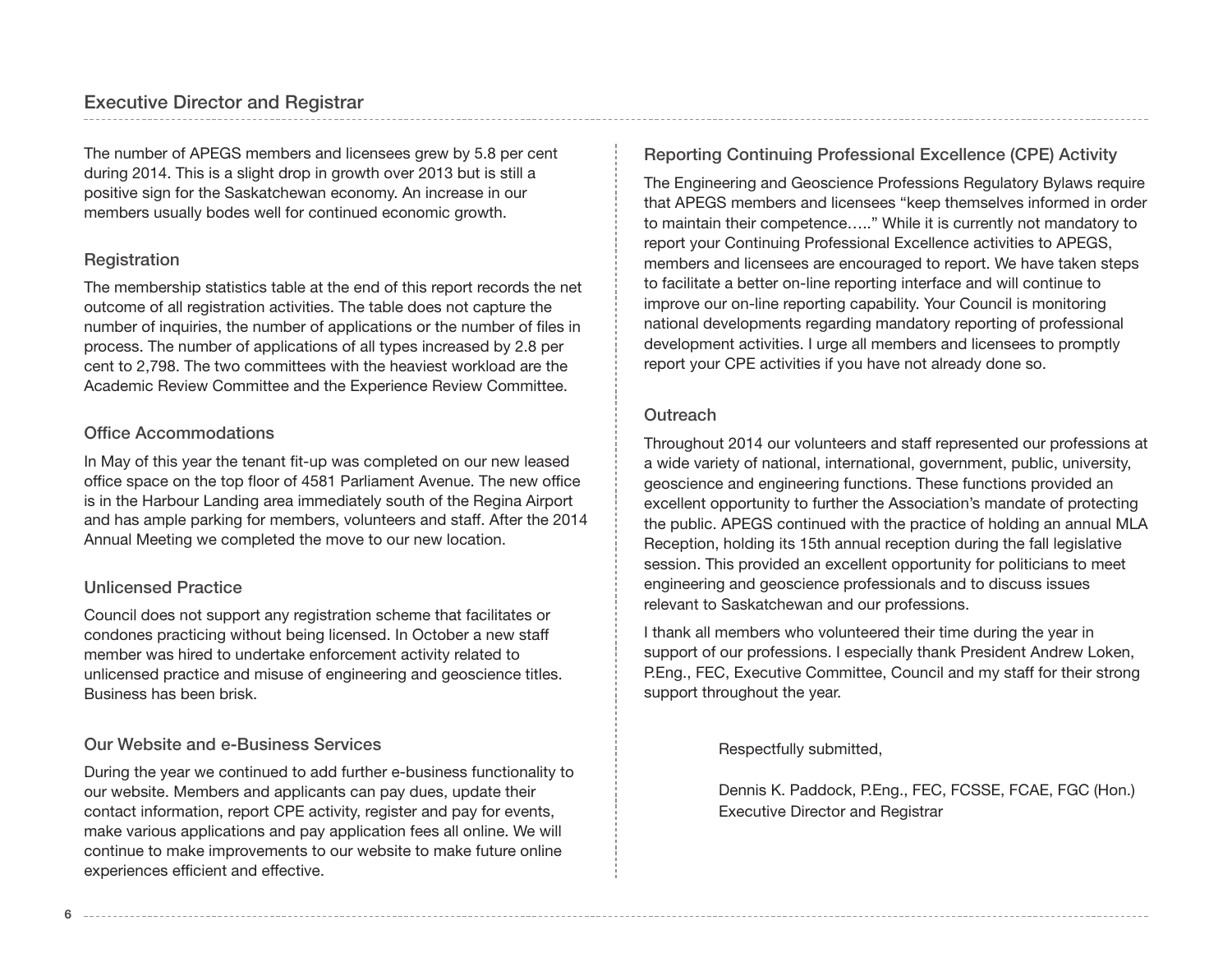## Membership Statistics

| <b>MEMBERSHIP CATEGORY</b>          | 2013  | 2014  | <b>CHANGE</b> | % CHANGE |
|-------------------------------------|-------|-------|---------------|----------|
| <b>Professional Engineers</b>       | 7168  | 7670  | 502           | 7.0%     |
| <b>Professional Geoscientists</b>   | 580   | 586   | 6             | 1.0%     |
| Engineers-in-Training               | 1607  | 1646  | 39            | 2.4%     |
| Geoscientists-in-Training           | 154   | 176   | 22            | 14.3%    |
| Geoscience Licensees                | 6     | 4     | (2)           | (33.3%)  |
| <b>Engineering Licensees</b>        | 32    | 50    | 18            | 56.3%    |
| <b>Temporary Licensees</b>          | 78    | 52    | (26)          | (33.3%)  |
| Licence Requirement Waived          |       |       |               |          |
| (P.Eng./P.Geo./Members-in-Training) | 906   | 920   | 14            | 1.5%     |
| Life Members (P.Eng. & P.Geo.)      | 685   | 762   | 77            | 11.2%    |
| Total Number of Members / Licensees | 11216 | 11866 | 650           | 5.8%     |
| Resignations - Members & Licensees  | 245   | 365   | 120           | 49.0%    |
| Permission to Consult               | 507   | 652   | 145           | 28.6%    |
| Certificates of Authorization       | 1083  | 1178  | 95            | 8.8%     |

#### Brackets indicate (decrease)

The Saskatchewan economic boom has been mirrored in the growth of our membership: 2005 (+5.7%) 2006 (+6.5%), 2007 (+7.5%), 2008 (+9.7%), 2009 (+10.6%), 2010 (+5.9%), 2011 (+9.7%), 2012 (+12.9%), 2013 (+7.4%) and 2014 (+5.8%).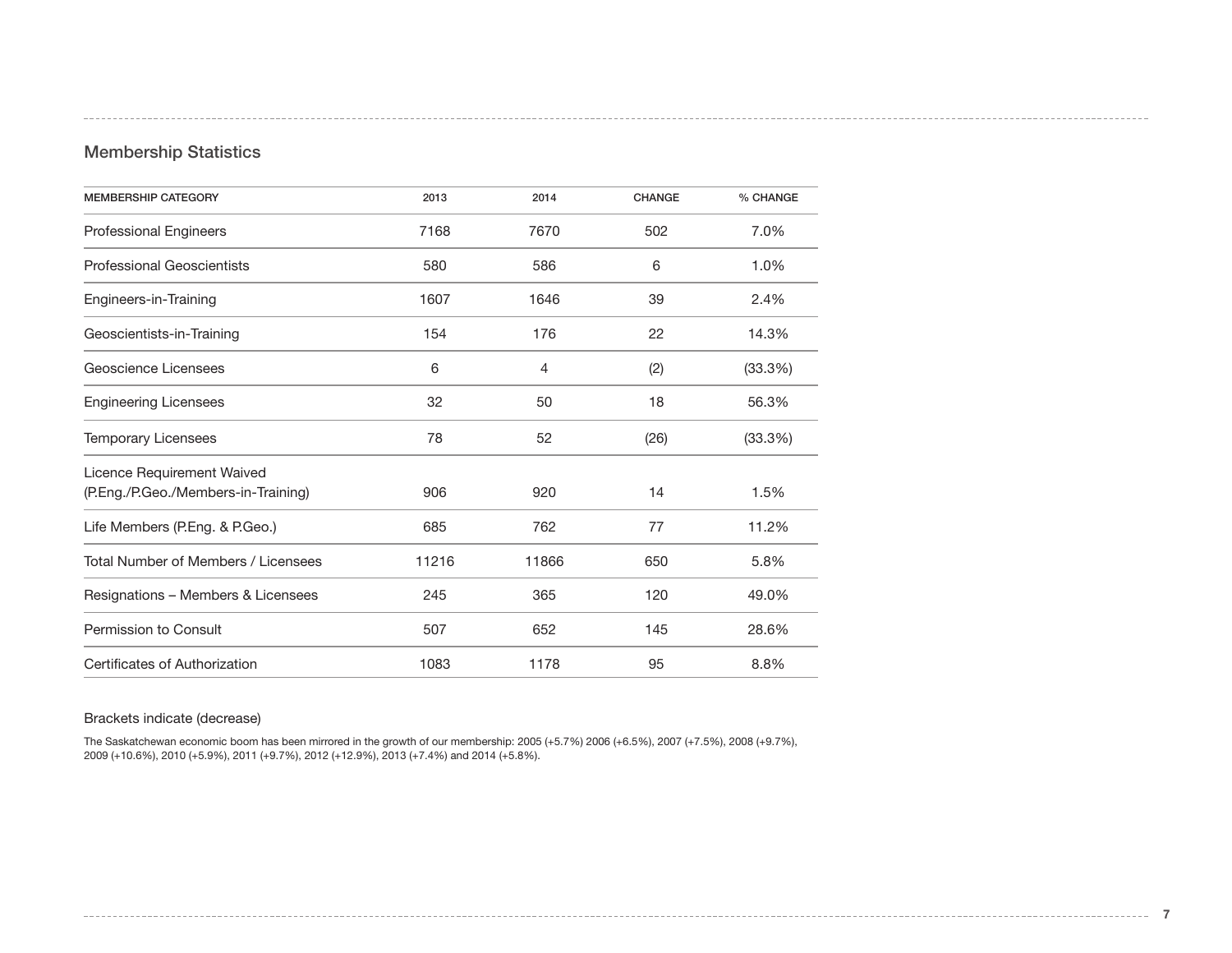## Investigation Committee

Under *The Engineering and Geoscience Professions Act* and its bylaws, APEGS has the responsibility and authority to investigate complaints alleging professional misconduct and/or professional incompetence of its members, licensees or holders of a Certificate of Authorization. APEGS maintains separate Investigation and Discipline Committees that operate independently of each other and independent of the APEGS Council.

The Investigation Committee can initiate an investigation only when so requested by the Council or when it receives a written complaint alleging that a member's conduct constitutes professional misconduct or professional incompetence. The multi-disciplinary Investigation Committee leads the investigation process, which involves gathering, examining and weighing evidence, commonly over the course of multiple meetings. If subject matter is encountered that requires external support, APEGS staff will commission an expert to review evidence and provide an opinion.

Upon completion of its investigation, the Committee documents its findings and recommendations in a written report. This written report may conclude that the matter be forwarded to the Discipline Committee for a hearing or it may recommend that no further action be taken. In the case that the Investigation Committee recommends that no further action be taken, complainants may request that Council review the recommendation. Upon such a recommendation, Council may confirm the Committee's decision, or refer the matter back to the Investigation Committee for further investigation or to prepare a written report recommending a discipline hearing.

The Investigation Committee met six times throughout 2014. Three cases were carried forward from 2013 and nine new complaints were brought to the Committee in 2014. During 2014, the Committee completed closing reports for two cases, recommending no further action be taken. One ongoing case was forwarded to the Discipline Committee with a recommendation for a discipline hearing. As of January 1, 2015, 10 case files remain under investigation.

Thank you to the 10 APEGS member volunteers and to the Committee's public appointee for their valuable contributions of volunteer hours and expertise. The Investigation Committee receives legal counsel from Lyle Jones, P.Eng., FEC, LL.B and ongoing support from APEGS staff, Bob McDonald, P.Eng., FEC, FGC (Hon.), LL.B. and Chris Wimmer, P.Eng., FEC. Thank you to Lyle, Bob and Chris for their outstanding efforts in supporting the work of the Investigation Committee.

Respectfully submitted,

James Gates, P.Eng. **Chair**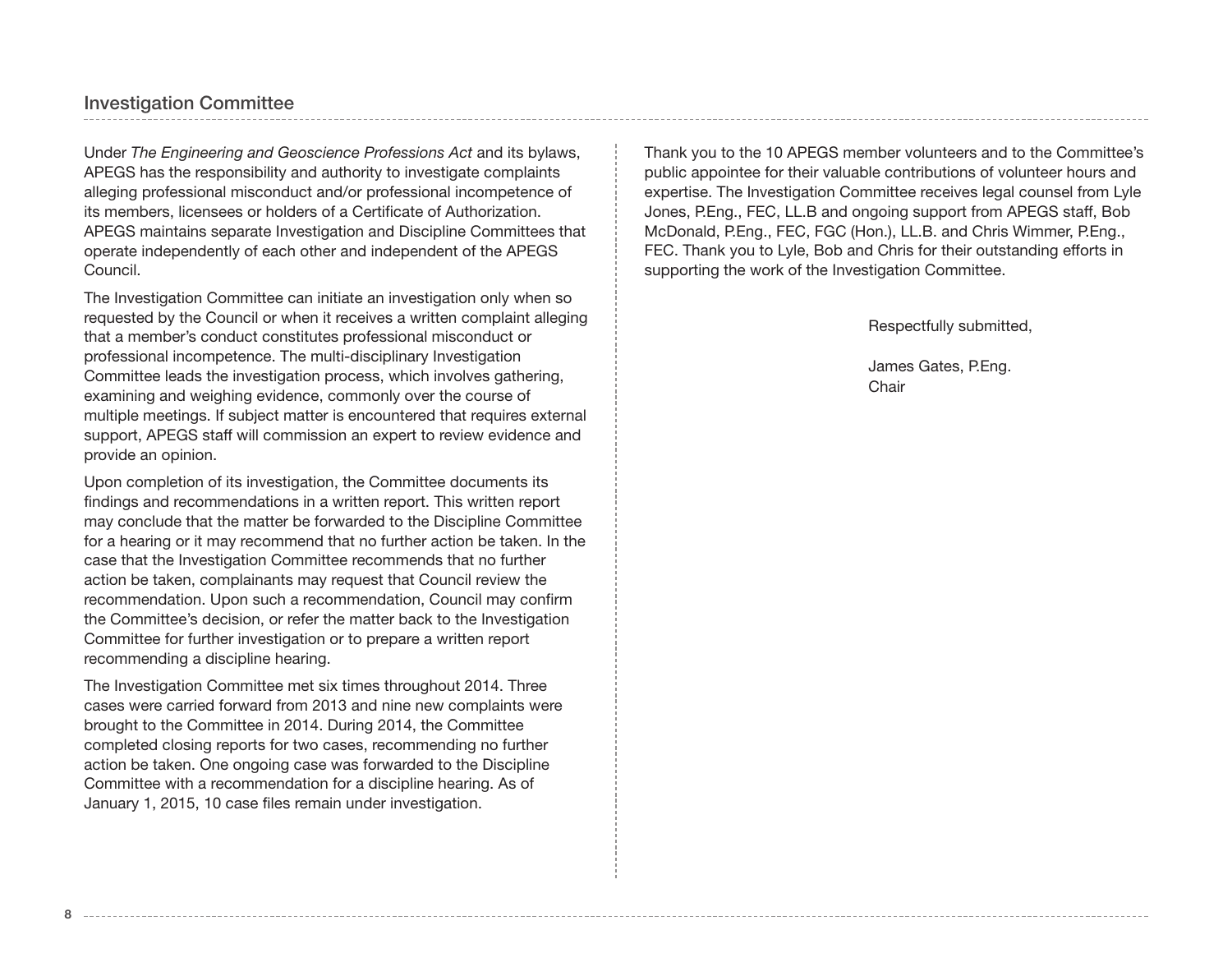Under the provisions of *The Engineering and Geoscience Professions Act* and *Regulatory Bylaws*, the Discipline Committee has the responsibility to act on formal complaints referred by the Investigation Committee. A discipline hearing panel, constituted from the Discipline Committee, hears complaints regarding the conduct of individuals and/or corporations registered with and under the authority of the Association to determine whether or not such conduct constitutes professional misconduct or professional incompetence. When the discipline hearing panel finds that conduct constitutes professional misconduct or professional incompetence, appropriate disciplinary orders are issued. Decisions of the discipline hearing panel are open to appeal only through the courts.

The Act requires that the Discipline Committee receive closing reports from the Investigation Committee upon closure of an investigation that does not result in a formal complaint being made to the Discipline Committee. In 2014, the Chair of the Discipline Committee received two closing reports from the Investigation Committee. The reports were reviewed in confidence by the Chair, and destroyed. In 2014, two formal investigations were referred to the Discipline Committee. The first was received by the Discipline Committee in July and a hearing scheduled for October. The hearing was subsequently adjourned and the formal complaint from the Investigation Committee is ongoing with an agreed statement of facts being negotiated. A second complaint received in December will result in a hearing in January of 2015. The committee officially met twice in 2014, although quorum was only attained once.

I would like to thank our committee support, Patti Kindred, P.Eng., FEC for her work helping with the business of the committee and preparing for our hearings.

Respectfully submitted,

Ian Flegel, P. Eng. Chair

## Governance Board

The work of the Governance Board is vital to the fulfillment of APEGS' mandate and statutory objects to protect the public by ensuring high standards of engineering/geoscience practice and education and by setting high standards for admission into the professions.

The Governance Board administers and regulates the practice of engineering and geoscience in accordance with *The Engineering and Geoscience Professions Act* and Bylaws. Among its duties, the Board interprets and administers APEGS' policies on registration and corporate practice, and related matters concerning responsible selfgovernance. It also makes recommendations to the APEGS Council regarding changes to existing policy and the development of new policies in those areas.

The board promotes an understanding of the practice of engineering and geoscience and its scope among employers, government and the public. It also provides a clear, consistent and equitable process for identifying and registering engineers and geoscientists qualified to work in Saskatchewan.

The board functions through a number of committees made up of volunteers from APEGS' membership. The Academic Review, Experience Review, Licensee Admissions, Professional Practice Exam, Registrar's Advisory and Legislative Liaison Committees report to the Governance Board. The Board is chaired by the APEGS President and is comprised of the Committee Chairs and Liaison Councilors from these five committees. The APEGS representative to the Saskatchewan Construction Panel also sits on the Board.

Over the past few years, APEGS has seen significant growth in the number of applicants for membership and registration. The committees of the Governance Board, in particular the Academic Review Committee and the Experience Review Committee, have experienced significant growth in their workloads as a result of this growth in applications. To ensure that applications are dealt with by our Association in a timely manner, the committees have recruited new volunteers, and they have streamlined their processes to facilitate the increased workload. I want to express my sincere appreciation to this dedicated group of volunteers who play a pivotal role in the function of APEGS.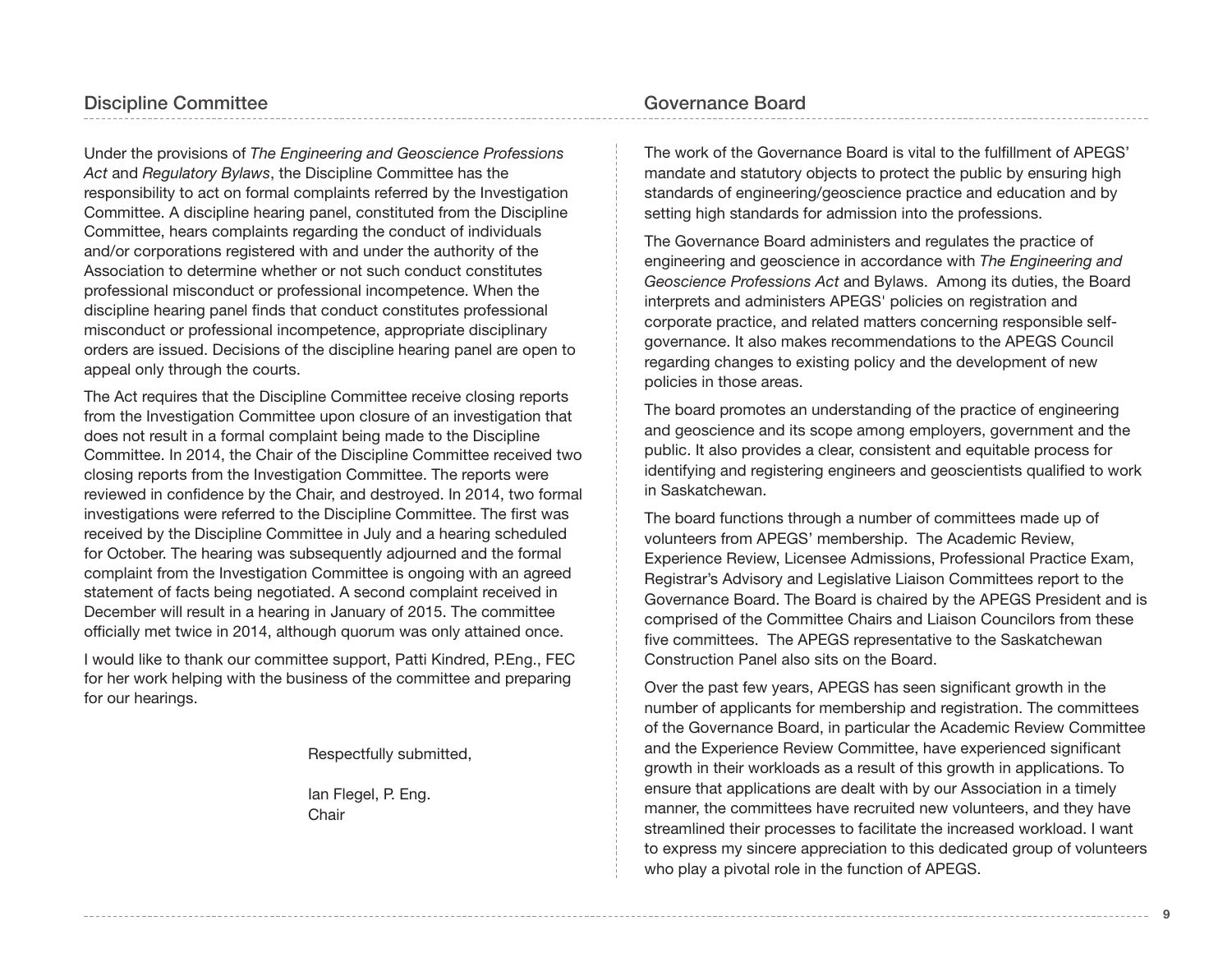Each of the reports which follow, present the details of the objectives, activities and accomplishments of the various committees that form the Governance Board. Thank you to the many volunteers who have generously given their time, talent and insights to the committees of the Governance Board. And thank you to the many employers who support their employees as they give back to our professions.

On behalf of the Board, I also want to acknowledge and thank Tina Maki, P.Eng., APEGS Director of Registration, for her coordination of the Governance Board activities and agenda this year. I would also like to thank Dennis Paddock, P.Eng., FEC, Executive Director & Registrar, Kate MacLachlan, P.Geo., APEGS Director of Academic Review, Patti Kindred, P.Eng., APEGS Director of Education and Compliance, and the rest of the APEGS staff for their help with Governance Board activities.

Respectfully submitted,

Andrew Loken, P.Eng., FEC Chair, Governance Board

## Academic Review Committee

The Academic Review Committee (ARC) is a volunteer committee that is responsible for reviewing the academic preparation of applicants for professional membership in APEGS. ARC provides the due diligence reviews that ensure applicants have a bachelor level university program of study in engineering or geoscience that can be recognized by Council as prescribed in section 20(1) of *The Engineering and Geoscience Professions Act*. Individuals who have graduated from an accredited Canadian program in engineering, are registered in another association/ ordre in Canada or who otherwise fall under the Registrar's Acceptance List are expeditiously registered as a P.Eng/P.Geo or as a Member-in-Training without a detailed academic review by ARC. The primary focus of ARC is the review of applicants with an international bachelor level education in engineering or geoscience, and Canadian geoscience applicants who have been referred to the committee by staff (there is no accreditation of geoscience programs in Canada).

The assessment of applications by ARC can take up to a year to complete once all documentation has been received. The assessment is required to determine if an applicant has a degree equivalent in breadth and depth to a Canadian degree and, if not, to identify any deficiencies in his or her program of study. Through the assessment process, the ARC advises applicants of any deficiencies and provides a clear road map for the applicant to eliminate such deficiencies. When the assessment reveals that an applicant does not have any deficiencies or, alternately, once the applicant has fulfilled previously assessed deficiencies, they will usually be assigned three confirmatory exams. These exams are intended to confirm that the applicant's engineering or geoscience program is at a level comparable to a similar engineering or geoscience program in Canada. The confirmatory exams may be waived by the ARC at the recommendation of the assigned committee reviewer if the applicant has five or more years of acceptable and progressively more responsible engineering or geoscience work experience at a professional level, as determined by a referral of the file to the Experience Review Committee (ERC), or if the applicant holds a graduate degree from an acceptable university program in engineering or geoscience, as the case may be, as determined by the ARC.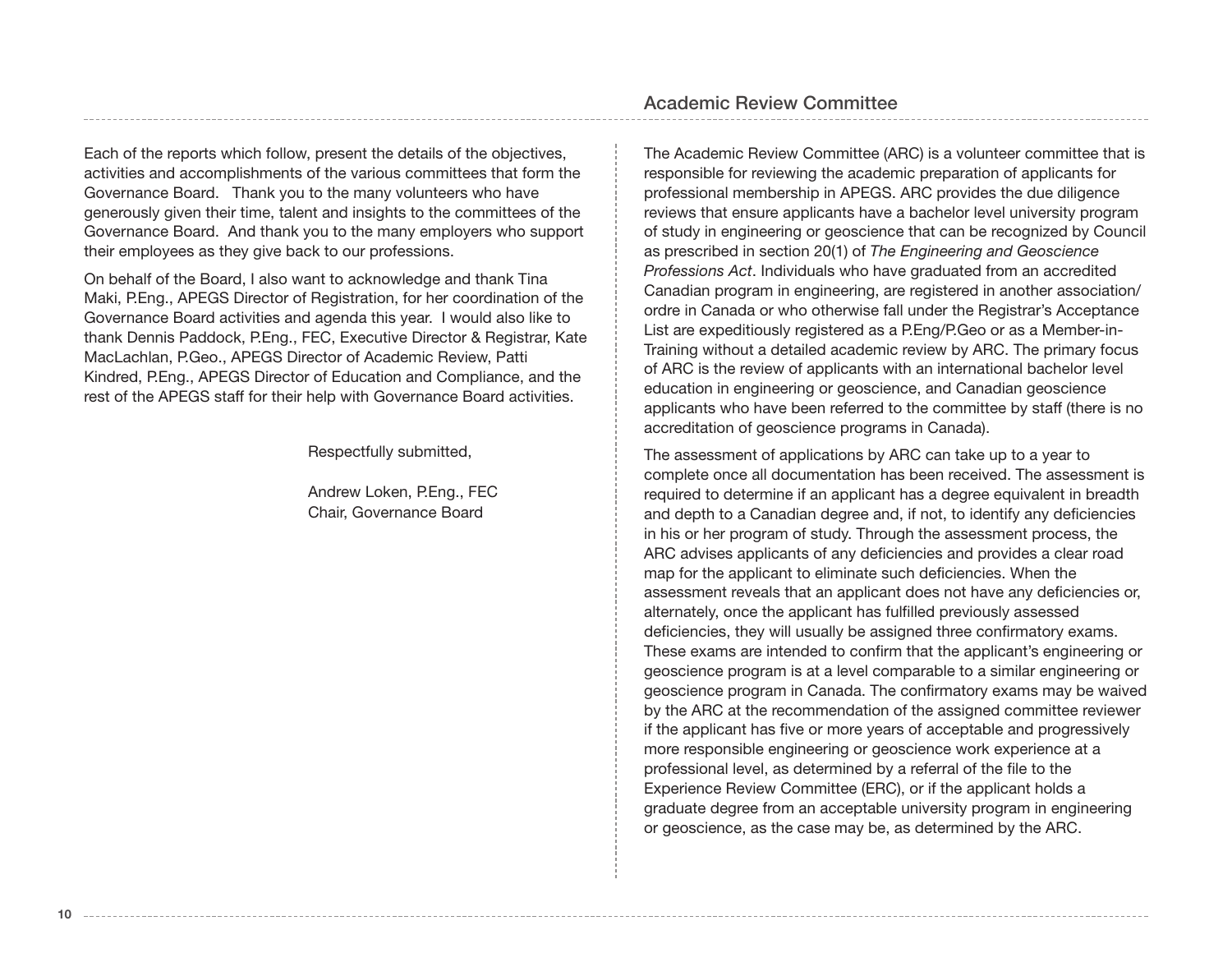During the 2014 year the ARC reviewed 169 applicants in engineering, compared to 143 in 2013. These included applicants coming before ARC for the first time as well as those requesting reassessment, those who have completed exams that were previously assigned and those requesting approval for courses to fulfill deficiencies. Some applicants were reviewed multiple times. From these reviews, the ARC recommended 40 to the Registrar for registration (some of those following the completion of exams). There were 60 applicants who were assigned confirmatory exams, and of those, 35 were given the option to submit work experience reports to ERC to be assessed with a potential outcome of having the exams waived. There were 55 applicants who were assessed deficiencies, and given the option to remedy them with course work or exams. Ultimately, of all engineering applications brought before the ARC, five were denied.

In 2014, the ARC considered 14 geoscience applications compared to 12 in 2013. Of these applications, eight were recommended for registration as Geoscientists-in-Training, four had deficiencies assessed and two were denied.

Over the past six years, the number of files referred to ARC has significantly increased. In response, the committee has revamped and simplified its review processes with a more rigorous self-assessment by applicants, a detailed staff review prior to assigning the file to a volunteer committee member and the use of a consent agenda. The committee continues to look at new practices to identify processes that will improve the efficiency of the academic review process.

The volunteers on the ARC include a wide cross-section of disciplines, and experience in academia, industry and government. As well, we are fortunate to have committee members who possess fluency in a number of languages, personal knowledge of the governance and structure of foreign post-secondary educational institutions and personal experience with the ARC processes leading to their professional registration in Saskatchewan. As a consequence, the ARC provides a thorough, fair and equitable assessment of applicants' academic qualifications while discharging its obligation to ensure protection of the public interest.

The Academic Review Committee would like to express its gratitude and appreciation for the staff at APEGS and for the dedication of our volunteers, both current and retired, who have contributed a significant amount of time, effort and expertise to the committee and to APEGS. As well, I would like to thank Dr. Kevin McCullum, P.Eng., my predecessor as Chair of ARC, for his able leadership and many contributions to the success of ARC during his term.

Respectfully submitted,

John A. Styles, P.Eng., FEC Chair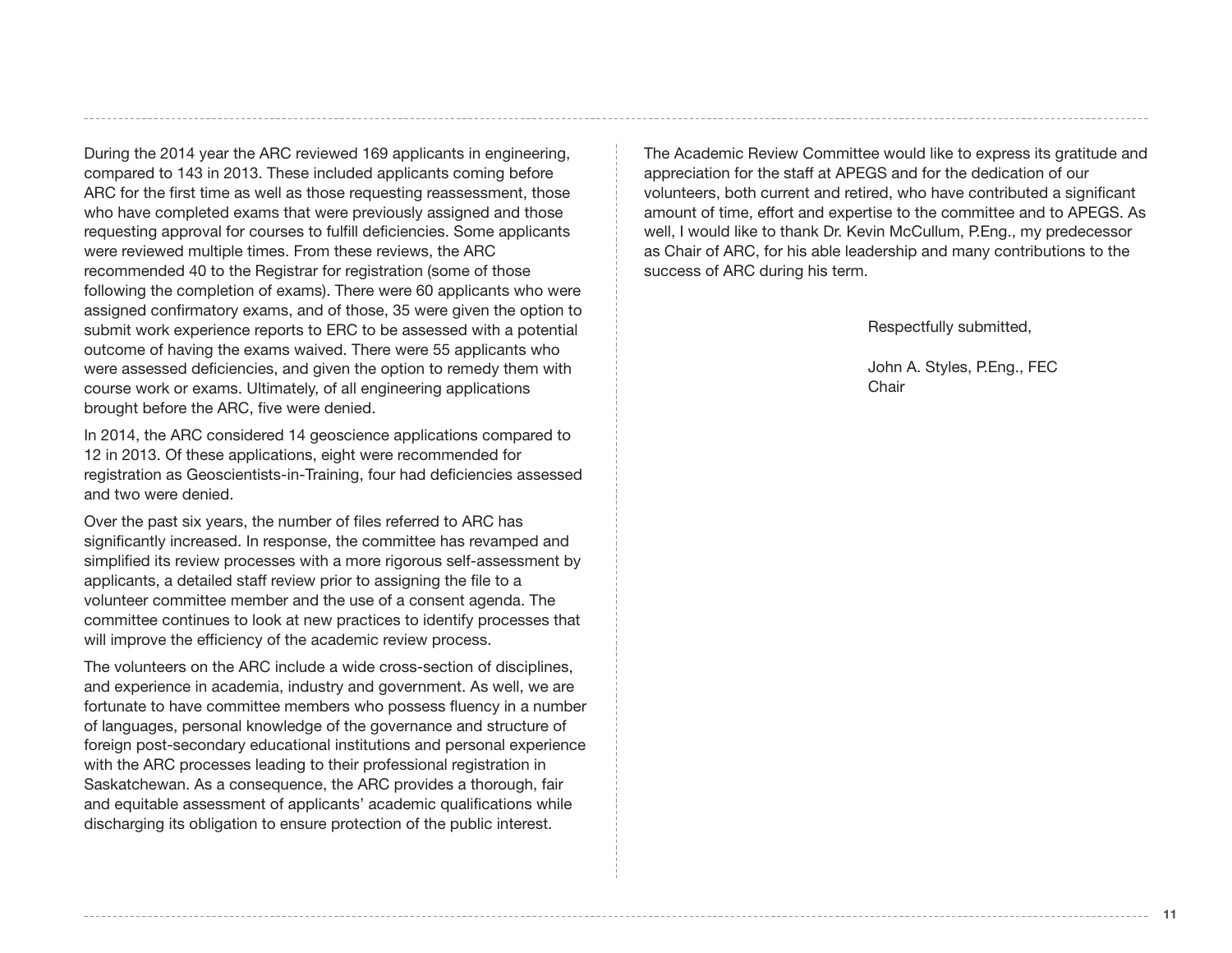An APEGS Restricted Licence allows qualified individuals who lack a formal education in engineering or geoscience to practise professional engineering or geoscience within a specific scope of work. The requirements for obtaining a Restricted Licence are based on a combination of formal education and work experience. Most applicants come from a technology or science background. Each licensee is provided with a defined scope of work that is individually tailored to their specific training, work experience and expertise.

2014 saw a continuation of the increased recognition and use of the APEGS Restricted Licence route that we have seen in recent years. APEGS also worked to streamline the inter-association mobility requirements for licensees from other provinces as well as for holders of the P.Tech. (Eng.) designation from Alberta.

The Licensee Admissions Committee is responsible for reviewing applications for Restricted Licences and for defining the ultimate scope of work for successful applicants.

The Committee met three times in 2014. The agenda items for these meetings resulted in 23 new licensee approvals.

In closing, we would like to thank our director, Patti Kindred, P.Eng., FEC for her continued support and hard work. Her efforts are invaluable to the Committee and are greatly appreciated. We will continue our efforts to promote knowledge of this great program in 2015 and we anticipate continued growth in our membership in the coming years.

Respectfully submitted,

Daryl Andrew, P.Eng. **Chair** 

Under the jurisdiction of the Governance Board, the Experience Review Committee administers the policy and procedures established by Council for the review of work experience reports of Members-in-Training and other individuals applying for professional membership with the association. The Committee makes recommendations to the Registrar following completion of those reviews.

The Experience Review Committee reviewed 1,310 work experience reports in 2014, a new record number of reviews. This was a marginal increase over 2013 where there were 1,298 reports reviewed. Included in that total were a record high 156 reports reviewed for international engineering graduates referred from the Academic Review Committee.

The Committee would like to thank the retiring members whose terms ended in 2014 for their hard work and dedication. Without volunteers such as these, it would be impossible for the Experience Review Committee to fulfill its mandate. As it looks forward to another busy year, the Committee is pleased to welcome two new members who joined us in 2014.

The Committee would like to thank Tina Maki, P.Eng., FEC, FGC (Hon.) and all other APEGS staff for the support they have provided during 2014.

Respectfully submitted,

Dan Bonnet, P.Eng. Chair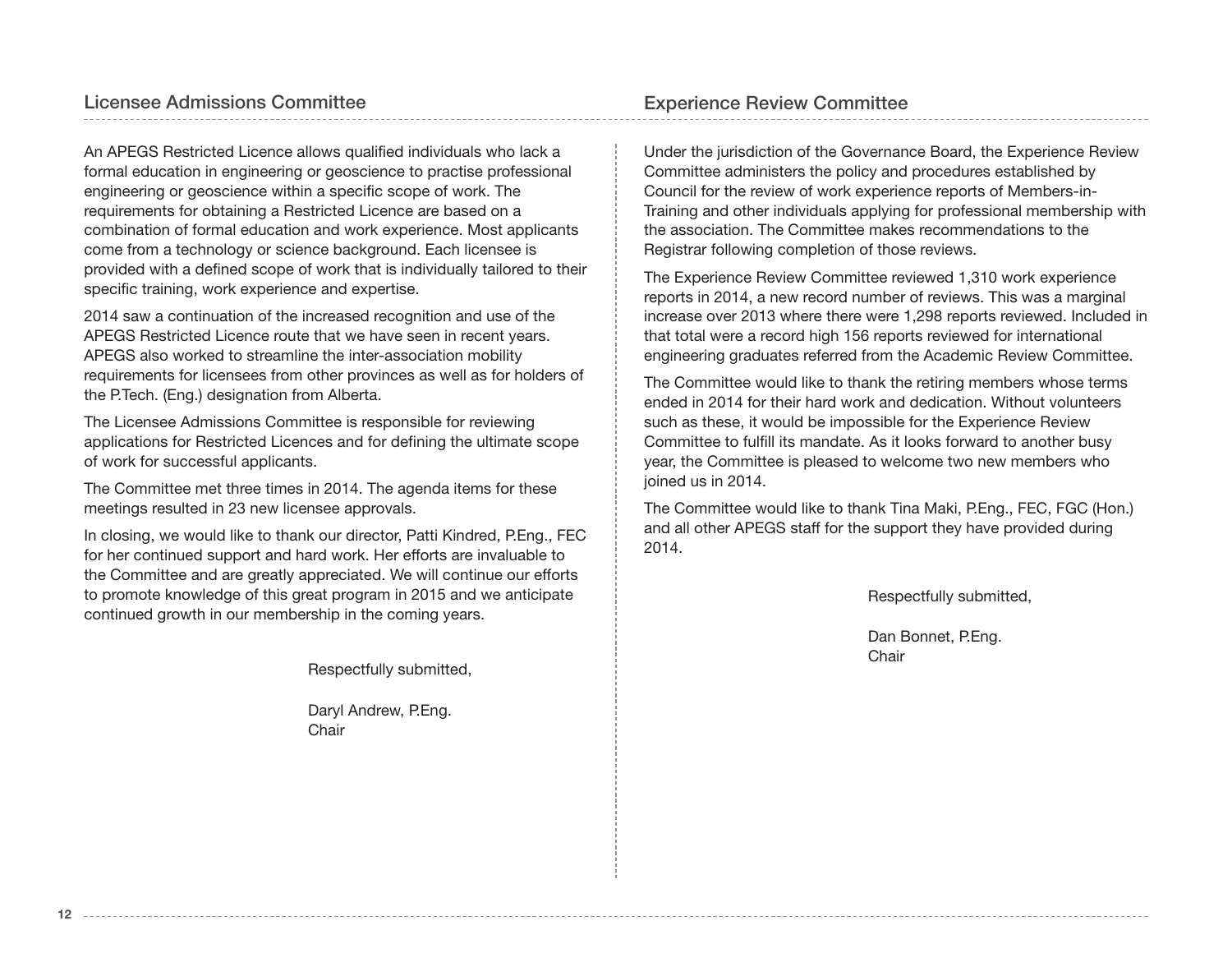The mandate of the committee is to coordinate and direct the Law and Ethics Seminars and to oversee the setting and administration of the Professional Practice Exam.

The Law and Ethics Seminar is held in Saskatoon in the spring and in Regina in the fall each year. Each seminar runs for two days and is focused on preparing new members for the roles and responsibilities of Professional Engineers and Professional Geoscientists in society. The seminar also helps prepare the participants for the Professional Practice Exam. The major areas covered by the seminar include:

- An introduction to the Association
- Key laws and regulations for geoscientists and engineers
- An introduction to the Act and Bylaws
- Investigation and discipline processes of the Association
- Professional conduct, ethics and responsibilities
- Continuing professional excellence

The spring seminar was held in Saskatoon on April 25/26, 2014 with 174 registrations, and the fall seminar was held on September 19/20, 2014 in Regina with 143 registrations. The Professional Practice Exam is offered twice a year and written a number of weeks after each seminar. A total of 189 people wrote the spring exam on June 7, 2014 with six failures and 168 people wrote the fall exam on October 25, 2014 with one failure.

A realigning of the seminar was conducted in 2013 that was rolled out in 2014. This involved dividing up the comprehensive legal-related content in reflection of feedback received from seminar participants. The adjustment was viewed positively by the participants.

Respectfully submitted,

Doug Kelln, P. Eng. **Chair** 

The Registrar's Advisory Committee reports to the Governance Board. The Committee is composed of five members: Chair of the Academic Review Committee, Chair of the Experience Review Committee, Chair of the Licensee Admissions Committee, Chair of the Professional Practice Exam Committee and a Liaison Councillor appointed by Council. The Registrar will call on the Registrar's Advisory Committee to provide a recommendation on how to proceed with an application for membership or licensure should any question of character arise. The Committee uses the Good Character Guideline established by Council as its guide when making decisions.

The Committee met once in 2014 to consider a question of character on one applicant. Resolution was achieved and a recommendation was made to the Registrar. Outcomes of cases are published in *The Professional Edge* for the information of members, applicants and the public.

The Committee would like to thank Tina Maki, P.Eng., FEC, FGC(Hon.), Kate MacLachlan, P.Geo., Bob McDonald, P.Eng., FEC, FGC (Hon.), LL.B. and all other APEGS staff for the support they have provided to the Committee during 2014.

Respectfully submitted,

Registrar's Advisory Committee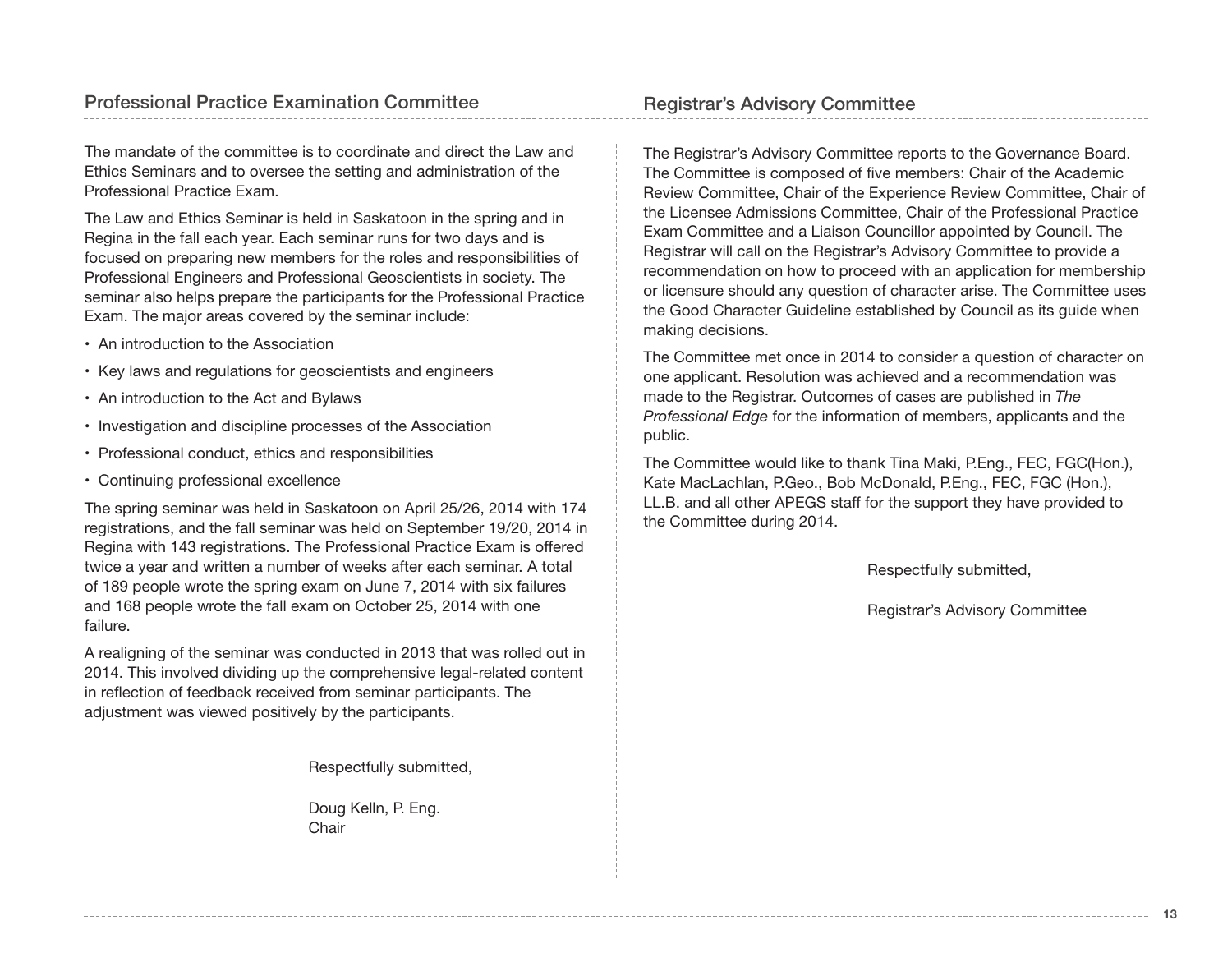## Legislative Liaison Committee **Saskatchewan Construction Panel**

The Legislative Liaison Committee monitors demand-side legislation and proposed regulations to assess potential effects on the Association and its members, related to the practice of engineering and geosciences in Saskatchewan.

Nine new Bills were introduced at the spring sitting of the Legislative Assembly which commenced on March 3, 2014 and concluded on May 15, 2014. Thirty-six new Bills were introduced at the fall sitting of the 4th session of the 27th Legislature, which commenced on October 22, 2014 and concluded on December 8, 2014. A total of 45 Bills were monitored during the year. The 45 Bills that were monitored have no direct effect on the Association and its members related to the practice of engineering and geosciences in Saskatchewan.

Respectfully submitted,

Myron Herasymuik, P.Eng., FEC **Chair** 

The Saskatchewan Construction Panel (SCP) is a forum for exchange of ideas between the public and private sectors of the construction industry. Topics such as construction research, industry activity, limitation of liability, PST, fees and services, government tendering policy, consultant contracts and construction contracts are ongoing topics of discussion.

In the spring of 2014 it was announced that the Saskatchewan Construction Panel (SCP) would operate under the budget of the Minister of Economy rather than the Minister of Government Services. The Co-Chairs selected were Mark Cooper, president of the Saskatchewan Construction Association, and Warren Michelson, MLA for Moose Jaw North.

The SCP was reorganized with a number of new people and a mode of operation involving working groups which would work on specific projects. The first project involved the standardization of construction documents within government departments and Crowns. The working group used an RFP to select a consultant to work on this project. There were nine responses to the RFP, three proposers were interviewed, and the successful consultant, KPMG, was selected.

It has been reported that the consultant has made significant progress. A meeting of the SCP has been scheduled for early March to update the panel on the first project. The scheduled completion date for this first project is summer 2015.

Respectfully submitted,

Gordon Beck, P. Eng. FEC APEGS representative to the Saskatchewan Construction Panel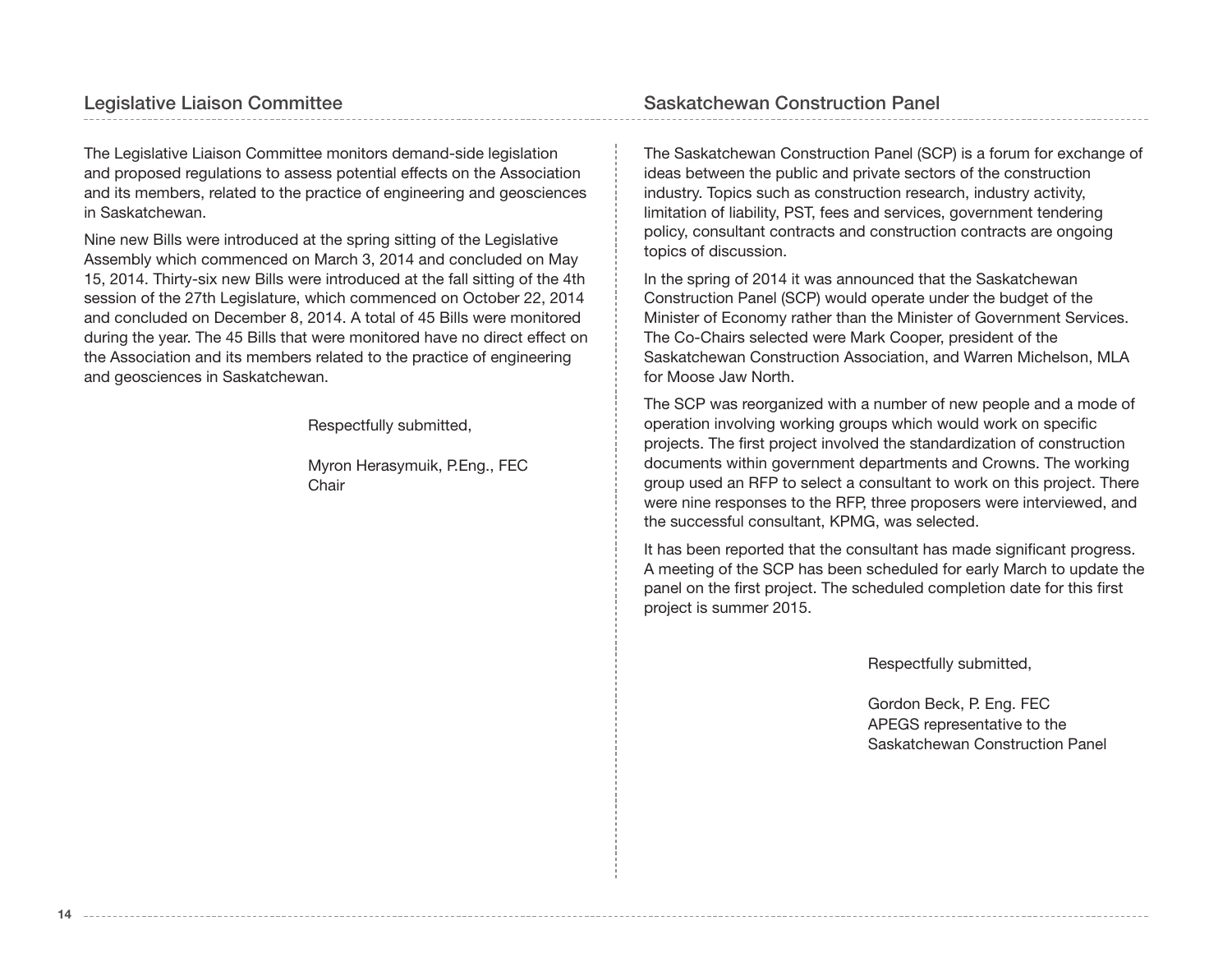## Image and Identity Board

The Image and Identity Board is responsible for the public image and communications of APEGS as well as membership engagement and recognition. The Board promotes the value of engineering and geoscience within the professions and to the public. These objectives are met by:

- Informing APEGS members and the public about the Association and its activities
- Promoting and encouraging member participation in Association activities
- Raising the public profile of the professions
- Developing, coordinating and implementing programs and activities that benefit members
- Promoting equity-based participation in the professions
- Providing recognition for deserving members and projects
- Providing a channel for technical input and communication on public policy issues of concern to the professions
- Developing policy related to Board responsibilities

The Image and Identity Board is chaired by the APEGS President-Elect and is composed of the Chairs and Liaison Councillors from the five standing committees that report to the Board. Details of the committee objectives and activities are well documented in the committee reports that follow. The following highlights deserve mention:

The Professional Edge Committee has been pursuing the concept of adding an e-zine format of *The Professional Edge* in addition to the traditional print version. The first issue of the e-zine version is planned for the second half of 2015.

The Communications and Public Relations Committee continues with the awareness campaign built around the theme "We See More." A second round of polling on the effectiveness of the campaign and the understanding of the engineering and geoscience professions shows that the public continues to have a very high regard for the two professions in Saskatchewan.

The Connection and Involvement Committee, working with Martin Charlton Communications, is pursuing an online orientation for volunteers. The committee will continue with the face-to-face Volunteer Orientation Day to provide networking opportunities. This past year the overview and orientation included a presentation by Ashley Forbes, P.Eng., FEC and a training session called "Volunteer Boot Camp" presented by Dale Botting.

Last year's Annual Meeting (Growth and Diversity – We See More) in Saskatoon was a great success, introducing the concept of the APEGS committee fair to increase the attending members' awareness of the objectives of APEGS committees and their opportunities to volunteer.

The Awards Committee has been very active, awarding the APEGS member education grant for the first time, refreshing the membership of the Awards Committee, and initiating the project to redesign the APEGS award.

The Image and Identity Board approved the Awards Committee nominees, acknowledging the worthy recipients of seven APEGS awards which were presented at the Annual Meeting, and congratulating those members bestowed with the Fellow of Engineers Canada (FEC) and Fellow of Geoscientists Canada (FGC).

The Equity and Diversity Committee is made up of five subcommittees dedicated to addressing issues pertaining to equity and diversity within the professions and the importance of maintaining a respectful workplace.

A highlight of the past year includes the work of the Aboriginal Subcommittee in creating strategic partnerships with other organizations to promote the presence of Aboriginal peoples within the professions, and some inroads have been made with the two major universities within the province. The hope is to establish a network of these strategic partnerships to promote science, technology, engineering and mathematics (STEM) among Aboriginal youth, to support students during their education and to support professionals over the course of their career.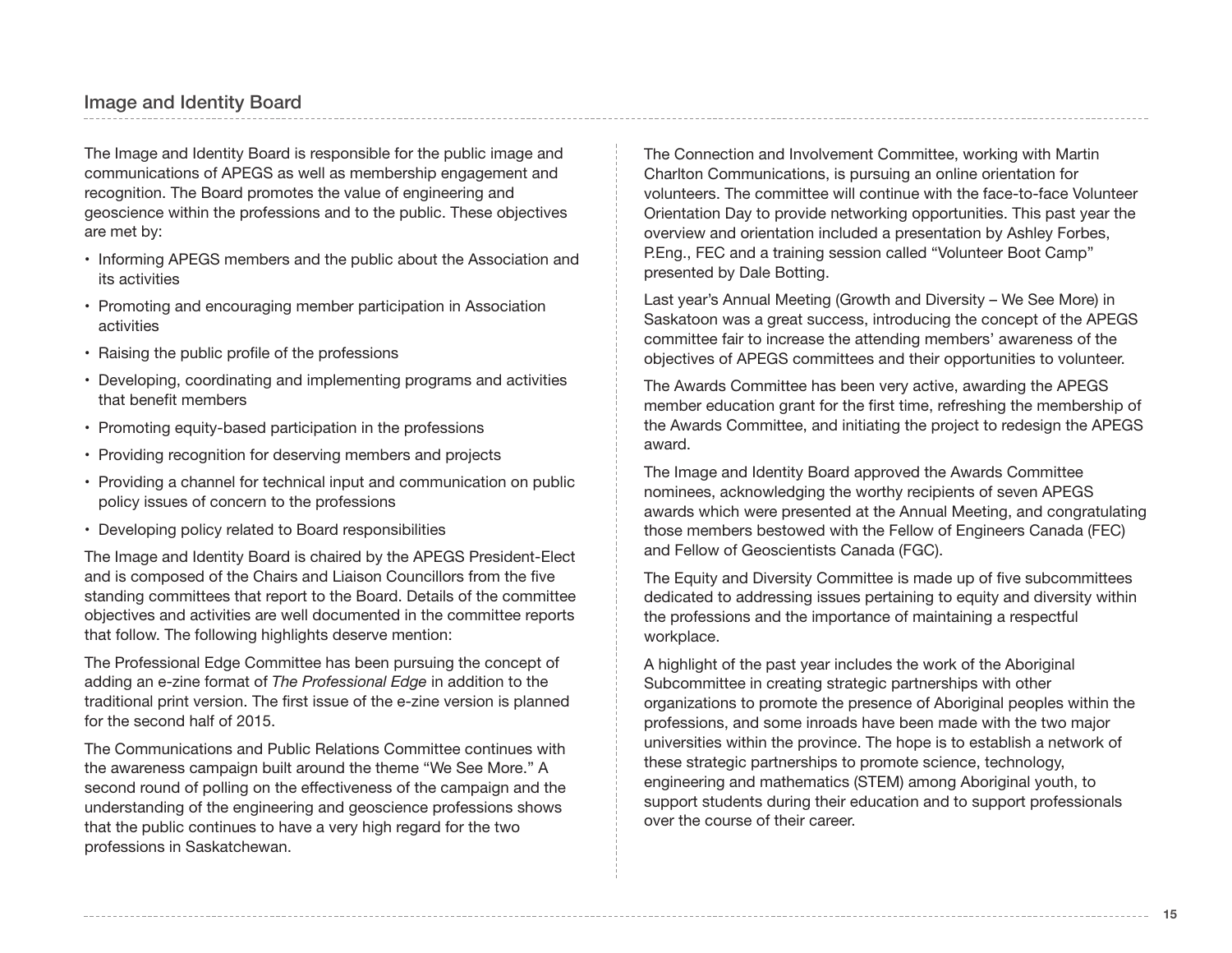The Equity and Diversity Committee would like to encourage members to volunteer with any of these committees. In particular, representation on the Persons with Disabilities Subcommittee is being actively sought.

The 2014 Canadian Coalition for Women in Engineering, Science, Trades and Technology (CCWESTT) Conference was held in Regina. It was a great success, with the highest attendance of any CCWESTT Conference ever held, and attracted representatives from coast to coast. Recommendations coming out of the conference were presented to Council and the Women In Engineering Subcommittee.

Like all of APEGS boards and committees, the member volunteers, staff and consultants working with the Image and Identity Board and committees have a great attitude towards carrying out the activities of the Association. I would like to thank Chris Wimmer, P.Eng, FEC, Director of Professional Standards, and all the members of the Image and Identity Board for their dedication and assistance throughout the year. It has been my pleasure to work with this fine group of people who undertake the important task of communicating the value of our professions to the public at large as well as to our own members.

Respectfully submitted,

Margaret Anne Hodges, P.Eng., FEC **Chair** 

The mandate of the Awards Committee is to pursue recognition for members' achievements by:

- Reviewing criteria of awards established by Council
- Developing criteria for new awards to be recommended for establishment by Council
- Searching for candidates, reviewing nominations and making recommendations to the Image and Identity Board for recipients of awards established by Council, annually
- Searching for candidates and making recommendations to the Image and Identity Board for submission of nominations of members for local, provincial, national and international awards offered to engineers or geoscientists, when appropriate
- Searching for candidates and making recommendations to the Image and Identity Board for submission of nominations of members for other awards as deemed appropriate by the Awards Committee, the Image and Identity Board or Council
- Searching for candidates and making recommendations to the Image and Identity Board for submission of nominations of members for Fellowship of Engineers Canada and/or Geoscientists Canada

In 2014, the Awards Committee reviewed many excellent nominees for the seven APEGS awards. Four individual recipients were chosen for their exemplary work in the areas of engineering/geoscience achievement, service to the profession and service to the community. One individual, who is not an APEGS member, was recognized for her exceptional achievements or unique contributions in the promotion of the professions.

One outstanding project delivered by a team of Saskatchewan engineers and geoscientists and one environmental project were recognized.

The seven awards presented at the 2014 Annual Meeting Awards Banquet were:

- Brian Eckel Distinguished Service: Don C.K. Poon, P.Eng.
- Outstanding Achievement: Richard T. Burton, P.Eng.
- McCannel Service: Douglas J. Kozusko, P.Eng.
- Promising Member: Brent R. Wolfater, P.Eng.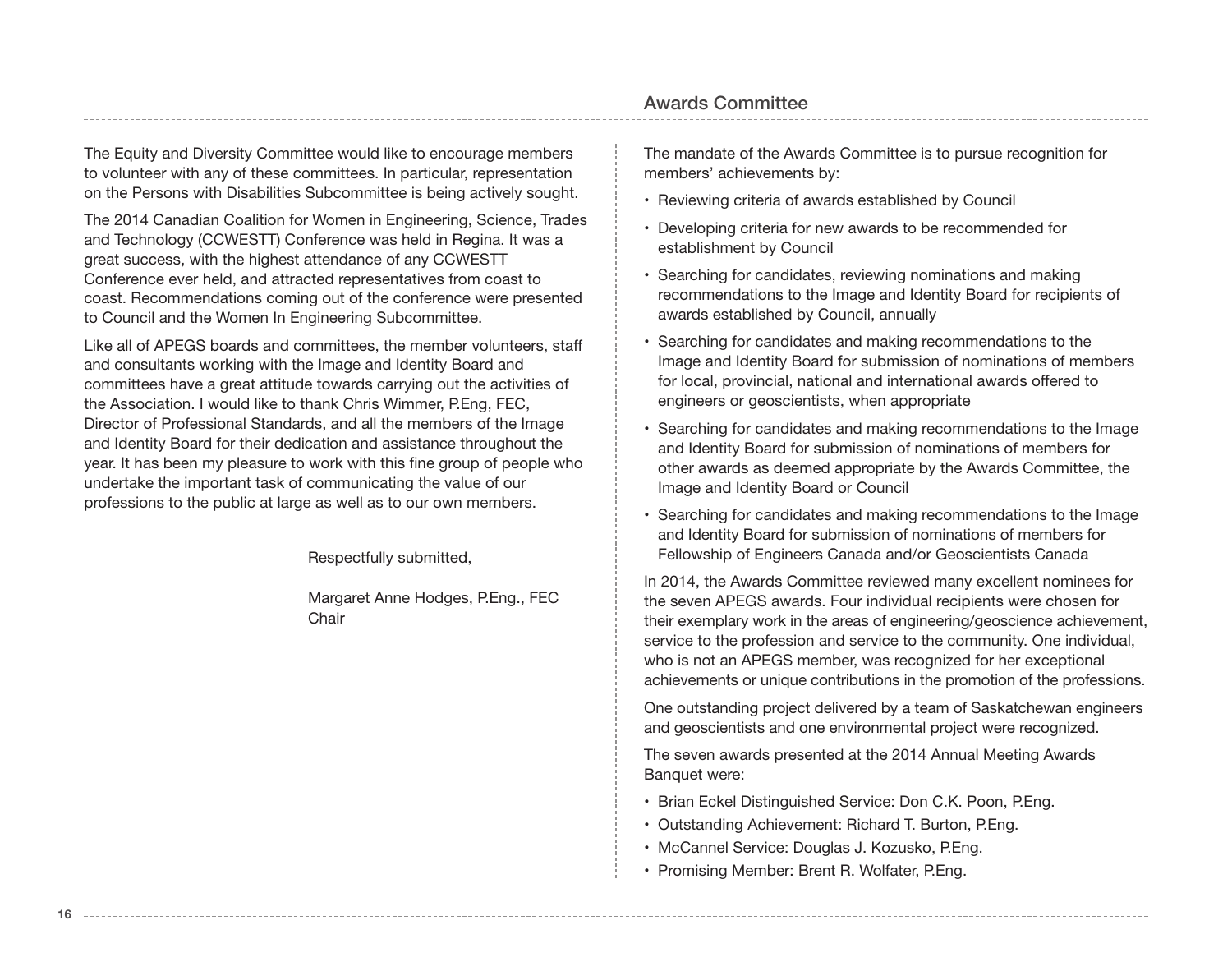- Exceptional Project: Campbell Collegiate Underpinning Project WSP Canada Inc.
- Environmental Excellence: Northgate Commodity Logistics Centre Clifton Associates Ltd.
- Friend of the Professions: Leslie Bell

In addition, six APEGS members received recognition from Engineers Canada for their noteworthy service to the engineering profession and were bestowed with the title of Fellow of Engineers Canada (FEC). Similarly, four APEGS members received recognition from Geoscientists Canada for their noteworthy service to the geoscience profession and were bestowed with the title of Fellow of Geoscientists Canada (FGC) or Honorary Fellow of Geoscientists Canada (FGC(Hon.)).

2014 was the inaugural year for the awarding of the member education grant. This grant was established to support APEGS members returning to further their education in graduate studies at either the University of Regina or the University of Saskatchewan. The recipients for 2014 were Ferguson Earnshaw, Engineer-in-Training (University of Regina) and Russell Munro, P.Eng. (University of Saskatchewan).

In 2014, the Awards Committee decided that the format of the award given to recipients should be renewed. The Committee is currently working with a local artist on ideas for a new award design and looks forward to being able to unveil it in the coming years.

I would like to take this opportunity to thank the members of the Awards Committee for their efforts and diligence in the selection of very deserving award recipients. I would also like to extend a special thank you to those members of the Committee whose terms were completed in 2014.

Special appreciation goes to APEGS staff members for their continued support of the Awards Committee.

Respectfully submitted,

Shawna L. Argue, P.Eng., FEC, FCSSE, FGC (Hon.), **Chair** 

An important role of the Connection and Involvement Committee (C&I) is to assist both APEGS and its constituent societies with providing membership services.

The C&I Committee is also tasked with organizing the APEGS Annual Meeting and Conference, developing and maintaining membership benefits and affinity programs and providing volunteer management.

The 2014 Annual Meeting and Conference, Growth & Diversity – We See More, was held in Saskatoon on May 1, 2 and 3. There were several streams of seminars, tours for members and time for networking and catching up with friends and colleagues. On Saturday, May 3, the business meeting was an opportunity for members to meet their Council members, vote on APEGS motions and receive reports. The day ended with Council and committee meetings followed by the Awards Banquet. The theme for the 2015 Annual Meeting and Conference is Through the Decades – We See More.

The C&I continues to deliver the annual salary survey to provide APEGS members with salary baselines under several categories. Saskatchewan members are invited to complete the survey at the beginning of each year. The information is compiled and the results are posted in *The Professional Edge* and on the website, usually in May/June of that year.

The new grant formula for constituent societies has been in place for a year now with no issues, so it will continue as is. It seems that the new grant formula has provided sufficient funds to reduce and/or alleviate the need for extra funding. There were no additional funding requests for the 2014 year by any of the constituent societies.

The C&I is updating the information on APEGS member benefits and is working hard on the completion of a brochure outlining those benefits. The brochure will then be available to members on the website and in hard copy for distribution at events.

Part of the mandate of the C&I is to ensure that APEGS volunteers are properly oriented to their role and our *Act* and bylaws. With the demands of work, family and other personal commitments, our volunteers' time is limited. The C&I is working on an online orientation modules for volunteers. All volunteers — in waiting, new and current will be encouraged to partake in the orientation modules. The timeline is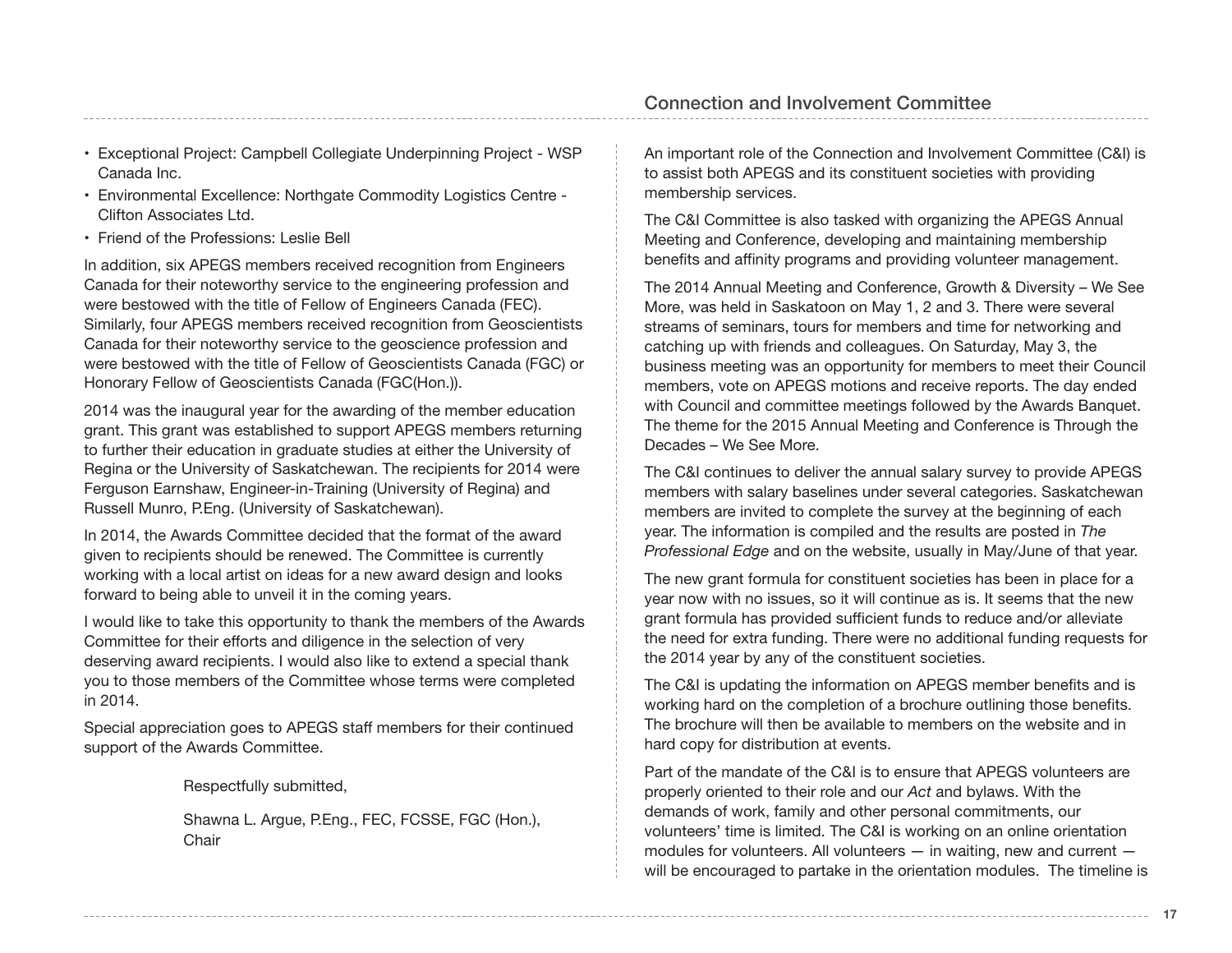to have this ready for demonstration at the 2015 Annual Meeting and Conference.

The annual Volunteer Orientation Day was held in Moose Jaw on Sept. 6, 2014 with buses arriving from Regina and Saskatoon. The day's events included an overview of volunteer duties and responsibilities, a skills session called "Volunteer Boot Camp" presented by Dale Botting, committee meetings and pizza and billiards to end the day. The C&I will continue to hold a Volunteer Orientation Day as it provides additional volunteer training opportunities and face-to-face networking between committees. This event is fully funded by the C&I.

**18**

Respectfully submitted,

Renee Chevalier, P. Eng. Chair

The Professional Edge Committee's mandate is to publish current and relevant articles regarding subject areas of interest to the Saskatchewan community of professional engineers and geoscientists. To meet this mandate, the Professional Edge Committee publishes *The Professional Edge* once every two months. In addition to publishing *The Professional Edge*, the Committee mandate includes setting business and publishing policy.

*The Professional Edge* covers a wide array of topics and articles. Each edition focuses on a central theme that relays at least one unique aspect of engineering or geoscience in Saskatchewan. It is the Committee's intent to provide a balanced perspective regarding the articles contained in the publication and to engage as many different areas of interest as possible among the large and diverse membership. It is also the Committee's intent that each issue contain relevant material for all readers. To this end, the Committee invites members' input and ideas for articles to be included in the publication.

Publications for 2014 included the following themes:

- Profiles in Achievement (January/February)
- Sustainability (March/April)
- Annual Meeting (May/June)
- Women in Science and Technology (July/August)
- Aboriginal Canadians in the Professions (September/October)
- Education (November/December)

*The Professional Edge* remains a printed magazine. The value of a physical publication continues to outweigh that of the electronic versions that often get buried deep in electronic communication. The Committee continues to monitor and explore publication opportunities which result from technological advances in the publishing industry. The trend to move to timelier and environmentally friendlier publications will be a strong influence on the future of *The Professional Edge*. A combination of multiple publication techniques will continue to be used for *The Professional Edge*.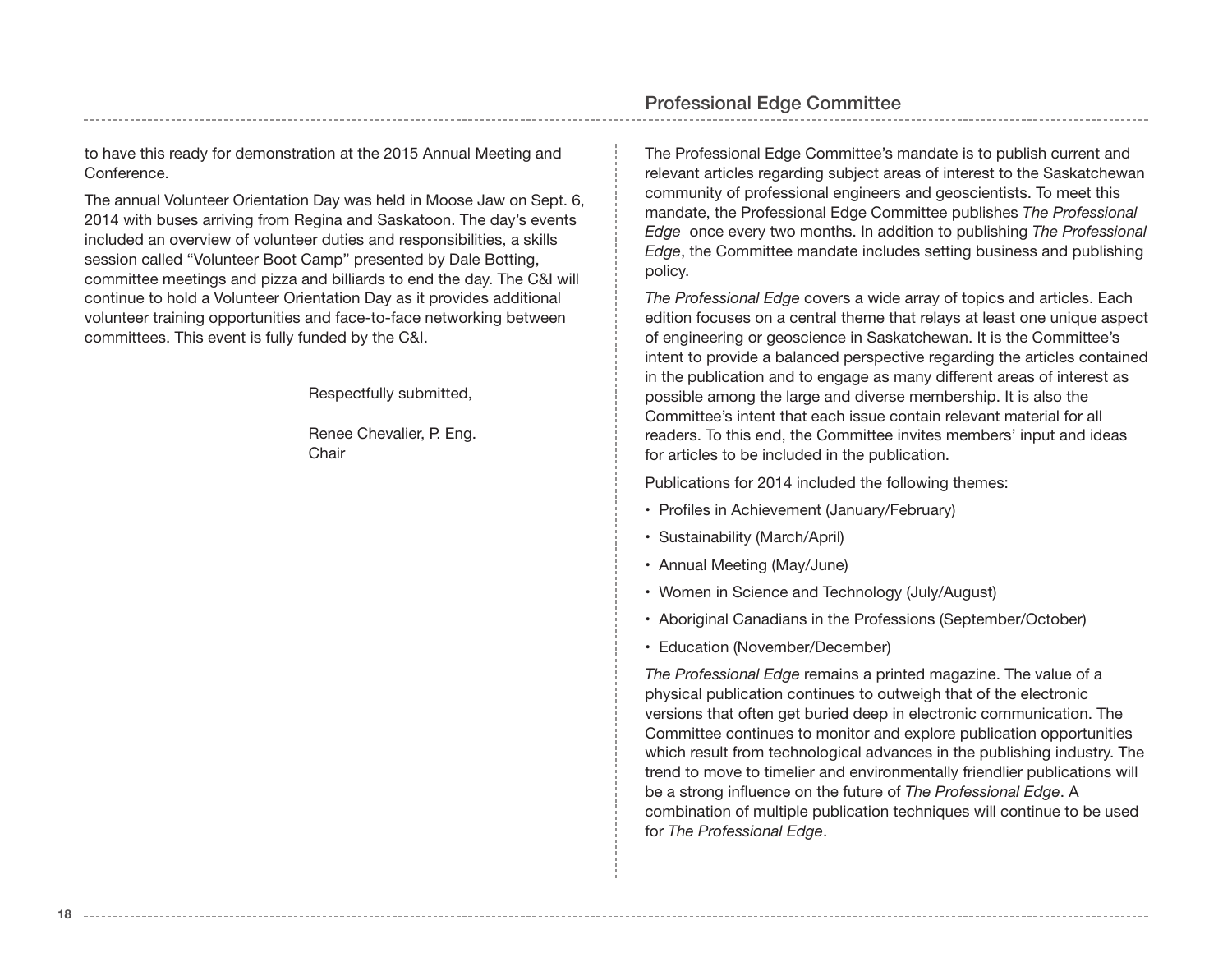The publication of *The Professional Edge* is aided greatly by the work of the members of the Professional Edge Committee and the editorial skills of Lyle Hewitt, Martin Charlton Communications. The Committee acknowledges the significant contributions of Ben Boots, P.Eng., FEC who served on the Committee in a number of capacities over the past number of years. The Committee wishes to express its gratitude to the APEGS staff for their ongoing support.

Respectfully submitted,

Robert Schultz, P.Eng. Chair

The Communications and Public Relations Committee (CPR) reports directly to the Image and Identity Board and works in partnership with other committees within APEGS to raise the awareness and profile of our professions and our association within the following audiences:

- General public
- Business
- Governments and politicians
- APEGS members
- Other professional organizations

The Committee traditionally works on a two-year cycle developing a multimedia campaign which primarily utilizes billboards, radio, web media and print media as means of reaching our target audiences. Print media will be utilized to reinforce our messaging throughout the year.

The "We See More" campaign, initiated in 2013, incorporated the two sub-messages of "prosperity" and "safety," and continued in 2014. This multimedia campaign focused on Engineering and Geoscience Week and featured 30-second television ads together with strategically placed billboards. Additionally, Internet pre-rolls were incorporated into the campaign in the fall of 2014. This three-year program continues through the 2015 Engineering and Geoscience Week.

Another initiative included the revamping of the APEGS website, with both the front and back ends targeted for updating. The back end work improved the productivity of APEGS staff and volunteer committees while making it easier for engineers and geoscientists to interact with the Association. The front end design work improved the layout and flow of the website to better serve members, future members and the general public. The website went live in January 2014.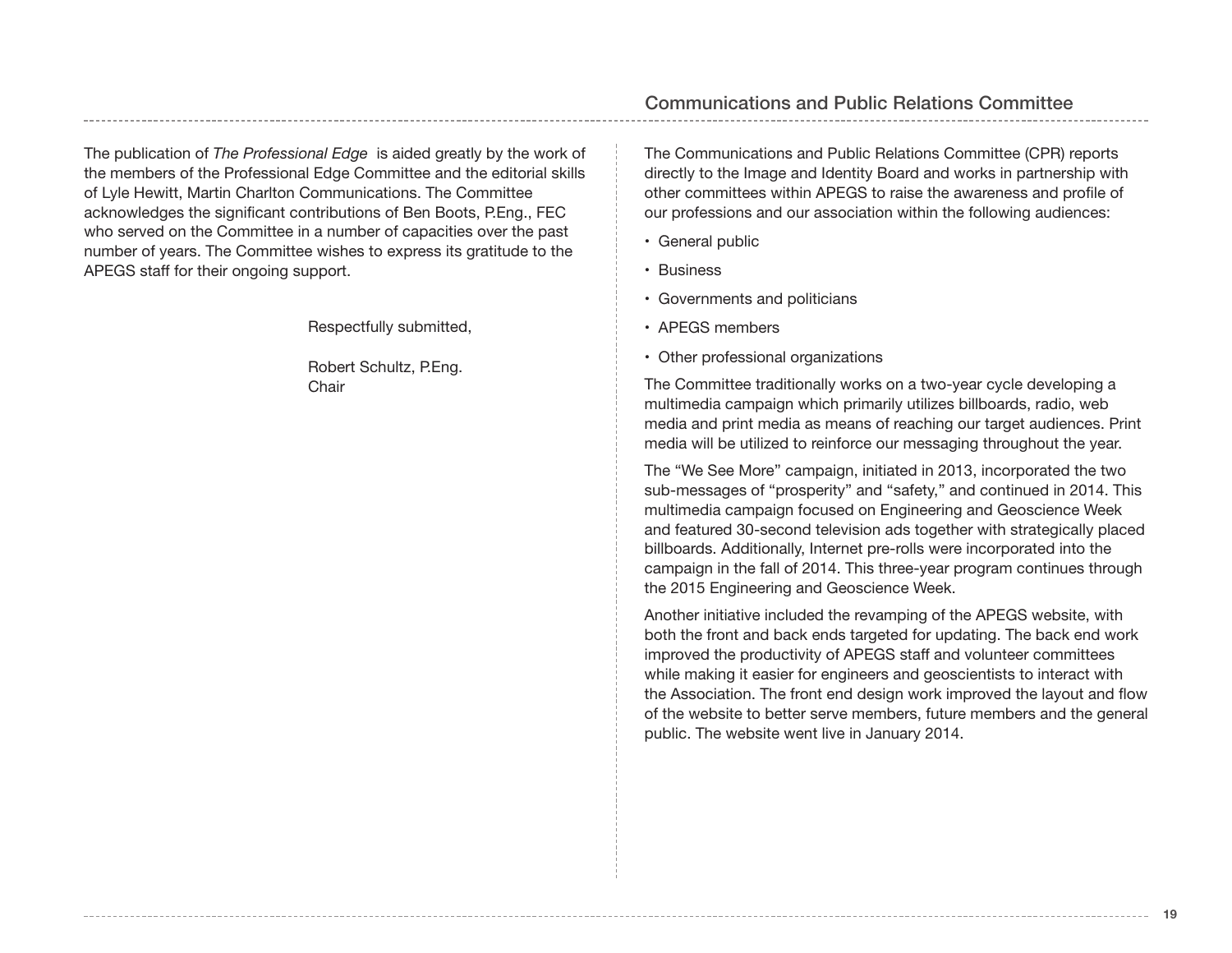The Committee has been well served in 2014 by all volunteer members who have generously contributed their time and talents. I extend a special thank you to our former committee members for their contributions. I would also like to thank Martin Charlton Communications for their enthusiasm and new ideas for our Committee and the APEGS staff, who have helped immensely with the transition between new Chairs, new consultants and new websites.

Respectfully submitted,

Robert J. Berry, P.Eng., FEC Chair

## Equity and Diversity Committee

The Equity and Diversity (E&D) Committee provides leadership for the Association on equity and diversity matters, and fosters an understanding among all APEGS members of the role of equity and diversity in the engineering and geoscience professions and the importance of maintaining a respectful workplace. The Equity and Diversity Committee encompasses five equity groups:

- Women in engineering
- Aboriginal persons
- Visible minorities
- International graduates
- Persons with disabilities

This year has been a year of rebuilding. The E&D Committee has been able to grow due to recruitment at the 2014 Annual Meeting and as such we have been able to gain some traction with the work of our subcommittees. In the upcoming year the Committee will be setting our strategic goals, which will cascade down to action items on the subcommittees.

The Women in Engineering Subcommittee is benefiting from the momentum of the Canadian Coalition for Women in Engineering, Science, Trades and Technology (CCWESTT) Conference which was held in Regina in May 2014. This was a significant endeavour for the Women in Engineering Subcommittee over the previous two years, and it was very successful. Many committee members transferred their efforts to the planning of the CCWESTT Conference, and new members for this subcommittee were recruited. Regular meetings are now held every two months.

In the coming year, we will be defining our short-term and long-term goals with the overarching goal of working to remove barriers that keep women from practising geoscience and engineering in Saskatchewan. In 2011, Engineers Canada formed the Women in Engineering Operational Committee, and they have set goals to see the number of women practising engineering become more representative of Canada's population. With that national focus and support, we expect to be sharing in the work of other provincial engineering and geoscience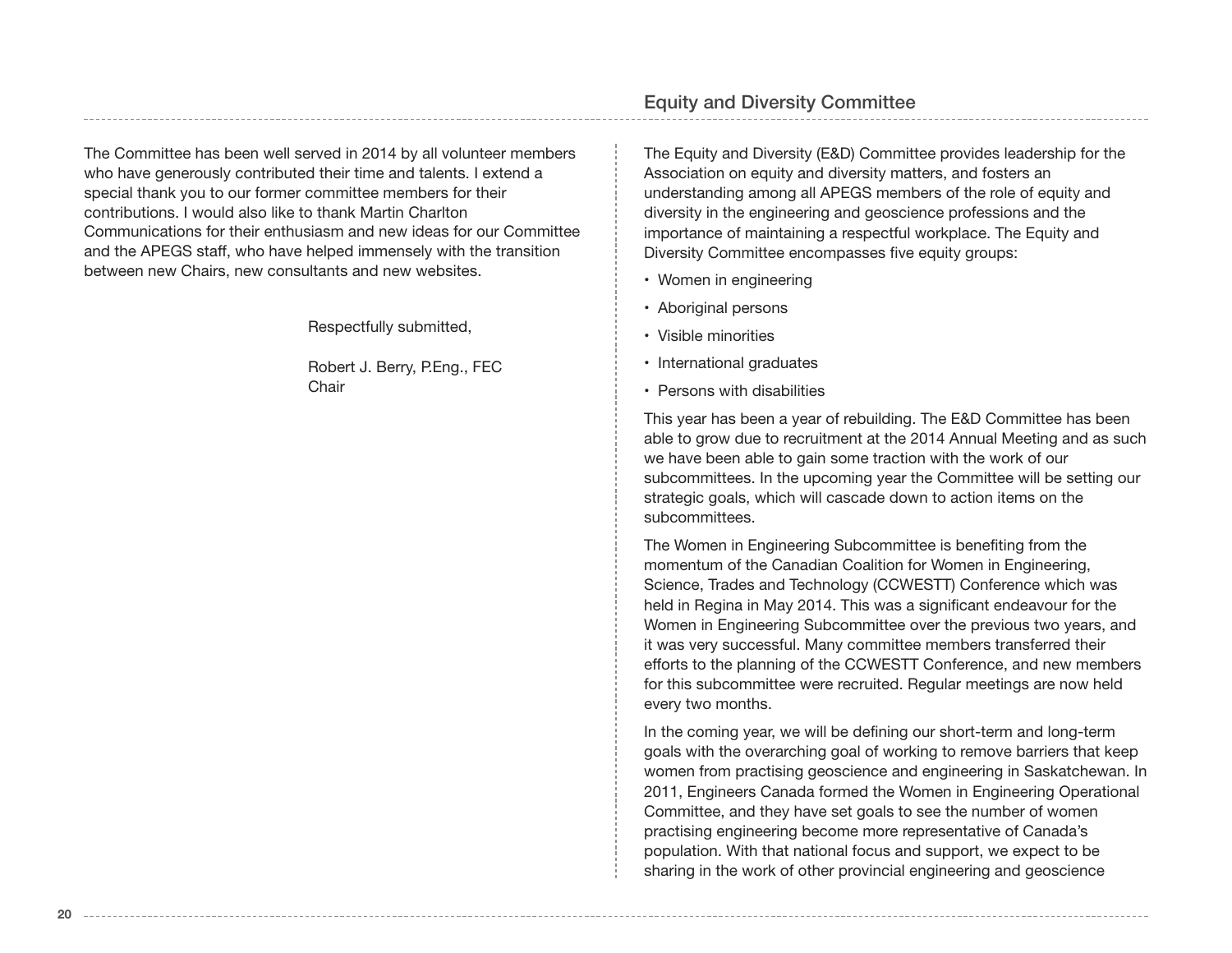organizations to provide more support resources to women, families and employers.

The Aboriginal Subcommittee is in the process of creating strategic partnerships with other organizations to promote the presence of Aboriginal peoples within the professions, and some inroads have been made with the two major universities within the province. Their hope is to establish a network of these strategic partnerships to promote science, technology, engineering and mathematics (STEM) among Aboriginal youth, to support students during their education and to support professionals over the course of their careers.

The role of the Visible Minority Subcommittee will be changing going forward. Since each of the other subcommittees represents a visible minority within the profession, the goals of this subcommittee will be incorporated into those of the other subcommittees and the Visible Minority Subcommittee will be disbanded.

The International Graduate Subcommittee reports minor progress in the last year. Efforts have been limited to the monitoring of projects done at the national level. With the re-establishment of a new set of long-term and short-term goals, expect more progress in the upcoming year.

The Persons with Disabilities Subcommittee is seeking interested volunteers. Volunteers would not necessarily be required to lead the subcommittee, but would be much needed participants.

The committee would like to recognize APEGS staff for their help with some of the initiatives this year.

Respectfully submitted,

Cathy Starkell, P.Eng. Chair

The Education Board fosters the development of potential future and practising Professional Engineers and Professional Geoscientists by promoting science, mathematics and environmental sustainability to students, teachers and administrators in the elementary and secondary school systems, and to the general public. The Board also encourages member competence through professional development activities and promotes the profession to engineering and geoscience students and faculty at Saskatchewan's post-secondary institutions.

The Education Board was well served in 2014 by many capable and enthusiastic volunteers who represent the following four constituent committees:

- Professional Development Committee (PDC)
- Kindergarten to Grade 12 Committee (K-12)
- Student Development Committee (SDC)
- Environment and Sustainability Committee

Also serving important roles on the Education Board are the APEGS representatives to the university senates:

- University of Saskatchewan Senate, Rick Forbes, P.Eng., FEC
- University of Regina Senate, Art Opseth, P.Eng., FEC

Following are brief summaries of the key work completed by the four standing committees and the University of Saskatchewan Senate and University of Regina Senate for the past year.

The mandate of the PDC involves ensuring, through various activities including arrangement of professional development opportunities for members, that our members maintain their professional excellence. As a result of the analysis of feedback from the members, the number of these PD events and variety of locations were increased in 2014 to include RGI Practical Writing courses in Yorkton and Prince Albert in addition to the fall and winter PD sessions in Regina and the PD Day at the Annual Meeting. All were well attended and this practice will continue. The committee also formalized the APEGS Past President Library Grants for the University of Regina and University of Saskatchewan and worked on enhancement of the Continuing Professional Excellence reporting and tracking.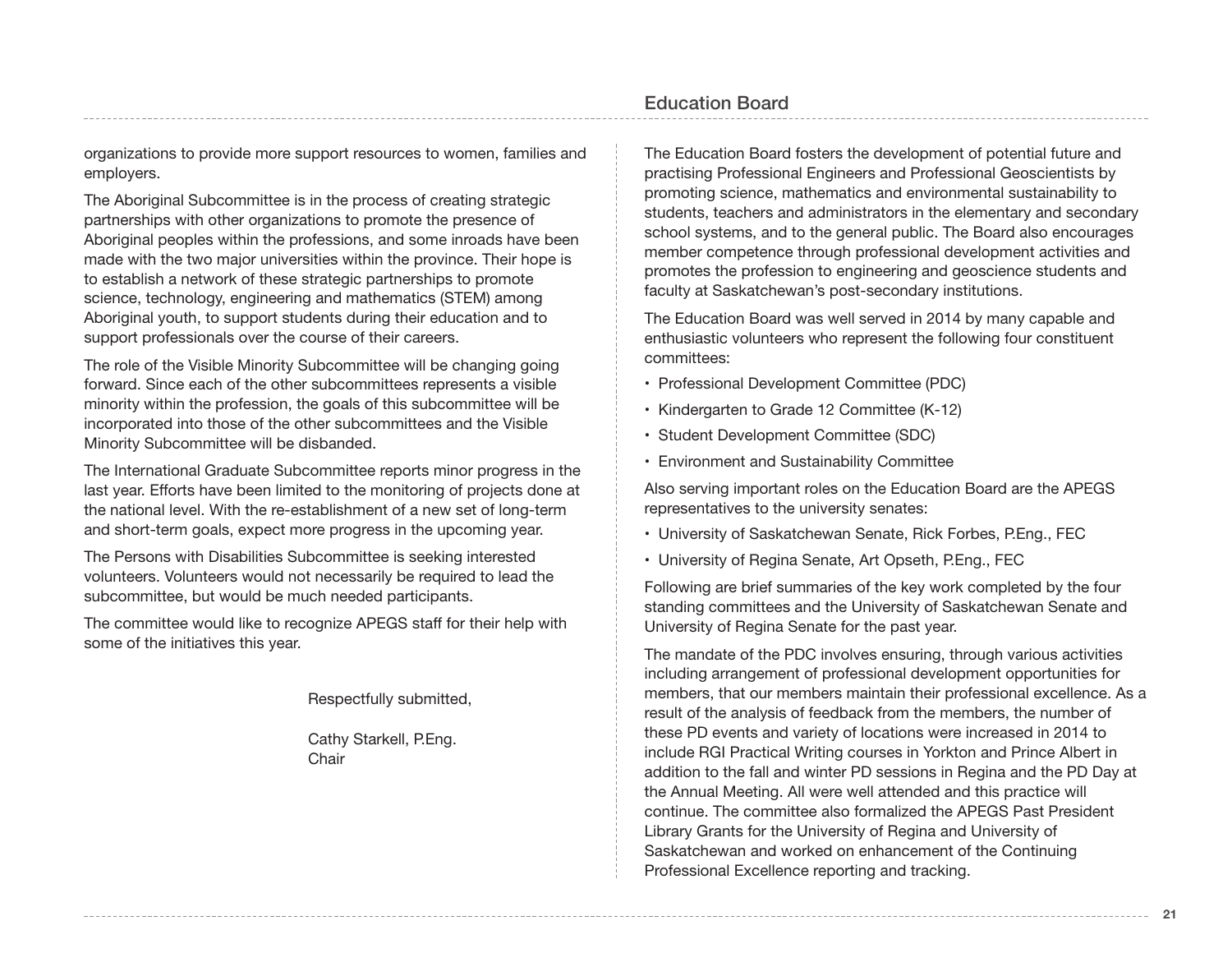The K-12 Committee works to encourage the children of Saskatchewan to recognize and foster their innate engineering and geosciences tendencies by supporting the math and science curriculum for primary and secondary educators in the province. In addition to the annual review and distribution of sponsorship requests, this year the committee completed the Dam Effects water resources unit for grade 8 students and is working on getting it into the schools, worked with the Science Centre on the revamp of the Innovators in the Schools program and worked with Walter Murray Collegiate to develop a career video. The work of this committee was also supplemented by APEGS sponsorship of the Teachers' Experience Day during the Canadian Coalition of Women in Engineering, Science, Trades and Technology (CCWESTT) Conference in Regina in May. Ten teachers from around the province were excited to attend not only the conference but an industrial field trip to the Mosaic Colonsay potash mine where they observed geoscienceand engineering-related careers in action. The committee continues to monitor changes in the science curricula and contribute wherever possible.

The mandate of the SDC is to foster an understanding of our selfregulated professions amongst students studying in these fields in our post-secondary institutions. The committee accomplishes this primarily through grants to the four student societies in engineering and geoscience at the University of Regina and University of Saskatchewan. These funds are used for departmental events, particularly those that allow students to interact with professionals, and for student participation in various engineering and geosciences meetings and competitions. The committee used a new funding assessment matrix to aid in the evaluation of all of the funding requests. This year the committee was also a sponsor of the inaugural D.M. Kent Club field trip to Iceland, and worked with the Equity and Diversity Committee to do the initial evaluation of the funding request for the National Conference on Women in Engineering (NCWiE) held in Saskatoon in November.

The Environment & Sustainability Committee helps guide and bring awareness to APEGS and committees on environmental issues in everything that we do. The committee is very excited to be contributing to the Model Guide for Engineers Canada Constituent Associations

Principles of Climate Change Adaption for Professional Engineers, and worked with the School of Environment and Sustainability at the University of Saskatchewan. to introduce the first Sustainability Networking Conference in January 2014. Three new initiatives have been identified for this committee moving forward: discussions with the Deans of Engineering at both University of Regina and University of Saskatchewan.; determination of the role of APEGS with respect to environmental regulations and the duty to report; and addition of environmental and sustainability content to the APEGS professional practice seminar.

Both the University of Regina and the University of Saskatchewan are pleased to report increasing enrolment in engineering and geoscience programs, but are struggling with funding and classroom space that is not increasing at the same rate. The University of Regina has had to face some derogatory media reports that were eventually shown to be either incorrect or much less serious than originally reported. The University of Saskatchewan also had some challenges with complaints regarding and the eventual abandoning of the TransformUS program as well as changeover of university management positions, but is recovering well and moving forward.

I would like to thank Patti Kindred, P.Eng., FEC, Director of Education and Compliance, and all members of the Education Board and its constituent committees for their dedication and assistance throughout the year.

Respectfully submitted,

Tara Zrymiak, P.Eng. Chair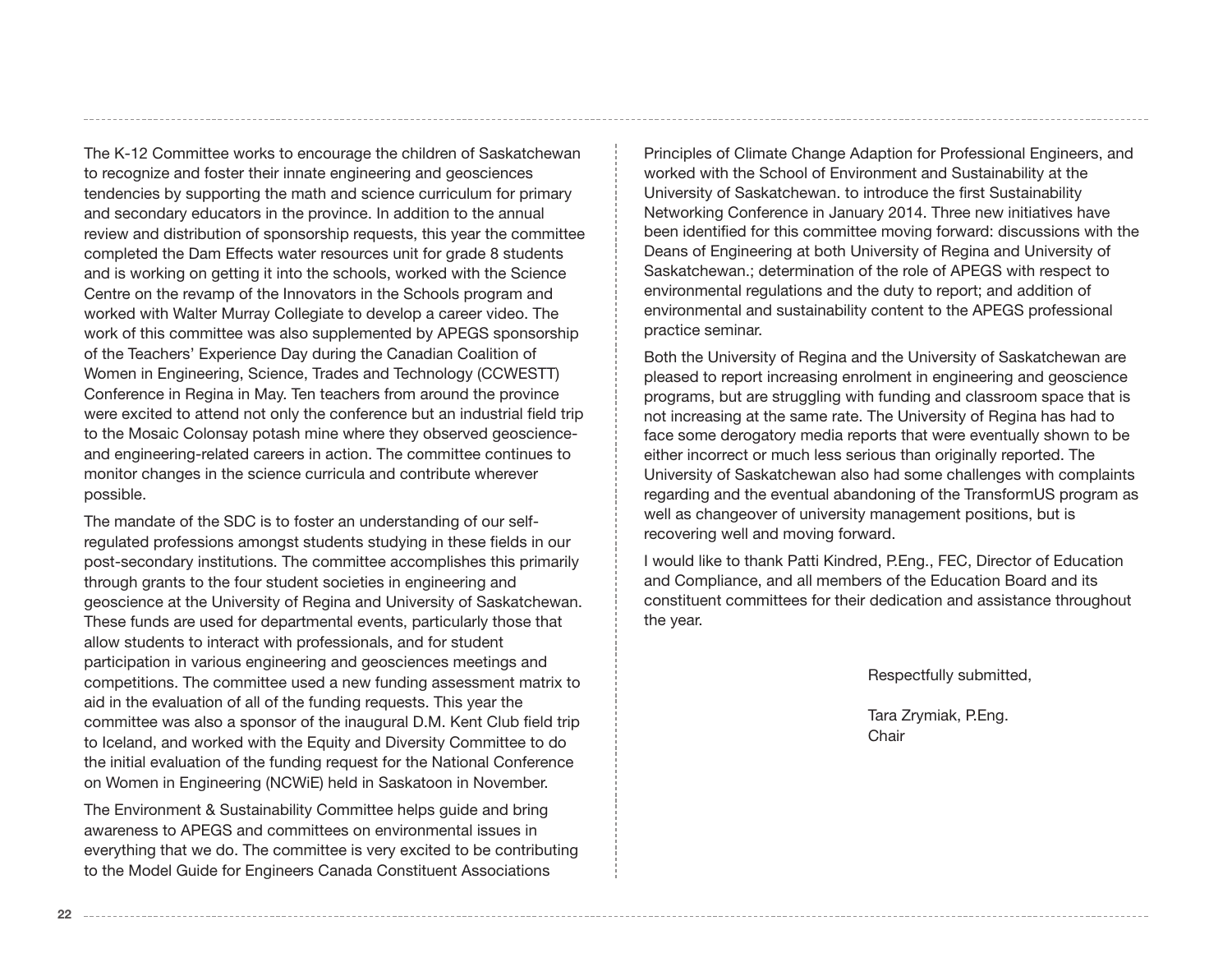## Professional Development Committee

The Professional Development Committee (PDC) promotes and encourages the professional growth and continuing education of all members of APEGS. We do this by offering various opportunities to members to obtain professional development, thereby helping them maintain competence and stay current in their chosen field, which is a requirement under the APEGS Code of Ethics.

PDC was once again active in organizing professional development opportunities for members in 2014, by assisting with the planning and delivery of the PD Day at the APEGS 2014 Annual Meeting and the fall/winter PD session in Regina. In addition, PDC arranged for a "Practical Writing for Technical Professionals" course presented by RGI in Yorkton and Prince Albert in September/October 2014. The PDC's fall Professional Development Days focused primarily on Aboriginal awareness, climate change and project management. We had a very well-received presentation from Greg Johnson, the Tornado Hunter, preceding the climate change session. There was a positive response to the PD Days sessions and they were well attended.

The PDC worked diligently on the three-year plan introduced in 2013 to enhance professional development opportunities. We increased the number and frequency of PD opportunities, took these opportunities to communities outside of Saskatoon and Regina, engaged the services of EyeInspire for planning our PD events, added two new members to our Committee and developed formal agreements and terms of reference for the annual library grants provided to the University of Saskatchewan and University of Regina by APEGS through the PDC. The library grants were formally named the "APEGS Past President Library Grant" and were presented to each university in separate ceremonies in Regina and Saskatoon in the fall of 2014.

The PDC is also closely monitoring developments in continuing professional excellence and professional development in our sister associations. We have formed a subcommittee to work on improving the continuing professional excellence (CPE) reporting and tracking on the APEGS website and to review the future PD requirements both locally and at the national level.

In closing, we would like to thank our fellow APEGS committees and our constituent organizations. We would especially like to recognize the contributions of the APEGS Environment and Sustainability Committee, APEGS Connection and Involvement Committee, Engineers Canada and the Saskatoon Engineering Society.

Respectfully submitted,

Terry Werbovetski, P.Eng., FEC **Chair**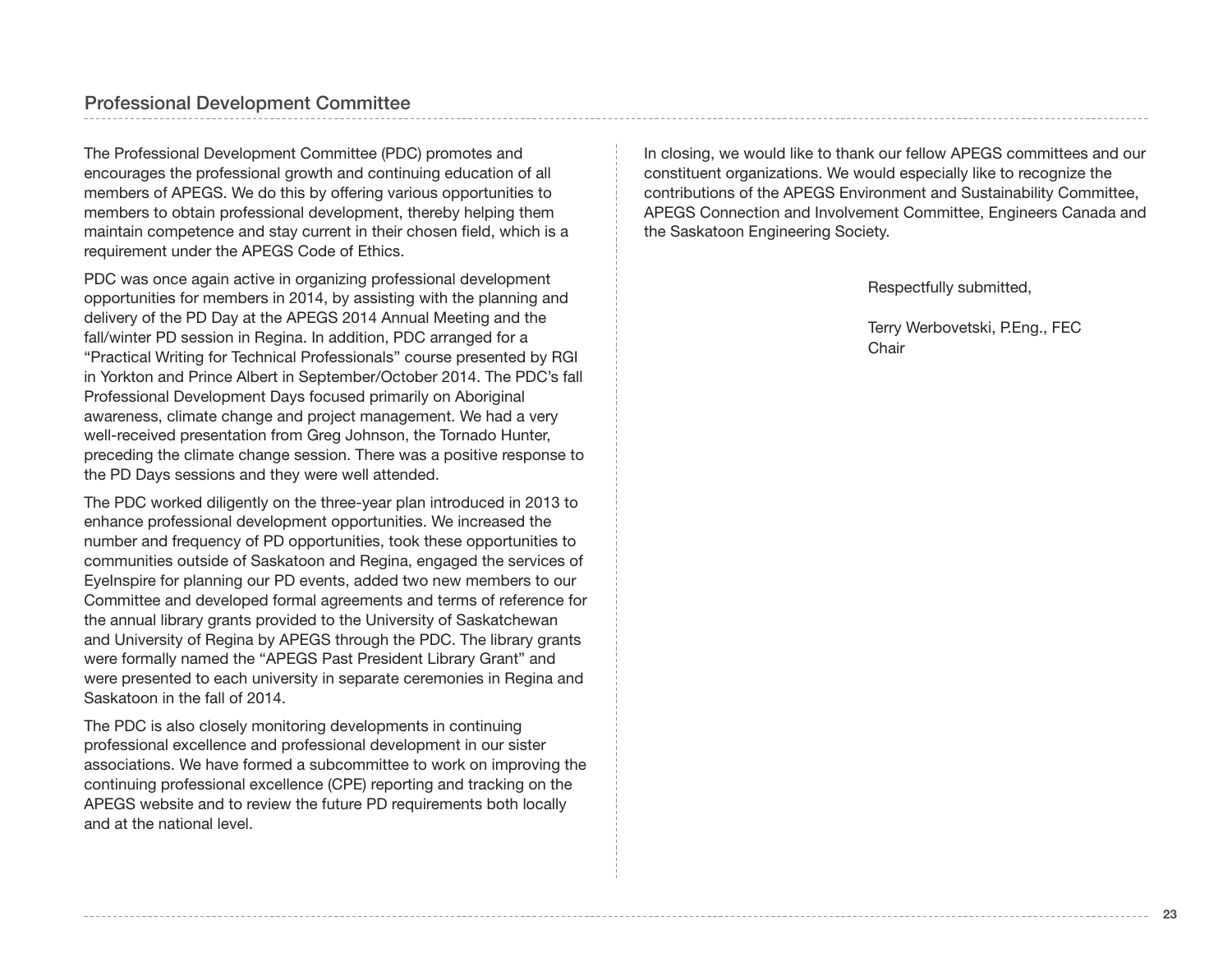The Student Development Committee is the APEGS connection to Saskatchewan university faculty and students. The SDC provides volunteers for career fairs, competitions and conferences, and also funds extracurricular groups and activities organized by the students.

In 2014 APEGS promoted several enriching endeavours, some of which I will highlight here. We helped send a group of budding University of Regina geologists to Iceland to explore the unique features found there. Both universities sent students to conferences including Prospectors and Developers Association of Canada Convention, Western Inter-University Geosciences Conference, Canadian Federation of Engineering Students Congress, and the National Conference on Women in Engineering. Both engineering groups also sent successful teams to competitions including Western Engineering Competition, Canstruction, SAE Baja and Aero Design and ASABE 1/4 Scale Tractor Competition. The funding for 2015 has also been awarded, and the upcoming events can be seen below.

| <b>GROUP</b>             | <b>GRANTS</b>                       | <b>SPONSORSHIP</b>                    |  |
|--------------------------|-------------------------------------|---------------------------------------|--|
|                          | <b>WESST Executives Meeting</b>     | Western Engineering Competition       |  |
| Regina                   | <b>CFES Congress</b>                | Regina Engineering Competition        |  |
| Engineering              | <b>CFES Presidents Meeting</b>      | Canstruction                          |  |
| Students'                | Conference on Diversity             | Baja SAE International -              |  |
| Society                  | in Engineering                      | Baja Competition                      |  |
|                          | Year 1 to 4 Reception               | <b>Engineers Without Borders</b>      |  |
|                          | WESST Retreat & Olympics 2015       |                                       |  |
|                          | National Engineering Week           |                                       |  |
|                          | <b>CFES Conference on Diversity</b> | Saskatoon Engineering in              |  |
| Saskatoon                | Engineering                         | Competition                           |  |
| Engineering<br>Students' | <b>CFES Presidents Meeting</b>      | SAE Aero Design West                  |  |
| Society                  | <b>WESST Executives Meeting</b>     | Formula SAF West                      |  |
|                          | <b>WESST Retreat &amp; Olympics</b> | <b>IFFF Illumination</b>              |  |
|                          | Western Engineering Competition     | ASABE 1/4 Scale Tractor International |  |
|                          |                                     | <b>Student Design Competition</b>     |  |
|                          | <b>CFES Congress</b>                | University/European Rover Challenges  |  |
|                          | Unite to Unlock: FWB                | National Conference 2015              |  |

| (UofS Geo)<br><b>TOTAL</b> | Core Lab Trip<br>\$16,200 | Canmore 2015<br>\$42,800 |
|----------------------------|---------------------------|--------------------------|
| Ore Gangue                 | <b>PDAC 2015</b>          | <b>WIUGC 2015</b>        |
| (UofR Geo)                 |                           | <b>WIUGC</b>             |
| D.M. Kent Club             | <b>WBPC</b>               | <b>PDAC</b>              |
| <b>GROUP</b>               | <b>GRANTS</b>             | <b>SPONSORSHIP</b>       |

The Committee has established goals for 2015. First, our funding process will continue to be refined for ease of use. Second, communication with the students at both universities regarding APEGS and registration will be scrutinized and improved upon. Additionally, we are exploring the possibility of initiating a mentorship program, connecting students and professionals for advice and fellowship.

Our Committee will be welcoming new members and saying good-bye to others in 2015. My term as Chair will be complete in May. Catherine Griffith, P.Eng. will be moving on to other activities within APEGS as well. I would like to thank our membership for their diligent attendance and participation, in particular the Vice-Chair, secretary, and APEGS staff for their time and commitment.

Respectfully submitted,

Stephanie Campbell, Engineer-In-Training Chair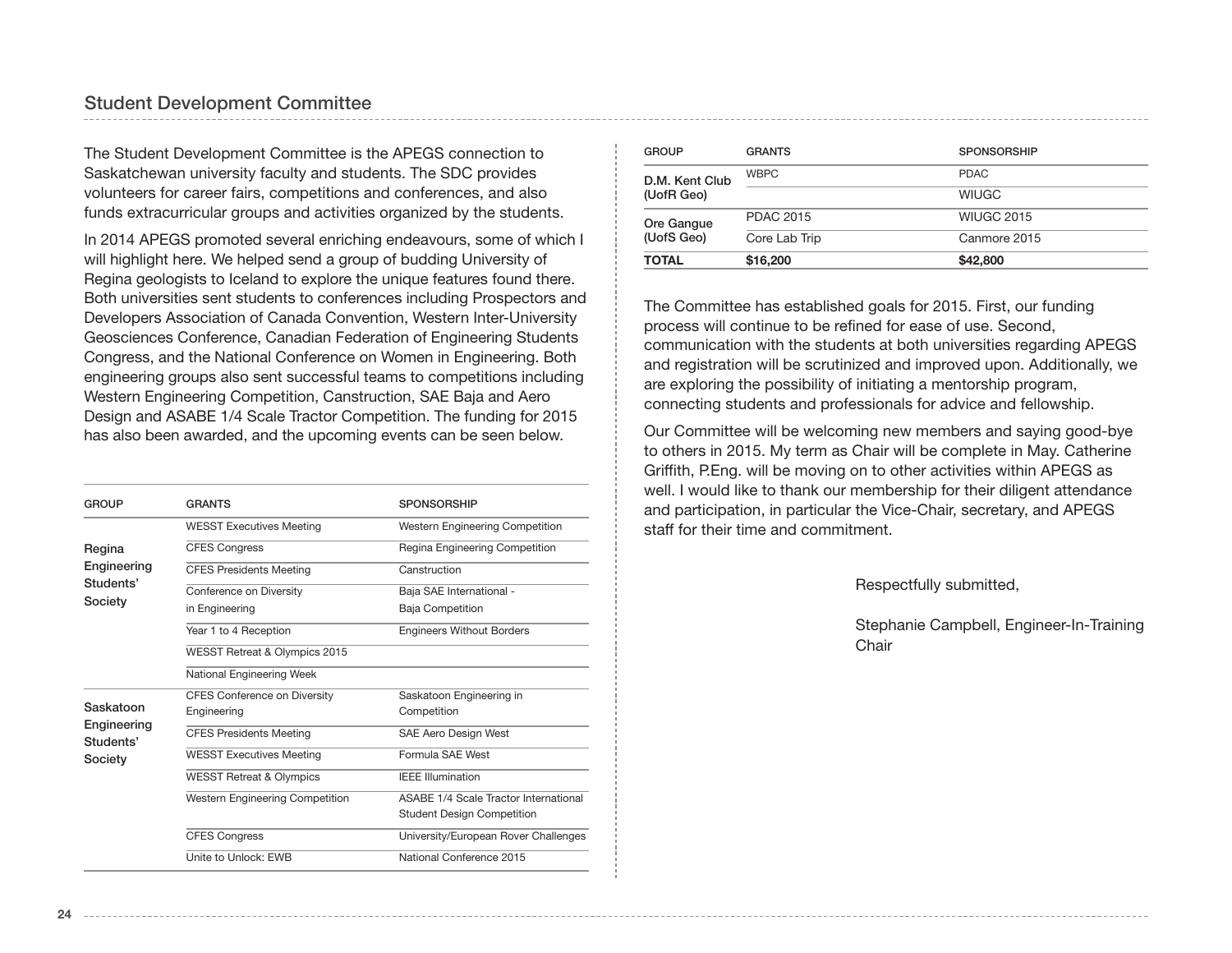The K-12 Committee continued its work during 2014, promoting STEM (science, technology, engineering, and math) education to students and educators across Saskatchewan, spanning kindergarten to grade 12.

The Committee continued its support and involvement in the career video project with various high school media studies students in Saskatoon; however, there were no new videos completed this school year. Previously completed videos are available for viewing on the APEGS website.

Development and piloting of a teacher resource for the grade 8 water unit continues to wrap up, and the Committee hopes to see feedback from teachers who have used the resource in their classrooms. We continue to discuss ideas with the Ministry of Education for the development of similar resources in the future, particularly for use with the new secondary science curriculum.

The Committee offers outreach and sponsorship to various student groups, organizations and educators in our province. We appreciate the support of APEGS member volunteers who give their time through direct involvement in various outreach opportunities. Some organizations that benefit from our efforts include EYES Science Camps (University of Regina), Sci-Fi Science Camps (University of Saskatchewan), SIEC Cardboard Boat Races (Saskatoon), various robotics clubs throughout the province, and Saskatchewan science fairs, among others.

We invite APEGS members to learn more about assisting the Committee in continuing our current initiatives as well as developing the numerous projects we are excited to roll out in the coming years. These upcoming projects include a focus on providing information to students regarding careers in engineering and geoscience, whether through educator resources or other programming.

Respectfully submitted,

Stacey Sirois, P.Eng. Chair

## Environment and Sustainability Committee

The role of the Environment and Sustainability (E&S) Committee is to:

- Monitor environmental trends and issues which may impact on APEGS and its members and recommend responses and actions
- Promote environmental considerations in APEGS activities and member actions
- Function as a liaison for APEGS with Engineers Canada environmental initiatives, environmental groups within the APEGS professions and other professions
- Support activities of the Education Board by developing and sponsoring environmental-based professional development activities

In 2014, the Environment and Sustainability Committee continued to monitor and communicate information on environmental trends and continued to be involved in educational opportunities that would improve environmental awareness for our members and the public.

In January of 2014, the E&S Committee partnered with the Professional Development Committee and the School of Environment and Sustainability and developed a one-day seminar that focused on sustainable transportation planning. The title was Urban Transportation: "Getting Where We Need To Go." The seminar attracted engineers, planners, government officials and system users, and the unique layout encouraged discussion among all in attendance. The information from the strategy sessions was recorded and brought back to decision makers.

The E&S Committee has selected three focus areas related to furthering environmental education within the universities and with members, and hopes to build bridges with academia and industry in our ever-changing climate.

The E&S Committee continues to participate in Engineers Canada teleconferences of environment and sustainability officials and was excited that the draft Model Guide for Engineers Canada Constituent Associations Principles of Climate Change Adaptation for Professional Engineers is complete. Watch for more information on this important document in upcoming professional development opportunities.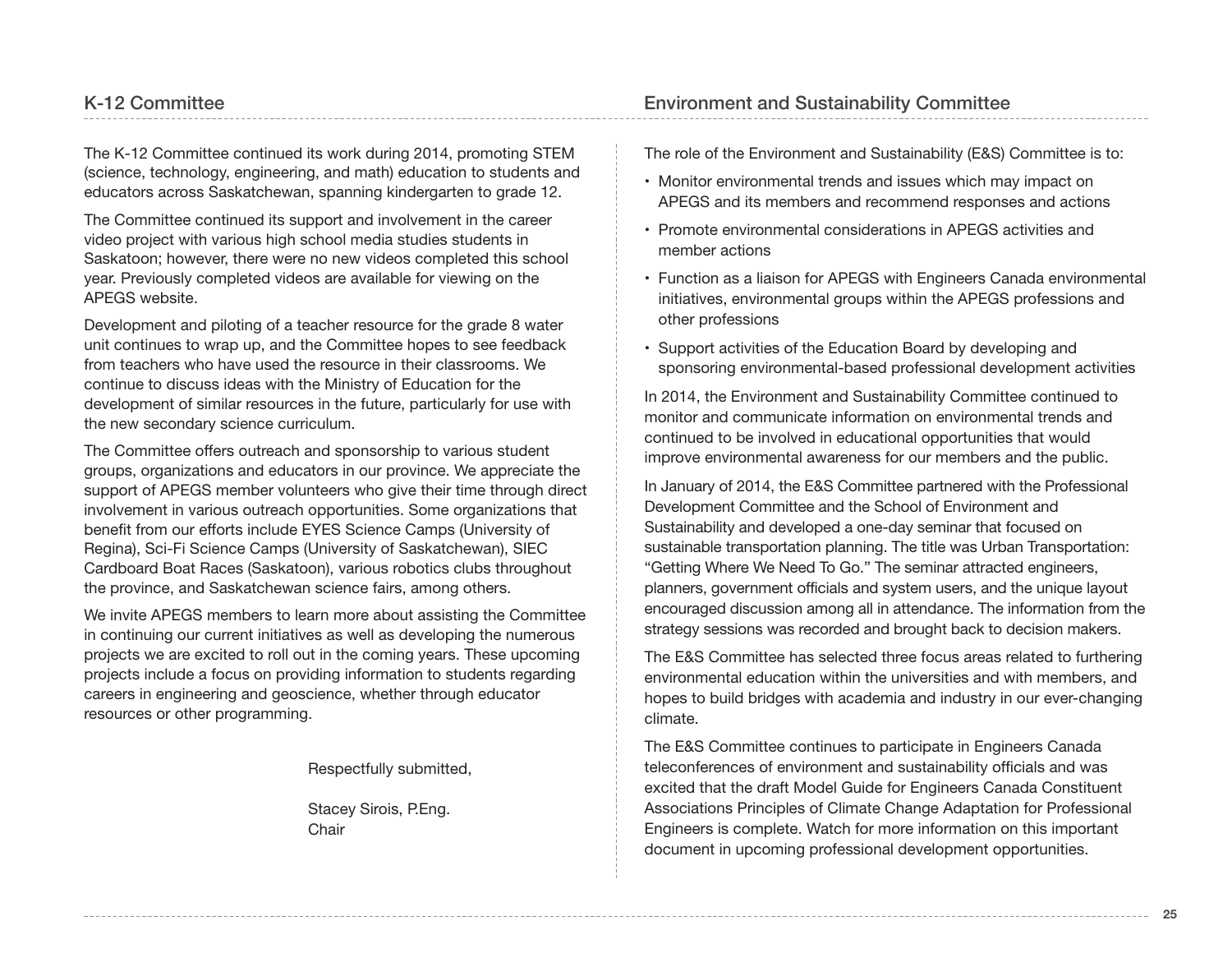## Thank you to those who served the committee in 2014. Your insight into issues and participation has made a difference. A special thank you to our APEGS staff liaison, Patti Kindred, P.Eng., FEC.

**26**

Respectfully submitted,

Sheri Praski, P.Eng., FEC **Chair** 

## University of Saskatchewan Senate

There were two University of Saskatchewan Senate meetings held during the past year: April 26, 2014 and October 18, 2014.

Dr. Ilene Busch-Vishniac's appointment as president of the University of Saskatchewan was terminated effective May 22, 2014. Dr. Gordon Barnhart was appointed as temporary replacement. This was a complicated period for the university that has been effectively managed by Dr. Barnhart. The financial concerns that had been a major issue appear to be under control. The controversial TransformUS program has been replaced by a smaller set of priorities:

- Accelerate the delivery on our commitment to Aboriginal achievement
- Continue the restructuring of the College of Medicine
- Deliver on the promise of interprovincial health education and interdisciplinary health research
- Advance the reorganization and strengthening of graduate studies and support for graduate students
- Continue the capital project for the transformation of the library collections, facilities, capital and services
- Complete the reorganization and revitalization of centrally organized teaching and learning activities and functions
- Focus on the creation of interdisciplinary and cross-college academic programming
- Align the administrative services culture to support and facilitate the academic mission
- Details can be found at www.usask.ca

Total enrolment at the university for fall 2014 was 20,960, slightly down from 2013 with 21,043. There were 16,852 undergraduates, 3,113 graduates, 431 postgrad and 564 non-degree. 79 per cent of the direct entry was from Saskatchewan, 7.3 per cent international and 13.7 per cent out of province. There was 76.4 per cent retention of first to second year students.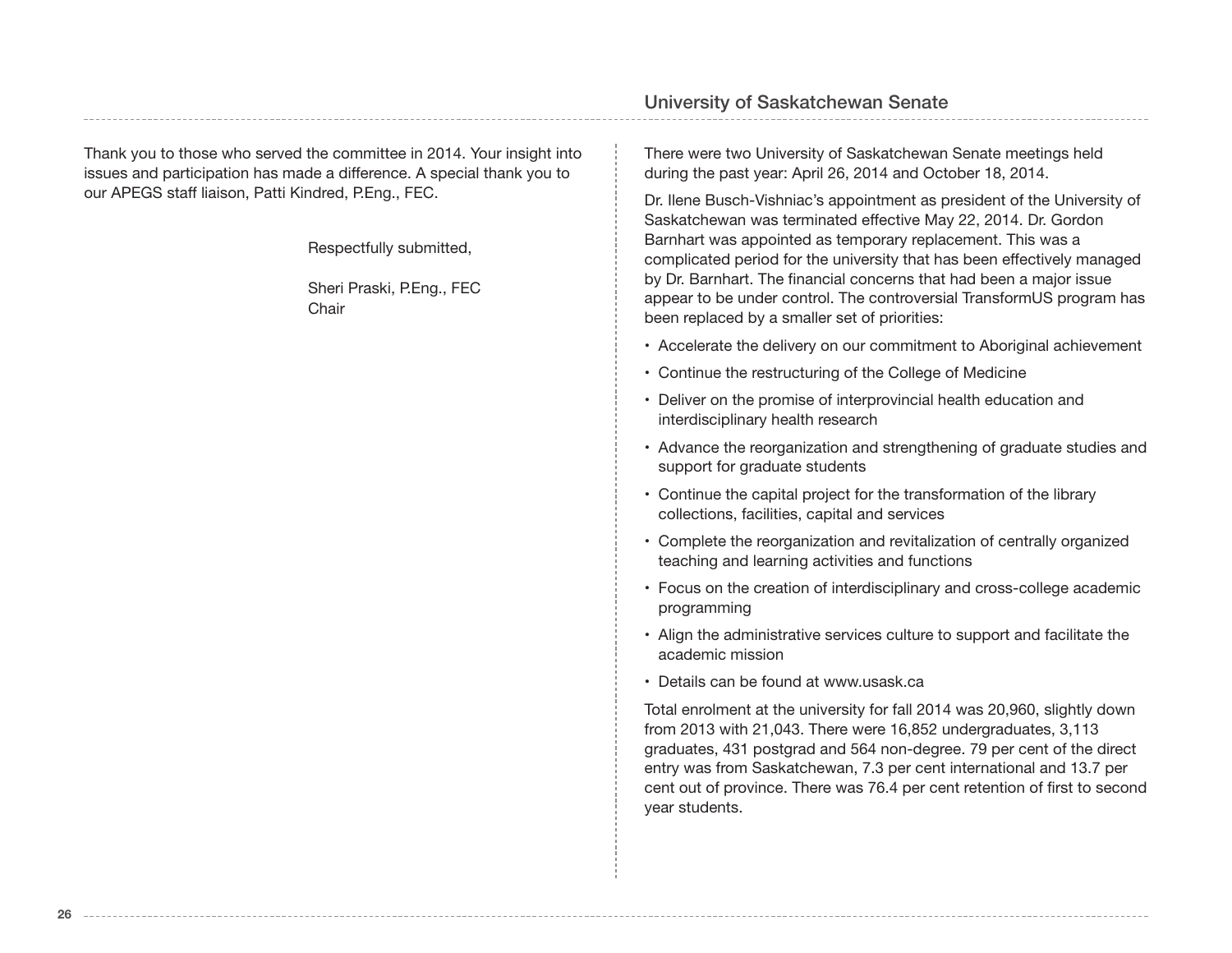The College of Engineering issued a survey to 900 people from alumni and industry to get feedback and ideas. There was an excellent response, highlighting the need for communications, leadership and project management skills. This fits in well with the Ron and Jane Graham School of Professional Development that started in 2013. The direction of the College continues to follow the 2012-2016 strategic plan. Work is in progress to add a mining option to the undergraduate program. Engineering enrolment has decreased from 2,146 to 2,096. Donations to the College remained strong in 2014. The College Of Engineering held the second annual Safety Days on September 10 and 11, 2014 to make the students aware of safety. Details from the College of Engineering can be found at www.engr.usask.ca.

Respectfully submitted,

Rick Forbes, P. Eng., FEC, FGC (Hon.) APEGS representative to the University of Saskatchewan Senate

The enrolment at the university has grown to almost 14,000 students. Of this total, about 1,765 are international students. Just over 11 per cent of the students are self-declared Aboriginal. Some fourth year engineering classes are now near 100 students and, for example, the Engineering Law class is now at 157 students. The Faculty of Engineering first year enrolment was 252 for the fall of 2013 and is now about 400 for 2014.This means that some classes may have to be offered more than once a year. Large classes create a huge pressure on teaching and marking loads.

There is a new \$77.7 million residence under construction on campus and it will have 605 beds along with 90 new daycare spaces. It will also have 150 underground parking stalls to replace some of the surface spots that were on the building site. The university is doing fundraising for the renewal of the College Avenue Campus where business and other classes are offered to many people (about 1,000 last year) who work downtown.

In 2013 it was reported in the media that some research money in the Faculty of Engineering had not been spent properly. When this was investigated and the former CEO of the company who donated the fund was contacted, he said that the money had been used in a way that fell within the mandate of the donation. The Provincial Auditor was also asked to look into that matter and other issues. The university also had the VP Research from Dalhousie and the Director of Research for the University of British Columbia review the research practices and make recommendations for changes. Their reports have been received and it would appear that nothing serious was found but they have made suggestions for improvements in reporting and policies. Dr. Timmons has stated that the university is handling public money so that all records and policies must be clear and open. Policies must be clearly stated and they must be followed.

There was also a report in the media that the university had not followed proper tendering and procurement processes in building the Research Innovation Centre. The university had followed the same procedures as on all other major works on campus for many years and the procedures were well accepted by those involved in the work. The media report was wrong. In fact the university won the 2005 Construction Owners of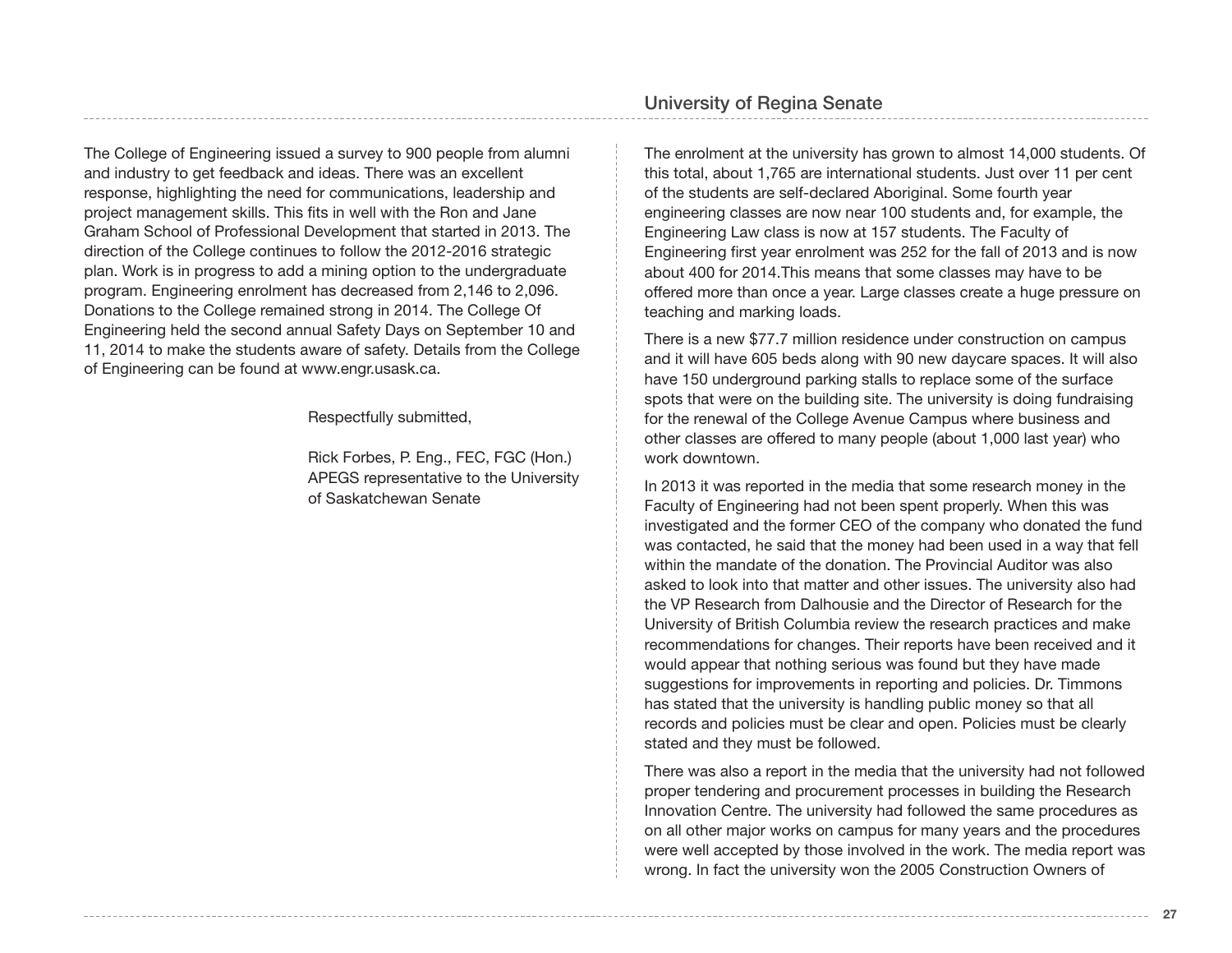America award for Project Leadership, for "demonstrating Leadership, Professionalism, and Management Excellence in Project Delivery" in recognition of the residence and CKHS projects which used the same procedures.

The University of Regina had a small increase in the government grant in 2014 of about 1.9 per cent, but considering inflation that will mean the equivalent of a decrease of 3 per cent. The university and all faculties' budget for 2014-2015 are very tight. This will be hard to manage when something like 80 to 85 per cent of the budget goes in wages, and they keep going up. While the university has a balanced budget and is in good financial shape, 2014-15 has presented many challenges for the university administration. With the increased demand in engineering, business and nursing —the new Faculty of Nursing already has 987 students and is expected to be near 1,200 next year and it only started about two years ago — there is a tremendous pressure on classroom space. Many courses in engineering and other faculties are now having trouble finding suitable sized rooms. There have been no new classrooms built on campus for some time and it is clear that the university must get new classroom space. However, considering recent comments from the provincial government, the university may be lucky to get zero increase in its grant for 2015 and that will lead to a very tight budget.

With the budget being very tight, it is unfortunate that some programs with very low enrolments may have to be dropped or suspended but the university must continue to offer a variety of programs in all areas. Dr. Riddell, Principal of Regina Campus, University of Saskatchewan once said that universities must and will change.

The university must continue to grow as a comprehensive university if it is to serve the needs of the people of this province. It cannot return to being strictly a liberal arts university, as a few people want. The university is lucky to have a strong leader in Dr. Timmons, and it will become a stronger institution in the future.

Respectfully submitted,

Art Opseth, P.Eng., FEC, FGC (Hon.) APEGS representative to the U of R Senate Engineers Canada is the national organization of the 12 provincial and territorial associations that regulate the practice of engineering in Canada and license the country's 280,000 members of the engineering profession. Engineering is a self-regulated profession. Engineers Canada exists to support APEGS and the other provincial and territorial regulatory bodies to advance the profession in the public interest.

The board of Engineers Canada adopted a policy governance model in June 2013. At the February 2014 board meeting, the board fine-tuned its Ends policies in order to ensure they reflect what is to be achieved. The Ends are a set of broad policies that provide direction to the chief executive officer and Engineers Canada staff to work out the details of how that work will be achieved. The Ends policies are Engineers Canada's reason for being. All work that Engineers Canada does must align with these Ends:

#### E Engineers Canada's Purpose

Engineers Canada exists so that constituent associations have support for an advancing engineering profession and its selfregulation in the public interest at a cost that is justified by the results.

#### E-1 Consistency in Regulatory Standards and Practices

Consistency among the constituent associations' regulatory standards and practices to protect and serve the public interest is the highest priority among Ends. This End shall be allocated no less than 40 percent of the overall resources.

#### E-2 Public Confidence in the Profession

The public has confidence that engineers practise with competency and integrity and recognize that their work benefits society. This End shall be allocated between 15 and 25 per cent of the overall resources.

#### E-3 Sustainability of the Profession

Engineering is recognized as an attractive profession. This End shall be allocated between 15 and 25 per cent of the overall resources.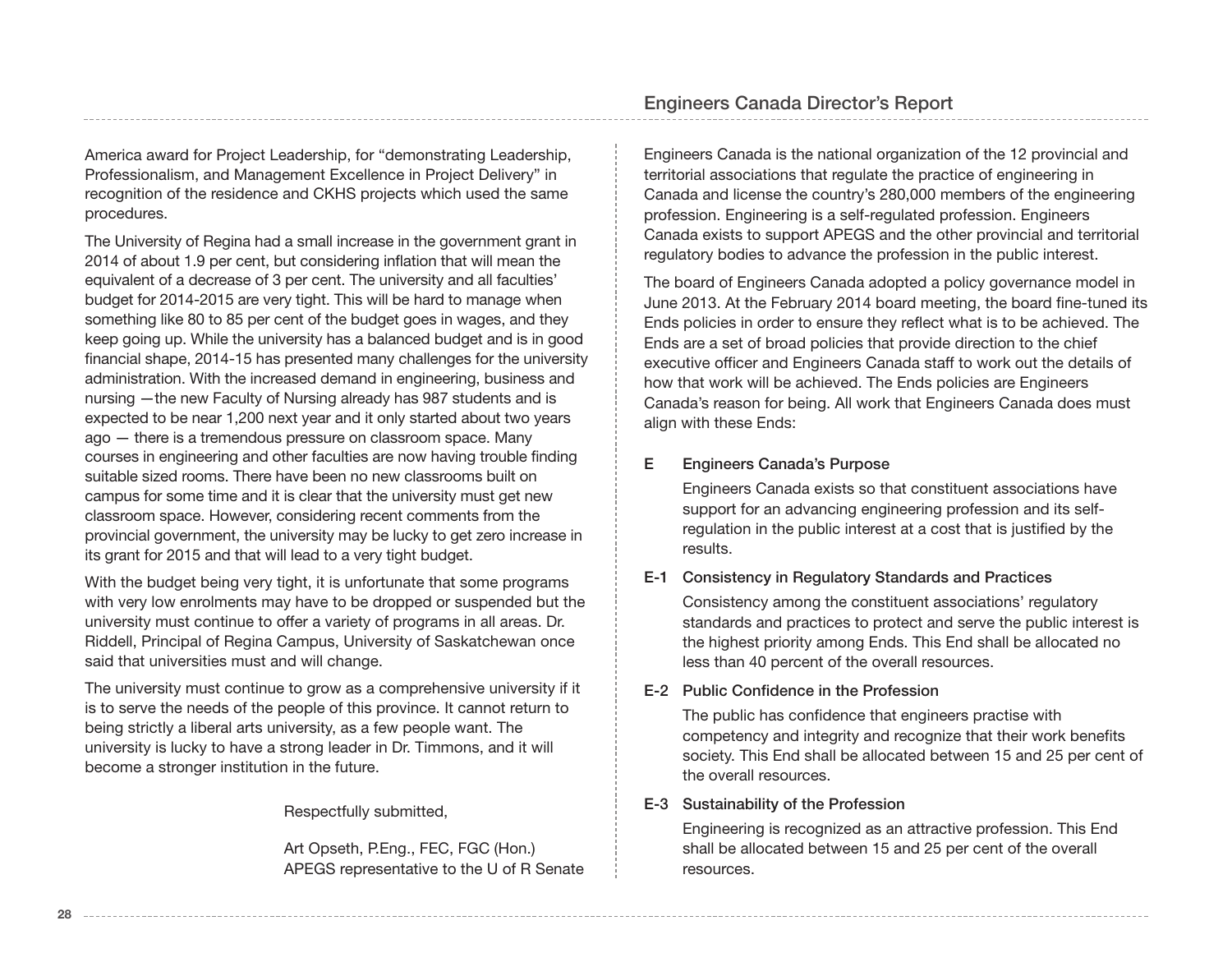#### E-4 Protection of the Engineering Terms

The public is not misled by persons improperly using engineering terms, titles, images and words in federal corporations and trademarks. This End shall be allocated no more than 10 per cent of the overall resources.

Following is an overview of some of the work carried out by Engineers Canada during the past year to achieve the Ends.

The Framework for Regulation (formerly the Canadian Framework for Licensure) is a set of aspirational elements that form the baseline for engineering regulators. The constituent associations, through the Chief Executive Officers Group, participate in the development of elements and decide if, when and how to adopt the elements in their jurisdiction. Engineers Canada supports the CEO Group by facilitating the development and ongoing improvement of the framework. At a meeting of the Framework Steering Committee in November 2014, a new streamlined process for developing framework elements was established and a twoyear milestone was set to complete development of all elements.

The Competency-Based Assessment Project was created in January 2011 in response to the need for an improved process for assessment of engineering work experience. In March 2013, the board resolved to pursue the recommendations of the project report. The system includes a national set of guidelines, competencies and training tools. The competencies have been verified and are part of the endorsed framework element, "Competencies and Requirements for the Professional Engineering Licence." The current work plan includes developing a document assessment model, investigating a process for training, assessing and nationally certifying assessors and working with the constituent associations seeking to implement competency-based assessment. Engineers Canada is seeking funding from the federal government to develop an online assessment tool.

The Career Action Program is an online source of information about engineering, engineering programs and careers. The program offers an assessment tool and a personal counselling resource. The program was launched in December 2014 and was updated for National Engineering Month.

The Educational Credential Assessment Project is Engineers Canada's plan to become a Citizenship and Immigration Canada (CIC) designated agency for assessing engineering educational credentials for immigration purposes. An educational credential assessment (ECA) verifies that education credentials obtained outside of Canada are valid and substantially equivalent to a credential completed in Canada. Anyone with a foreign educational credential applying to immigrate to Canada under the federal Skilled Worker Program must obtain and submit an ECA as part of their immigration application. Engineers Canada would act as the clearing house and assessments would be done by the constituent associations. Constituent associations will continue to make all licensure decisions.

Federal government relations continue to be an Engineers Canada priority. Engineers Canada initiates and maintains positive relations with the federal government. This relationship ensures the federal government addresses the public interest concerns of the engineering profession. It also enables policy-makers to access the expertise of the engineering profession. On November 4, the Bridging Government and Engineering Committee travelled to Ottawa for Contact Day to meet with numerous Members of Parliament from across the country. The focus was Engineers Canada's pre-budget submission, and 28 meetings were held where engineer experts discussed the importance of having engineers involved in public policy and protecting the public. They also highlighted many projects and publications Engineers Canada has contributed to, such as the Public Infrastructure Engineering Vulnerability Committee Protocol and the Labour Market Report, as well as the need for the government to help municipalities build capacity to properly assess infrastructure projects' resilience to a changing climate.

The Linkages Task Force was established by the board to enhance the board's effectiveness and efficiency by creating a program of board dialogue and deliberation with constituent associations to inform board policy development – with particular emphasis on Ends policies. The task force developed several baseline surveys for completion by board directors and constituent association presidents and CEOs, as well as a template to facilitate director consultations with their constituent associations. The task force provided an interim report to the board in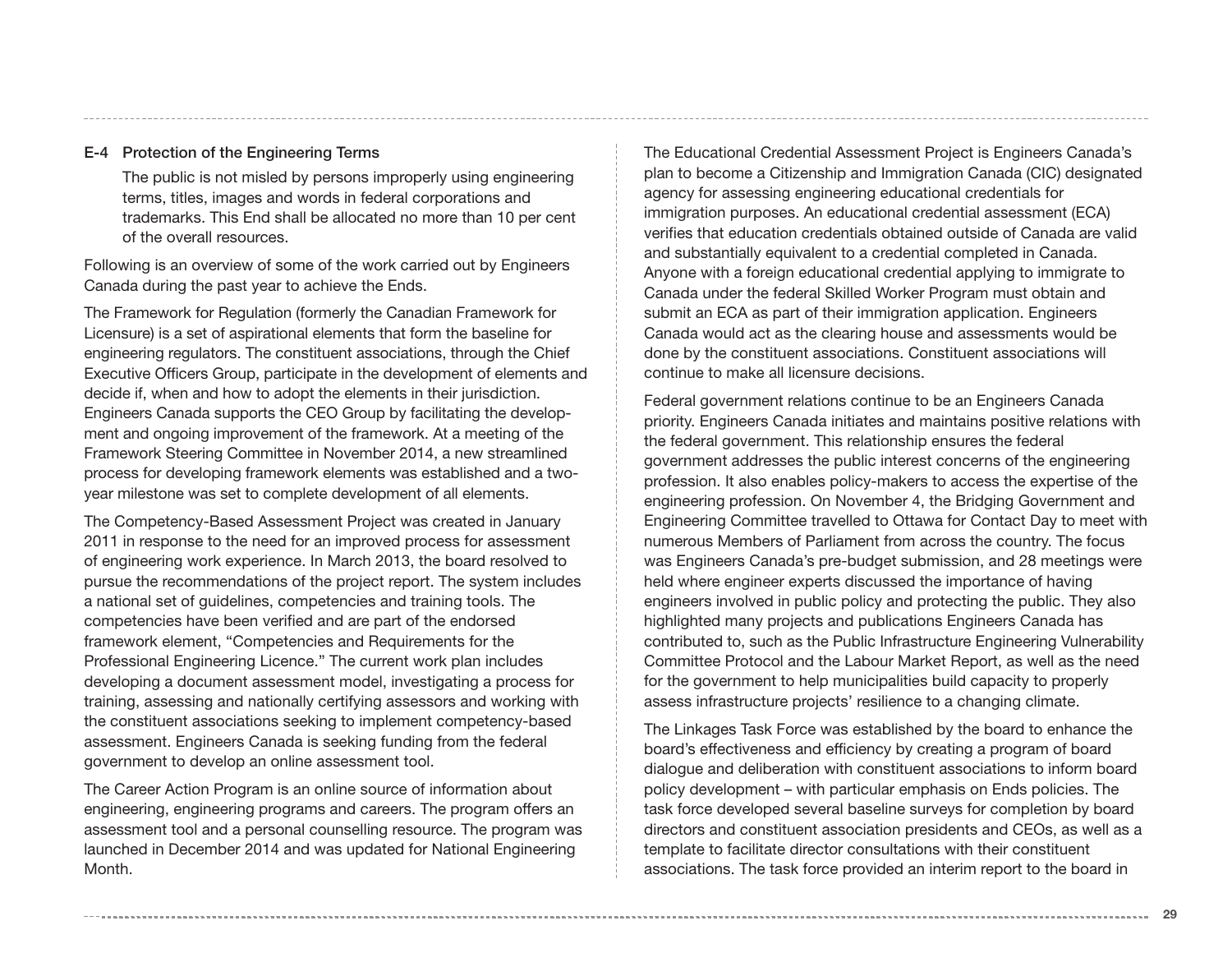February 2015 and is expected to complete its work by the Annual General Meeting in May 2015.

The Canadian Engineering Accreditation Board (CEAB), a standing committee of the Engineers Canada board, is the only body that accredits Canadian undergraduate engineering programs that meet the profession's high education standards. There are 278 accredited engineering programs at 43 post-secondary institutions across Canada. Graduates of those programs are deemed by the profession to have the required academic qualifications to be licensed as professional engineers in Canada. The CEAB offers advice to universities developing new engineering programs to help those programs meet accreditation criteria. The CEAB also assesses the equivalency of the accreditation systems used in other nations relative to the Canadian system, and monitors the accreditation systems employed by the engineering bodies which have entered into mutual recognition agreements with Engineers Canada.

CEAB criteria are undergoing a transition from input measures (curriculum content criteria) to outcomes assessment (graduate attribute criteria). During the transition and development period, programs that received accreditation visits have been given feedback on their progress regarding the development of graduate attributes and their readiness to comply with the graduate attributes criteria in 2015. Starting in June 2015, the CEAB will begin making accreditation decisions based on compliance with the graduate attribute criteria. Compliance with curriculum content criteria will remain a requirement. The National Council of Deans of Engineering and Applied Science has expressed concern about the cost of accreditation.

The Canadian Engineering Qualifications Board (CEQB) develops national guidelines on the qualifications, standards of practice, ethics and professional conduct expected of professional engineers. The CEQB is also responsible for the Engineers Canada examination syllabus and the Engineers Canada international institutions and degrees database. The associations use the syllabus and database as guides to develop appropriate suites of technical engineering examinations for international engineering graduates seeking licensure in Canada in order to ensure those individuals meet the standards for

admission into the Canadian engineering profession. The CEQB has conducted an internal review of relationships, reporting structure and priorities. The work of the CEQB remains well aligned with the Ends policies of Engineers Canada.

The Engineers Canada website (www.engineerscanada.ca) is mobilefriendly and has been designed to make it easy to find information. On the home page, users can subscribe to the weekly Engineers Canada newsletter. On the Media page, users can sign up to receive engineering-related news in a daily media report. To learn more about what Engineers Canada is doing, you can also follow on Twitter, LinkedIn or Facebook.

Now in the third year of my three-year term as Engineers Canada director, I am currently serving on the International Committee (Chair) and the Bridging Government and Engineering Committee. I am also Chair of a review team assessing Engineers Ireland for the International Professional Engineers Agreement.

I would like to thank APEGS staff and volunteers for their ongoing support of Engineers Canada. It has been a privilege and a pleasure to serve as APEGS appointed director.

Respectfully submitted,

Rick Kullman, P.Eng., FEC, FGC (Hon.) Director, Engineers Canada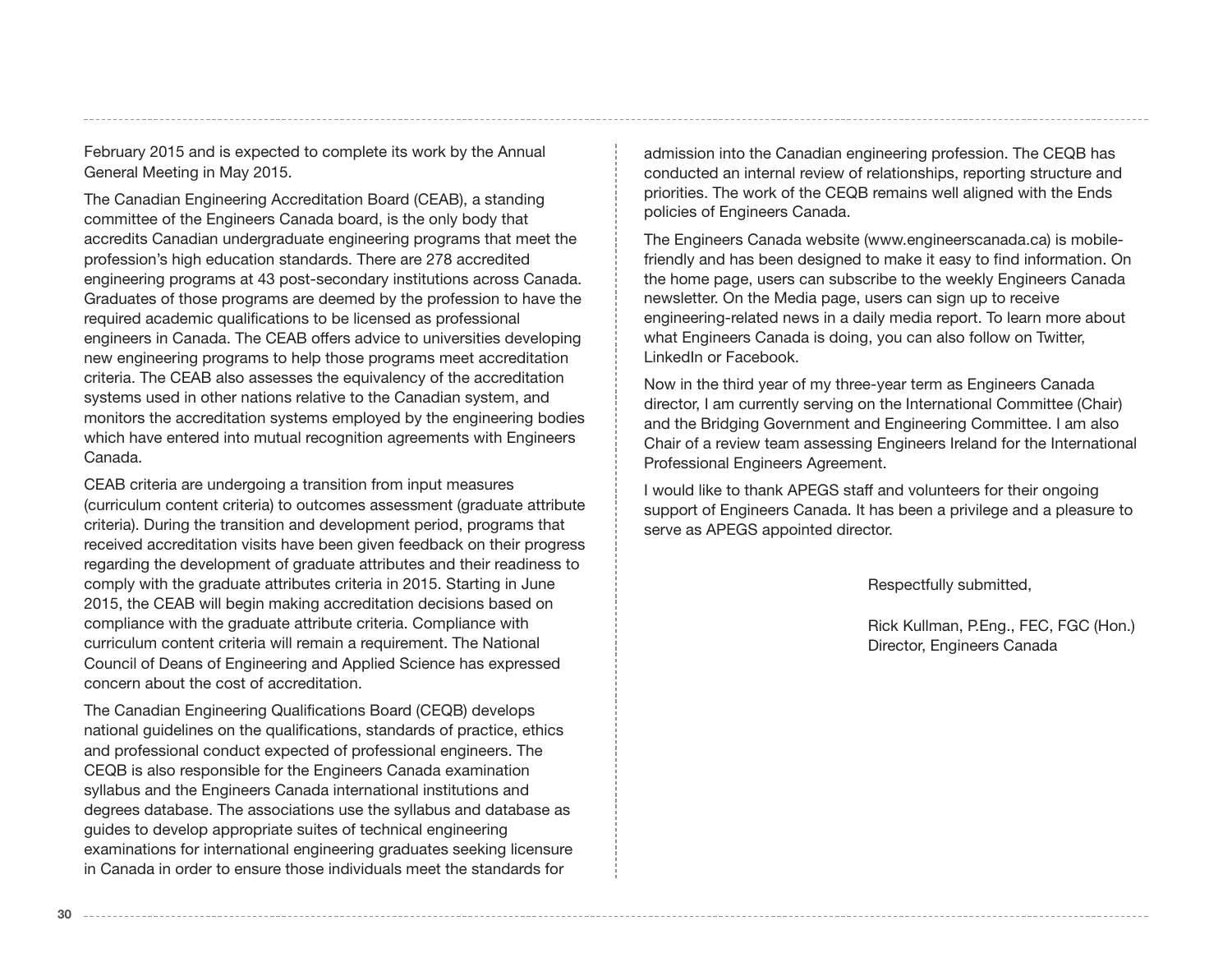Geoscientists Canada (GC) is a national council of self-governing professional associations (constituent associations) that regulate the profession of geoscience in each of the jurisdictions in Canada. GC does not license individual geoscientists. Individuals must become licensed with the appropriate constituent association (CA) in each of the provinces or territories in which they intend to practise. An exception to this is an Incidental Practice Initiative between the Association of Professional Geologists of Ontario and APEGBC initiated in 2014.

The mission of GC is to develop consistent, high standards for the licensure and practice of geoscience, facilitate national and international mobility and promote the recognition of Canadian professional geoscientists. The objectives of GC to support the CAs:

- In achieving excellence in geoscience practice through effective regulation in the public interest
- In pursuing Canada-wide co-operation in the regulation of the profession
- In enhancing public confidence in the competency and integrity of professional geoscientists
- To provide a voice for the CAs nationally and internationally

Geoscientists Canada continues to support the work of the Canadian Geoscience Standards Board (CGSB) in preparation of a Framework for Assessment in the Licensing of Professional Geoscientists in Canada.

In Saskatchewan, practising geoscientists are required to register with APEGS. The abbreviation "P.Geo." may only be used by geoscientists who are licensed members in good standing with APEGS.

Several important initiatives regarding the practice of professional geoscience have progressed during 2014.

In response to concerns raised by the CAs in 2013, GC, through the Strategic Planning Committee, created a document entitled "Geoscientists Canada Moving Forward" which detailed the future direction of GC. Specifically, five items were detailed and are the current focus of GC. These items are:

- The need to adequately resource the immediate work that needs to be done, the exploration of alternative models and the adequate resourcing of Geoscientists Canada longer term.
- Clarifying the roles and responsibilities of CAs, CA representatives (CA presidents and CA CEOs), Geoscientists Canada board members and Geoscientists Canada staff.
- A draft Geoscientists Canada strategic plan.
- A robust, two-way engagement protocol.
- Additional strategic improvement suggestions recommended by the board to the CAs.

Due to changes in the legislation governing non-profit corporations, GC prepared and submitted material to Corporations Canada to obtain Articles of Continuance under the not-for-profit corporations Act. In undertaking this process, and in conjunction with the "Moving Forward" document, GC is in the process of:

- Examining the board structure
- Terms of directors
- CGSB governance
- Rules and regulations including roles and responsibilities
- Policies and guidelines.

#### Other initiatives taken by GC include:

- Geologist In Training (GIT) Task Force: to understand and address the issue of GITs' legal status with respect to supervision, authorized activities and future eligibility for professional designation. The task force submitted a questionnaire to all CAs in order to understand the current status of GITs in each jurisdiction and found a great deal of variability between jurisdictions.
- In July, the Forum of Labour Market Ministers targeted geoscience as a target occupation under which federal, provincial and territorial governments work together to streamline and improve foreign qualification recognition by setting out a vision, guiding principles and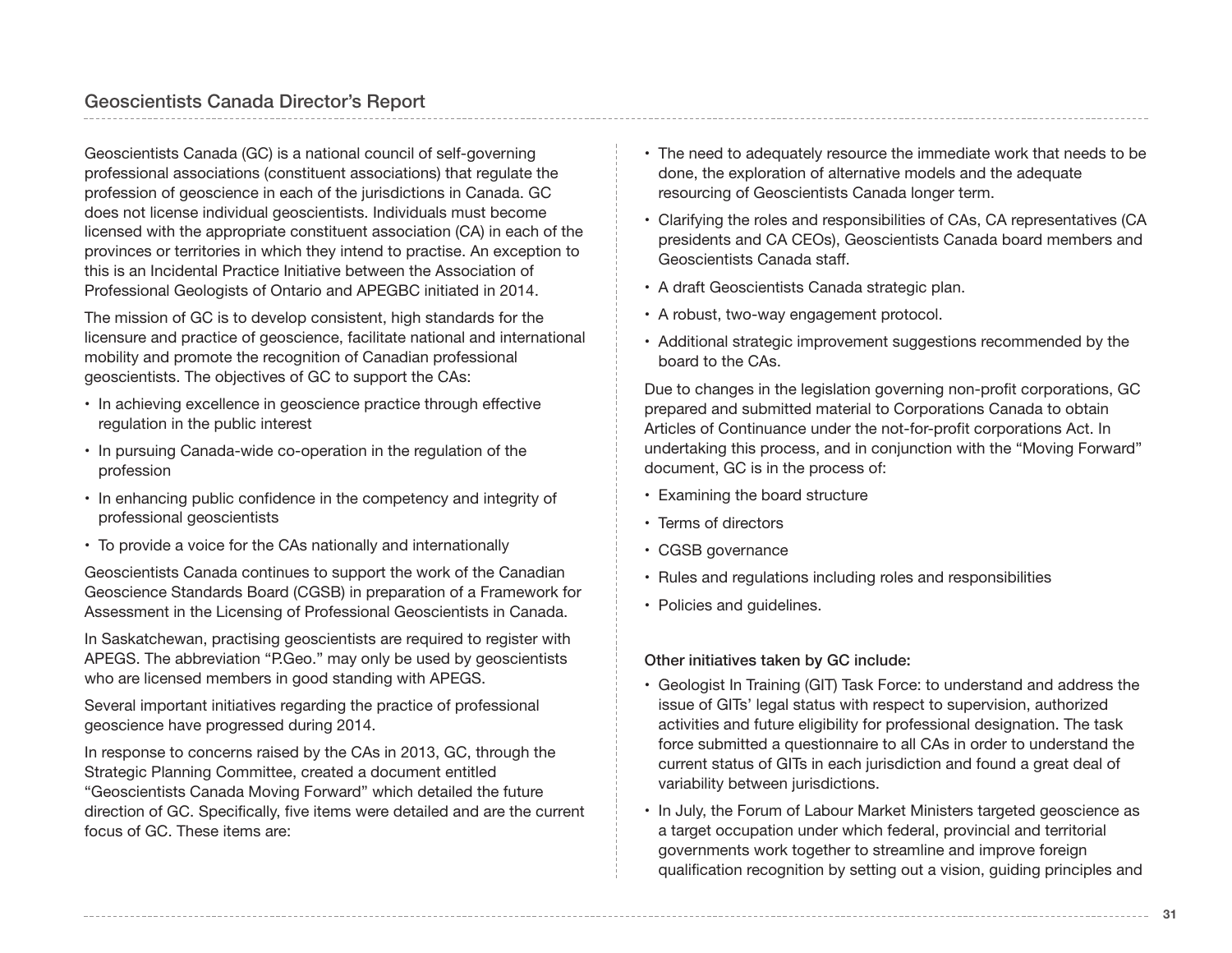desired outcomes for strengthening foreign qualifications recognition for internationally trained workers. GC and CGSB will be working towards addressing these issues with respect to geoscience.

#### The CGSB continued with two significant initiatives:

At the June AGM, CGSB brought forward a document entitled "Competency Profile for Professional Geoscientists at Entry to Practice" which was to be presented to each CA for consideration and adoption.

Admission Support Tools (AST) Project: CGSB carried out a diagnostic study which researched the experiences of internationally trained geoscientists who have gone through the process of applying for and having their credentials assessed for the purpose of becoming licensed. Through this research, CGSB and GC aim to identify successes and identify issues in the assessment and admissions process that can be improved and/or streamlined to help facilitate a more effective, objective, expeditious and transparent system and assess consistency with best practices related to the assessment and recognition of foreign credentials in other regulated professions.

Respectfully submitted,

John G. Pearson, P.Geo., FGC Director, Geoscientists Canada

Over the past academic year, the College of Engineering has endured challenge, embraced change, and engaged opportunity as a means of propelling towards a prosperous future.

Since assuming the role of Dean in September 2013, my colleagues and I have sought ways to not only meet the strategic goals of the university and our College, but to serve as an example of administrative, teaching, learning and research excellence across the province and country.

Through the monumental efforts put forth by faculty, staff and students, the College of Engineering successfully prepared for an accreditation visit by the Canadian Engineering Accreditation Board and associated review of our eight undergraduate programs. While the results have yet to be announced, we are positive that the quality of our academic programming, outstanding faculty and staff and overall support services left a lasting impression and will result in a positive verdict.

#### Student Enrolment

The College of Engineering has made progress towards achieving the university's goal to increase undergraduate student enrolment by 30 per cent and graduate student enrolment by 40 per cent between the 2011/2012 and 2016/2017 academic years.

As a result of strategic enrolment management and the implementation of a competitive-based admission process in 2013/14, the College of Engineering successfully increased undergraduate enrolment by 6 per cent and graduate enrolment by 2 per cent within one academic year. In general, total enrolment within our College has increased by approximately 10 per cent since the planning period began.

Alongside striving to achieve enrolment targets established by the university, the College of Engineering Strategic Plan (2012-2016) emphasizes increasing enrolment statistics for under-represented demographics. In particular, emphasis is placed on attracting and retaining female students and students of Aboriginal descent, as well as international and out-of-province recruitment.

Overall, the College of Engineering has made significant progress in recruiting and retaining female undergraduate students. Since the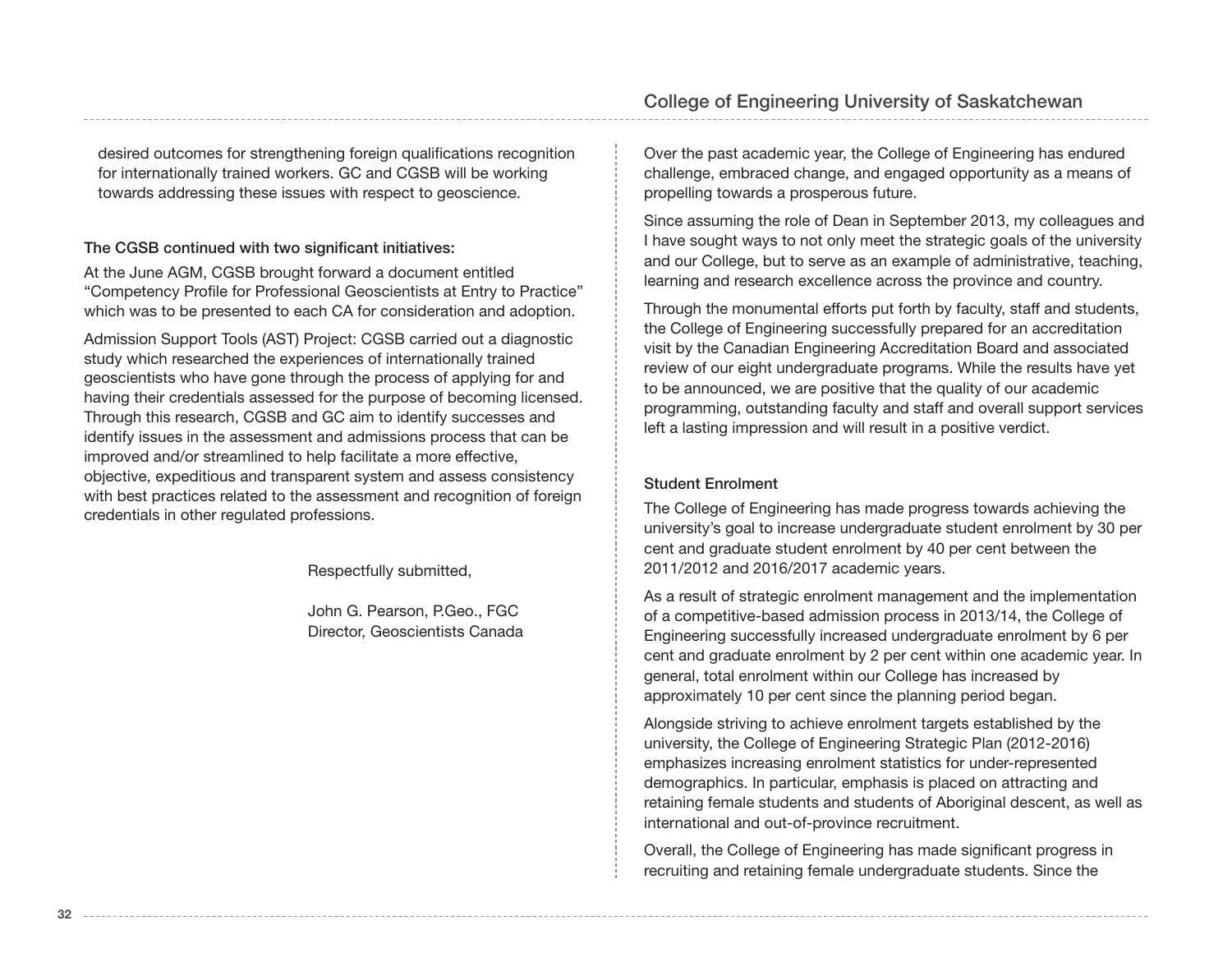2010/2011 academic year, female undergraduate enrolment has increased by 10 per cent but female graduate enrolment has decreased by 7 per cent.

Our institution's third strategic direction emphasizes that "the College of Engineering will engage Aboriginal people and communities in pursuing the mission of the College."

Alongside a 7 per cent increase in self-declared Aboriginal undergraduate enrolment over the past academic year, various initiatives have been undertaken to recruit and retain Aboriginal faculty and students and to foster their overall success within our academic community. The College of Engineering remains committed to increasing Aboriginal representation within our College in the future and plans to focus recruitment initiatives on graduate students as well.

#### Figure One: College Enrolment Statistics

(By Level and Gender, Per Academic Year)

| <b>ENROLMENT</b>       | 10/11 | 11/12 | 12/13 | 13/14 |
|------------------------|-------|-------|-------|-------|
| Undergraduate (Male)   | 1,283 | 1,288 | 1,335 | 1,426 |
| Undergraduate (Female) | 307   | 318   | 328   | 338   |
| Undergraduate (Total)  | 1.590 | 1.606 | 1,663 | 1.764 |
| Graduate (Male)        | 287   | 296   | 307   | 326   |
| Graduate (Female)      | 122   | 120   | 124   | 113   |
| Graduate (Total)       | 409   | 416   | 431   | 439   |
| Enrolment (Total)      | 1.999 | 2.022 | 2.094 | 2.203 |

#### Figure Two: College Aboriginal Enrolment Statistics

By Level, Per Academic Year)

| <b>ENROLMENT</b>           | 10/11 | 11/12 | 12/13 | 13/14 |
|----------------------------|-------|-------|-------|-------|
| Undergraduate (Aboriginal) | 52    | 49    | 56    | 60    |
| Graduate (Aboriginal))     |       |       | G     |       |
| Total (Aboriginal)         | 58    | 54    | 67    | 63    |

During the 2013/2014 academic year, the majority of undergraduate students within the College of Engineering originated from Saskatchewan (approximately 71 per cent). Conversely, the majority of graduate students within the College of Engineering were reported as international students (approximately 63 per cent).

#### Academic Programming

One of the greatest strengths of the College of Engineering is the quality and diversity of our academic programming. Regardless of one's aspirations, our programs well prepare and equip graduates for indemand and fulfilling career opportunities across the globe.

During the 2013/2014 academic year, the number of undergraduate programs offered by the College of Engineering was reduced to eight programs. The termination of the undergraduate program in Biological Engineering was the result of changing industry demands and duplicated curriculum offered across our undergraduate programs. In contrast, the number of graduate programs offered remained constant at eight programs.

Registration trends indicate that there is strong demand for three of our undergraduate programs: chemical, civil and mechanical engineering. During the 2013/2014 academic year, average registration in these programs increased by 6 per cent. While other undergraduate programs have not experienced a parallel level of demand, registration in many programs, such as electrical and geological engineering, has greatly increased as well.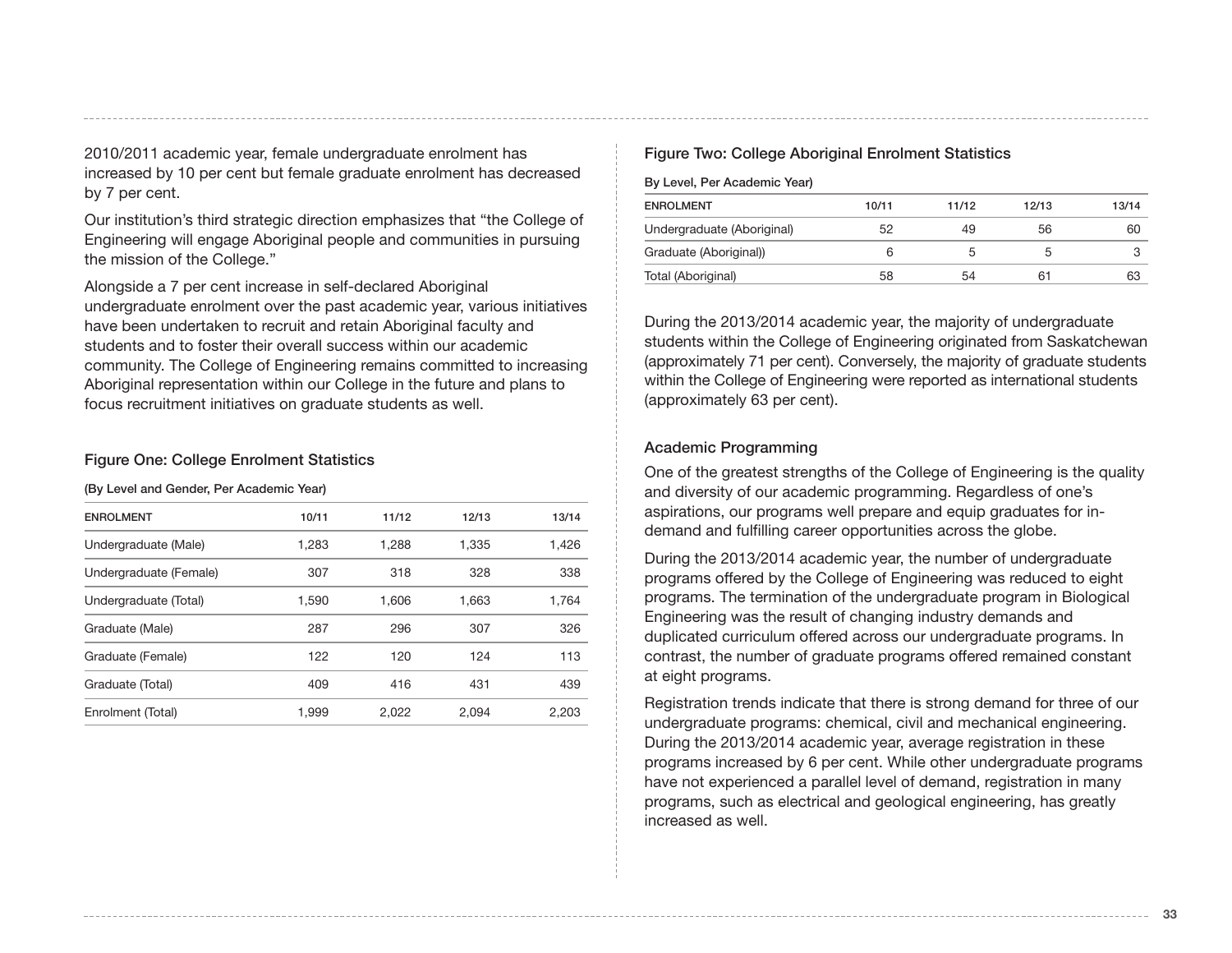

#### Figure Three: College Registration Statistics



Each of the eight graduate programs experienced an increase in registration. Overall, graduate studies registration within the College of Engineering increased by an average of 12 per cent during the 2013/2014 academic year.

To remain competitive in the ever-changing higher education sector and to better prepare graduates of our College for in-demand employment opportunities, the College of Engineering has implemented various initiatives to further diversify our academic offerings. During the 2013/2014 academic year, three new program options in mining were developed and subsequently approved by the Academic Programs Committee of University Council. Effective January 2015, undergraduate

students registered in the chemical, geological and mechanical engineering programs are able to register in three new program options: the mining and mineral processing option, geological engineering mining option, and the mechanical engineering mining option, respectively. In general, a program option is completed in tandem with students' core degree requirements, thus allowing a student to acquire a more comprehensive understanding of a specific field of study and differentiate themselves from other graduates in an increasingly competitive job market.

The College of Engineering remains committed to diversifying its academic offerings and continuing to deliver the quality education our institution has become known for.

#### Faculty Complement and Research Initiatives

The unwavering commitment of our faculty to teaching, learning and research excellence, as well as the contributions of support staff, has been paramount to the overall success of the College of Engineering.

The contributions of faculty members within the College of Engineering extend well beyond teaching and learning excellence; they also include innovative and ground-breaking research.

Over the past academic year, non-Tri-Agency funded research within the College of Engineering grew moderately. The total value of non-Tri-Agency funded research exceeded \$5.5 million (a 14 per cent increase from the previous academic year). Conversely, the total value of Tri-Agency funded research decreased by approximately \$1.5 million (a 6 per cent decrease from the previous academic year).

In regards to total annual funded research initiatives per department, the Department of Chemical and Biological Engineering, Mechanical Engineering, as well as Civil and Geological Engineering possess the highest dollar value of funding, respectively.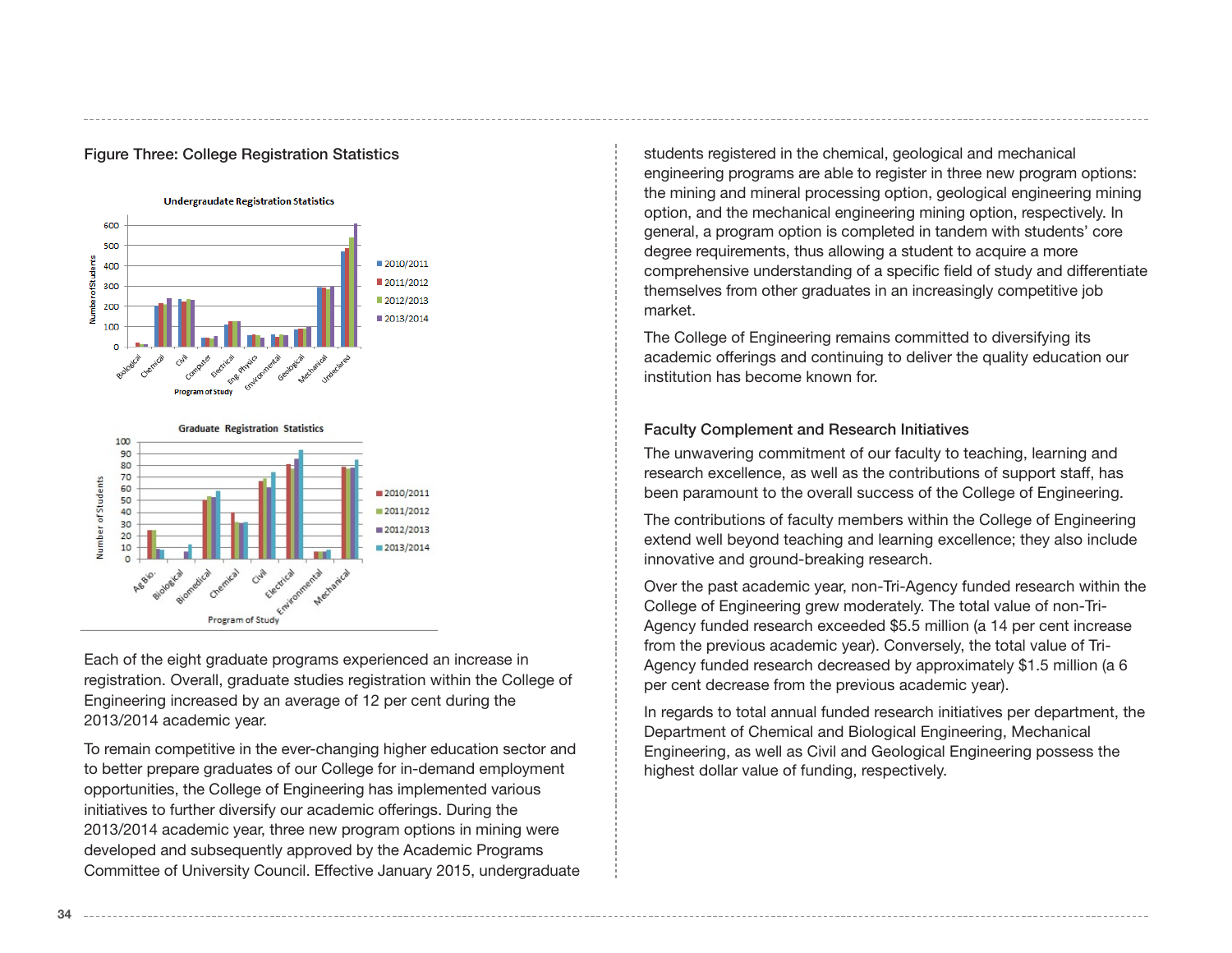#### Figure Four: Faculty Complement Statistics

| (BY TOTAL, PER ACADEMIC YEAR) |           |           |           |           |  |
|-------------------------------|-----------|-----------|-----------|-----------|--|
| <b>FISCAL YEAR</b>            | 2010/2011 | 2011/2012 | 2012/2013 | 2013/2014 |  |
|                               | 82        | 81        | 78        | $\prime$  |  |

#### Figure Five: Total Research Funding and Projects

(TOTAL VALUE AND NUMBER OF PROJECTS, PER ACADEMIC YEAR)

| 2010/11 | 2011/12 | 2012/13 | 2013/14 |
|---------|---------|---------|---------|
| \$7.0M  | \$9.5M  | \$6.5M  | \$8.4M  |
| \$3.5M  | \$3.1M  | \$4.2M  | \$3.3M  |
| \$10.5M | \$12.6M | \$10.7M | \$11.7M |
|         |         |         |         |

The College of Engineering is committed to continuing to deliver teaching and learning excellence, as well as advancing research initiatives conducted by our faculty members. Going forward, the College of Engineering is committed to supporting graduate students in advancing their research interests and to seek ways of incorporating research initiatives within each of the undergraduate programs.

#### Future Initiatives

With increased undergraduate and graduate enrolment, an everincreasingly diversified portfolio of academic offerings and a strong commitment to teaching, learning and research excellence on the part of our faculty members, the College of Engineering's future appears optimistic and prosperous.

As indicated in the university-level Third Strategic Plan (of the Provost's Committee on Integrated Planning), the College of Engineering is committed to furthering knowledge creation, forging new relationships with Aboriginal communities, fostering a culturally diverse academic community and being innovative in academic programs and services.

Aside from university-level initiatives, the College of Engineering is committed to achieving the goals illustrated in the College of Engineering Strategic Plan (2012-2016).

Through strategic enrolment management, the College has begun to optimize enrolment in each of our undergraduate and graduate programs while ensuring a quality student experience. During the 2013/2014 academic year, the College of Engineering established partnerships with St. Peter's College, Queen's University, and ICAM (France) as a means of increasing enrolment and improving access to post-secondary education. Future initiatives are likely to include optimizing the use of College resources to perfect overall service delivery and to allow for increased enrolment within our academic community. In addition, the College of Engineering is committed to participating in international student mobility initiatives as a means to provide an international experience for our current students and to increase enrolment in undersubscribed academic programs.

The College of Engineering is also committed to leading in the creation and implementation of interdisciplinary research centres. To do so, the College will continue to build upon the partnerships already in place both on and off campus.

In regards to engaging Aboriginal people and communities in pursuing the mission of the College, our institution has already developed partnerships with northern institutions such as Northlands College. Future initiatives are likely to better prepare Aboriginal students for science, technology, engineering and mathematics curriculum, as well as to provide a curricular foundation for the engineering profession. The development of Aboriginal support services across campus has already yielded fruitful results, but the College of Engineering is committed to developing in-house initiatives to engage and support students of Aboriginal descent.

To better prepare our graduates for successful careers, and in response to the outcome-based criteria prescribed by the Canadian Engineering Accreditation Board, the College of Engineering is committed to assessing student outcomes and exploring new approaches as needed to ensure students who complete undergraduate programs have the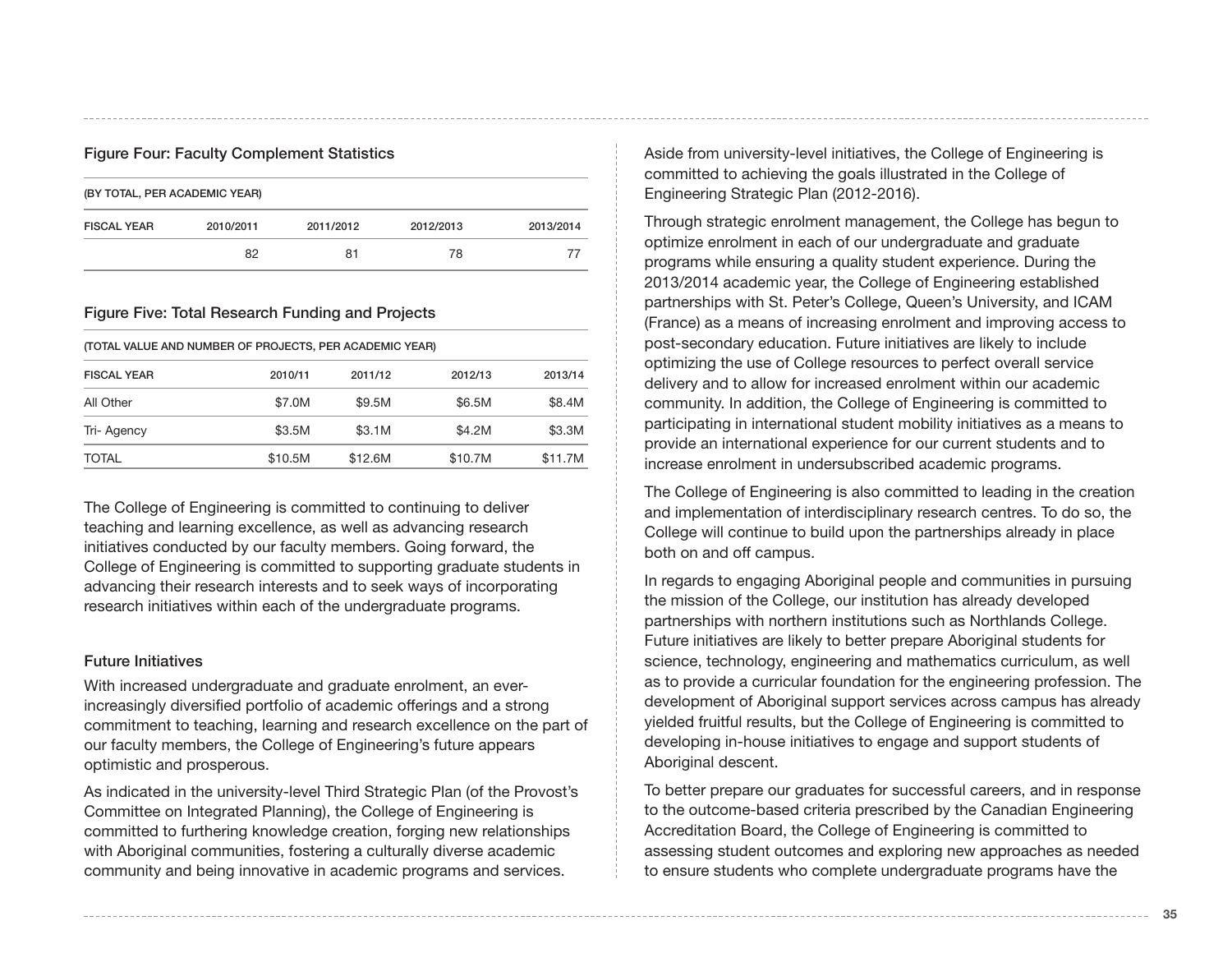technical skills and aptitudes expected of a developing professional engineer. Future efforts are likely to include assessing and amending the common core curriculum within our undergraduate programming, investigating alternative delivery methods for many of our courses and consulting with industry as a means of developing robust and industryrelevant academic offerings.

Finally, the College of Engineering is committed to providing holistic support to individual undergraduate and graduate students as a means of enabling each student to reach his or her full potential. Student retention and success initiatives have been developed to support the undergraduate population within our College. In addition, the College is committed to investigating methods of improving student mobility between provincial institutions and developing plans to ensure the success of each of our students regardless of where they begin their academic career.

Regardless of how the upcoming academic year unfolds, the College of Engineering is well positioned for success and intends to meet and exceed the needs and expectations of each of our stakeholders.

Respectfully submitted,

Georges J. Kipouros, Ph.D., P.Eng Professor and Dean

The Department of Geological Sciences offers three undergraduate B.Sc. degree programs (Geology, Geophysics, Environmental Earth Sciences) which can lead to registration as a Professional Geoscientist in Saskatchewan. We also offer M.Sc. and Ph.D. graduate programs. The number of undergraduate students who have designated Geology or Geophysics as their major is now over 250, with a smaller number of students in the Environmental Earth Science program.

| <b>ENROLMENT IN</b> |   | <b>GEOLOGY</b> | <b>GEOPHYSICS</b> |
|---------------------|---|----------------|-------------------|
| Year 1*             |   | 9              | $\overline{2}$    |
| Year 2              | M | 41             | 8                 |
|                     | F | 16             | 0                 |
| Year <sub>3</sub>   | M | 53             | 5                 |
|                     | F | 17             | 0                 |
| Year 4 - Final year | M | 62             | 8                 |
|                     | F | 30             | 0                 |
| Bachelors graduated | M | 29             | 4                 |
|                     | F | 13             | 0                 |
| # Honours           | M | 6              | 1                 |
|                     | F | 7              | 0                 |

\* Science students are not required to choose a major early in their programs, so year 1 data are not reflective of who may be intending to major.

Graduate enrolment is also growing, especially in the M.Sc. There are now 64 students enrolled in our graduate programs. Seven postdoctoral fellows and visiting scientists from Canada, the United States, Argentina and the U.K. have spent time in the Department working on research projects with faculty.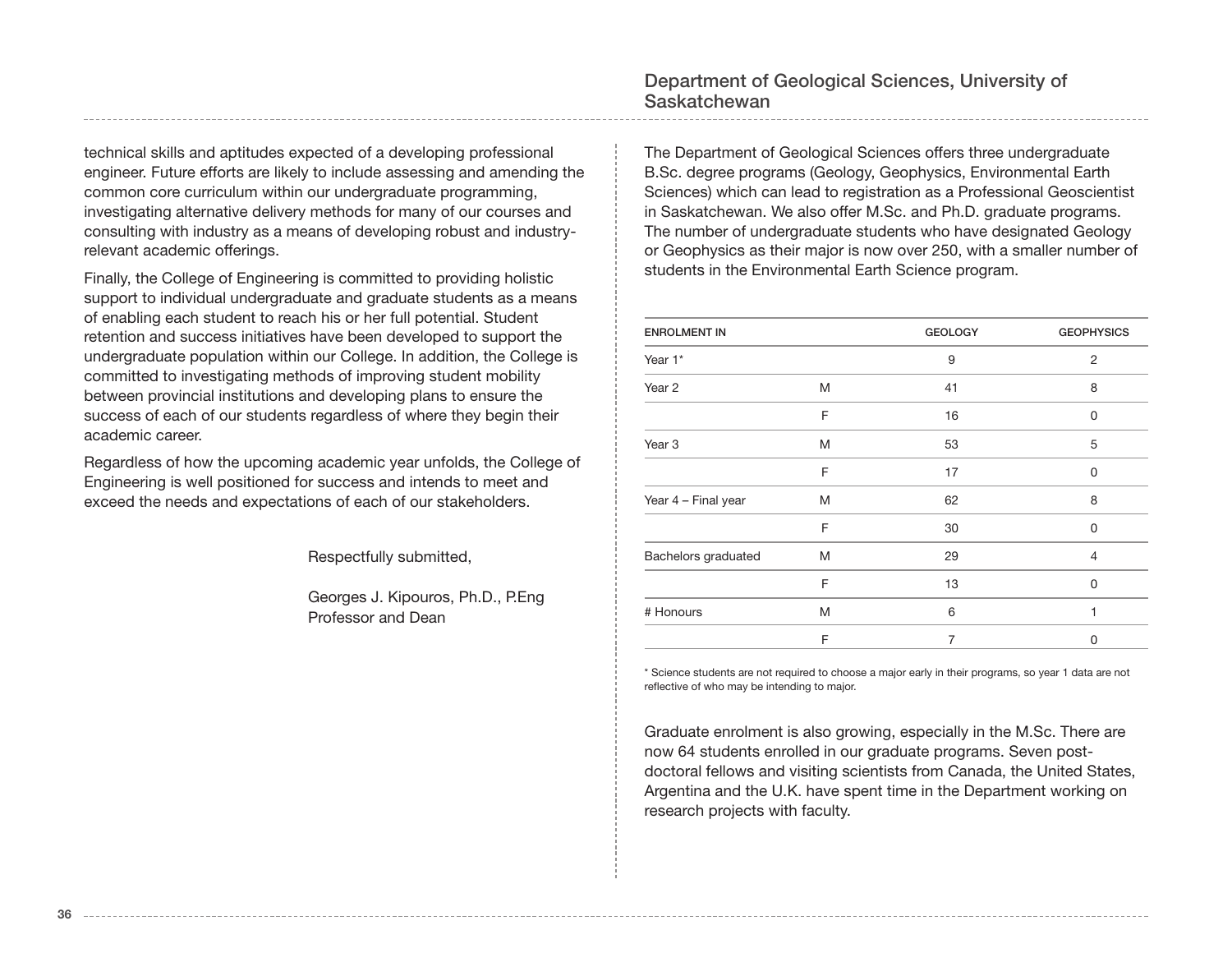| <b>IN PROGRESS</b> |    |               |              | <b>COMPLETED</b> |          |          |          |       |
|--------------------|----|---------------|--------------|------------------|----------|----------|----------|-------|
|                    |    |               |              |                  |          |          |          |       |
| м                  | F  | м             | F            | м                | F        | м        | F        |       |
| 19                 | 18 | 9             | 11           | 3                | 1        | 2        | 1        |       |
| 3                  | 1  | $\mathcal{P}$ | $\mathbf{1}$ | $\Omega$         | $\Omega$ | $\Omega$ | 0        |       |
| 14                 | 14 | 4             | 8            | 2                | $\Omega$ | $\Omega$ | 1        |       |
| 8                  | 5  | 7             | 4            | $\mathbf{1}$     | 1        | 2        | $\Omega$ |       |
|                    |    | M.SC.         |              | PH.D.            |          | M.SC.    |          | PH.D. |

The Department maintains strong research programs covering a broad spectrum of the geosciences, including geophysics, environmental geochemistry, climate change, isotope geochemistry, sedimentology, stratigraphy and mineral deposits. Funding is significant and comes from a variety of sources (NSERC Discovery, Collaborative Research and International Polar Year Grants, Canadian Foundation for Innovation, National Science Foundation, Canadian Foundation for Climate and Atmospheric Sciences, European Science Foundation, SSHRC, Saskatchewan Energy and Resources, and industry). Synchrotron-based research on metals in the environment, performed by two Canada Research Chairs in the Department, is also funded by health research funding agencies in Canada and the US.

Members of the Department have served on APEGS committees this year and Dr. Kevin Ansdell, P.Geo. FEC (Hon.), FGC is one of the Saskatchewan representatives to the Canadian Geoscience Standards Board.

We have welcomed two new faculty this year. Dr. Bruce Eglington is the Murray W. Pyke Chair. Dr. Eglington has broad research interests in the geological evolution of Precambrian earth and its mineral deposits. Dr. Camille Partin has been hired into a tectonics position. Her research interests are in Precambrian geology/geochemistry/geochronology and field geology applied to tectonics, atmospheric oxygen evolution, and sedimentary basins, particularly on the Canadian Shield.

Dr. Matt Lindsay, who joined the department two years ago, has won the prestigious NSERC Industrial Research Chair in Mine Closure Geochemistry.

Respectfully submitted

Dr. Jim Merriam, P.Geo. Professor and Head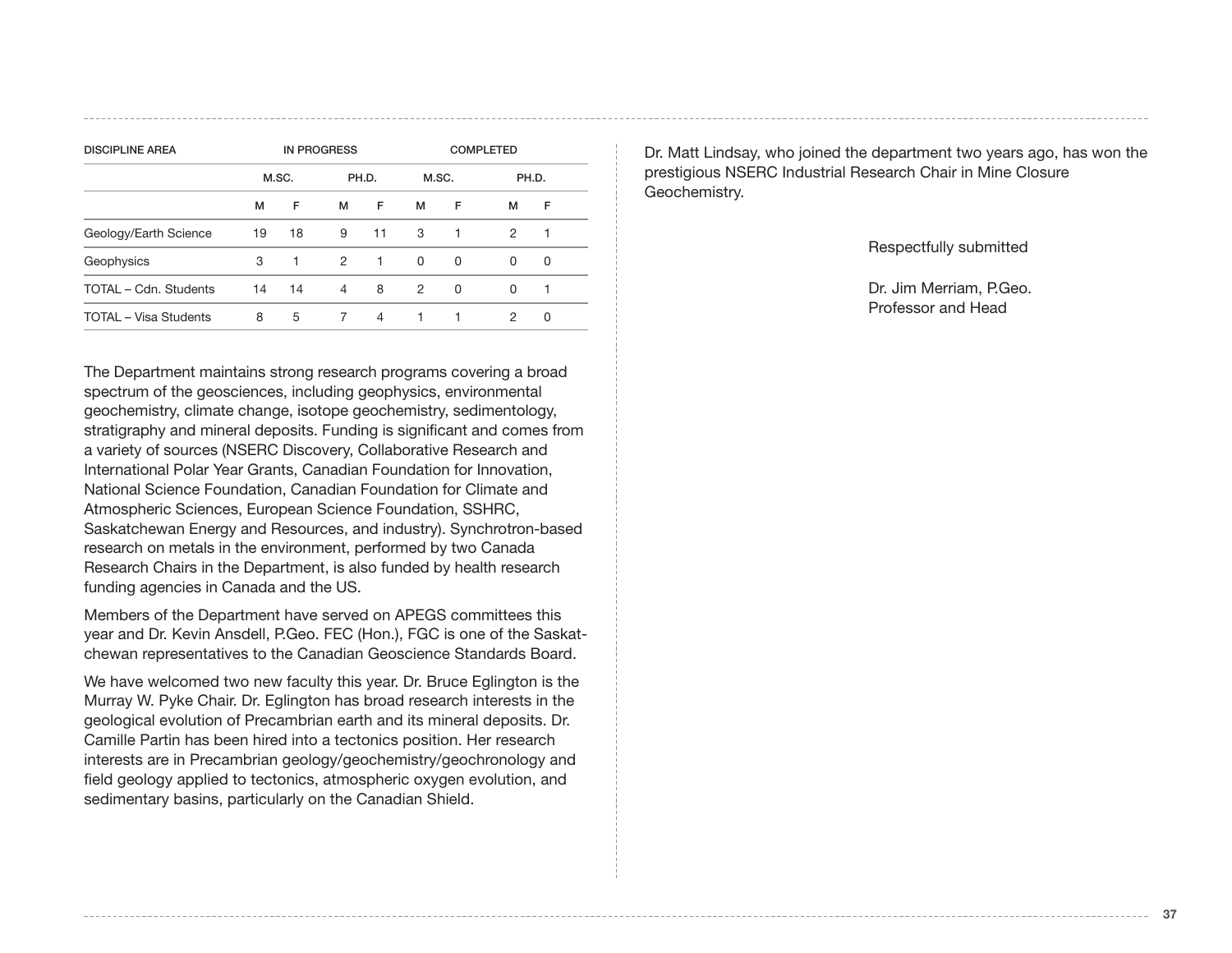The Department of Geography and Planning is involved in the delivery of the B.Sc. program in Environmental Earth Sciences (EES), which leads to registration as a Professional Geoscientist with APEGS. The Department also offers undergraduate programs in Geography (3-year, 4-year, and Honours B.A. and B.Sc.), Environment and Society (4-year and Honours B.A. and B.Sc.) and Regional and Urban Planning (4-year and Honours B.A.). As well, the Department offers M.A., M.Sc. and Ph.D. programs, and currently has 53 graduate students, 30 of whom are Ph.D.s.

In 2014, after long deliberations, the Department decided to focus on EES, Environment and Society, and Regional and Urban Planning, and to delete its undergraduate programs in Geography. The enhanced focus of its undergraduate programs offerings will enable the Department to use its resources in areas where its strengths lie. Students enrolled in the undergraduate Geography programs will be able to complete the program of their choice, but no new students will be accepted.

Environmental Earth Sciences requires students to take foundational science courses (i.e., mathematics, physics and chemistry) in addition to key courses offered by Soil Science, Geological Sciences, and Geography and Planning. Senior undergraduate courses in hydrology, geomorphology, GIS and remote sensing offered by Geography and Planning faculty continue to be popular choices for EES majors.

In December 2014, the EES program had 34 majors and one Honours student. In 2014, seven students graduated from the program. At the 2014 Spring Convocation the award for the Most Outstanding Graduate in Environmental Earth Sciences was presented to Melissa May Brausse. Ms. Brausse graduated with distinction. She is currently employed in an environmental consulting firm in the province of Saskatchewan.

The Department continues to have a strong research program with a wide range of projects including, on the natural sciences side, cold regions hydrology (Pomeroy), watershed modelling (Pomeroy, Martz), ecohydrology (Westbrook), marine biology and coastal geomorphology (Aitken), geoarchaeology of paleo-Indian settlements (Aitken), fluvial

geomorphology (De Boer), geographic information science (Bell, Martz), remote sensing of vegetation response to grazing and vegetation productivity in northern ecosystems (Guo), environmental impact assessment (Noble), integrated water resource management (Patrick), and First Nations access to safe drinking water (Patrick).

The Department currently has three faculty registered as P.Geo. with APEGS (Aitken, de Boer and Martz).

Respectfully submitted,

Dirk de Boer, Ph.D., P.Geo. Professor and Head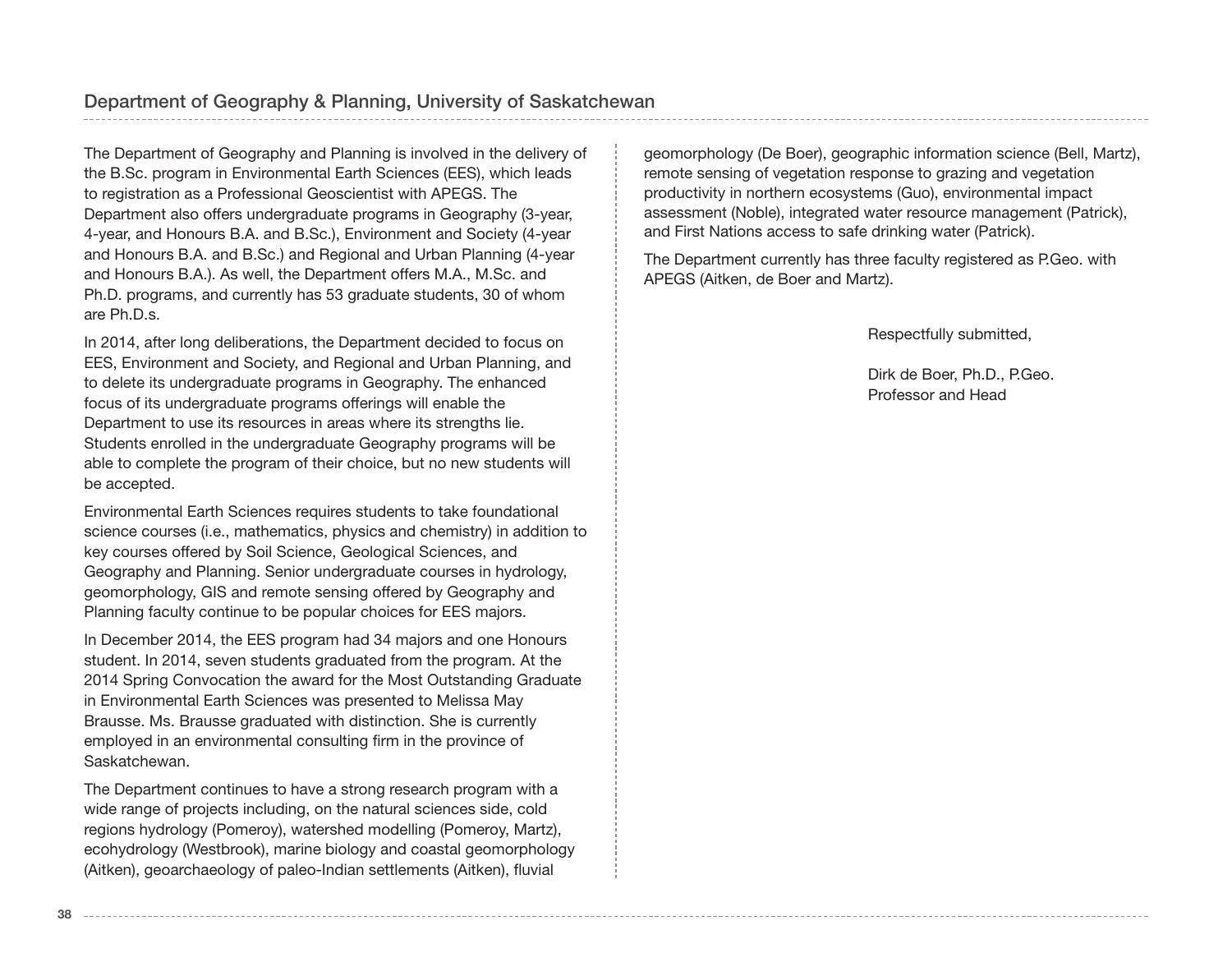#### Introduction

It is my pleasure to provide this report on the Faculty's recent achievements. In the past year, we have made significant progress towards establishing a framework for the outcomes (graduate attributes) accreditation process, and began the acquisition of some supporting data. Our enrolment has continued to grow significantly, to the point that we will introduce an enrolment management scheme to manage our growth while continuing to provide high-quality professional education to our students. Our research programs are continuing to receive healthy funding, and we are revising our M.Eng. program to incorporate elements of professional practice. Following are the key highlights of 2014:

#### **Enrolment**

Undergraduate enrolment based on the fall semester increased from 1,083 students in 2013 to 1,295 in 2014, representing an increase of almost 20 per cent. Total first year enrolment jumped from 317 in 2013 to 390 in 2014. Significant increases in enrolments from other provinces have occurred, and international enrolment remains high. The following table presents undergraduate enrolment numbers from fall 2014:

## Undergraduate Students by Major and Gender (Fall 2014)

|                              |              | <b>TOTAL BY MAJOR</b> | <b>DEGREES AWARDED</b> |                      |
|------------------------------|--------------|-----------------------|------------------------|----------------------|
|                              | <b>TOTAL</b> |                       | FEMALE FEMALE (%)      | (SPRING & FALL 2014) |
| <b>Electronic Systems</b>    | 127          | 12                    | 9.5                    | 22                   |
| <b>Environmental Systems</b> | 169          | 70                    | 41.4                   | 50                   |
| <b>Industrial Systems</b>    | 228          | 32                    | 14                     | 47                   |
| Petroleum Systems            | 425          | 63                    | 14.8                   | 49                   |
| Software Systems             | 88           | 10                    | 11.4                   | 14                   |
| Common 1st Year & Undeclared | 192          | 28                    | 14.6                   |                      |
| <b>Exchange Students</b>     | 62           | 29                    | 46                     |                      |
| <b>GRAND TOTAL</b>           | 1,291        | 244                   | 18.9                   | 182                  |

Note: Students registered in and graduating from the Environmental Health Science program at the First Nations University of Canada are not included.

Enrolment in the largest undergraduate programs is exceeding capacity, and the Faculty is reviewing various measures to reduce the pressure in those programs. The Faculty is in the process of introducing a dynamic enrolment management scheme to optimize the admission process.

Recruitment efforts continue to focus on the Electronics and Software Systems Engineering programs. There will be significant demand in these areas across Canada in coming years, and enrolment in these programs needs to be increased to help meet this expected demand.

Graduate enrolment has remained relatively steady, but the number of applications has been increasing. The following table presents graduate enrolment numbers from fall 2014:

#### Graduate Students by Major and Gender (Fall 2014)

|                              |              | <b>TOTAL BY MAJOR</b> | <b>DEGREES AWARDED</b> |                      |
|------------------------------|--------------|-----------------------|------------------------|----------------------|
| <b>MAJOR</b>                 | <b>TOTAL</b> | <b>FEMALE</b>         | FEMALE (%)             | (SPRING & FALL 2014) |
| <b>Electronic Systems</b>    | 47           | 10                    | 21                     | 15                   |
| <b>Environmental Systems</b> | 68           | 31                    | 46                     | 22                   |
| <b>Industrial Systems</b>    | 54           | 14                    | 26                     | 15                   |
| Petroleum Systems            | 65           | 15                    | 23                     | 19                   |
| Software Systems             | 18           |                       | 6                      | 5                    |
| General (PHD)                | 12           | 3                     | 25                     | $\overline{2}$       |
| <b>Process Systems</b>       | 24           | 6                     | 25                     | 0                    |
| <b>GRAND TOTAL</b>           | 288          | 80                    | 27.8                   | 78                   |

#### Funding

Funding for three positions in the Faculty was approved, while we are in process of filling three faculty vacancies: two in Petroleum Systems Engineering, and one Faculty-wide.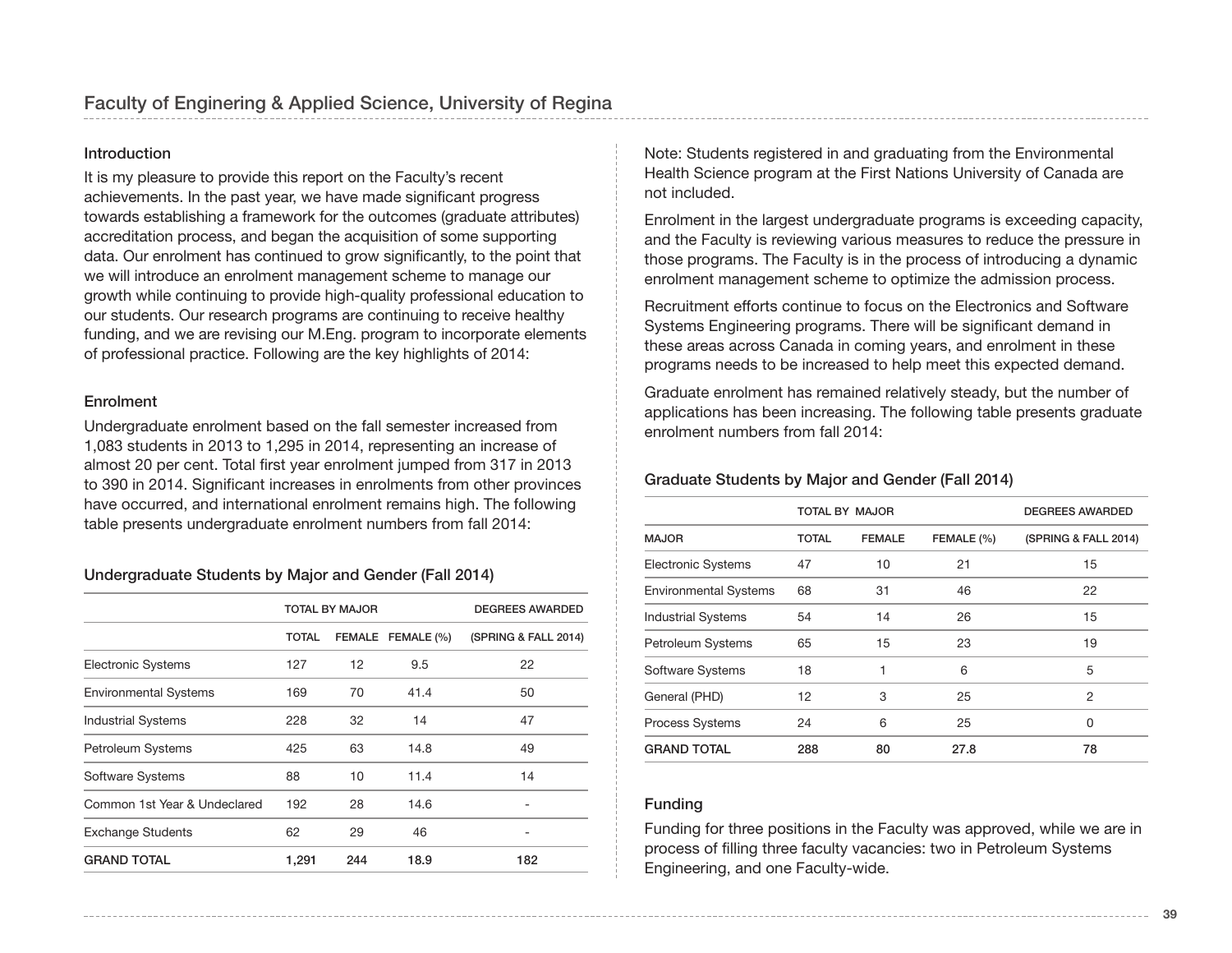## Department of Geology, University of Regina

### Research

New research awards totalled over \$4.27 million, including over \$630,000 from various Natural Sciences and Engineering Research Council (NSERC) programs, over \$520,000 from the Petroleum Technology Research Centre, about \$2.3 million from Western Economic Diversification, and over \$700,000 from various government, industry and other research funding sources.

#### Programs

The Master of Engineering Program (M.Eng.) was recently revamped to address the increasing demand for this degree and to make it a truly professional degree. Three new courses on the practice of engineering have been introduced: (1) Engineering practice and experience in Canada; (2) Engineering practice and continuing learning in the workplace; and (3) Engineering practice, professional development, communication and ethical challenges.

## Recognition and Achievements

Noteworthy national recognitions this year are:

- Dr. Luigi Benedicenti, P.Eng. was appointed as a Fellow of Engineers Canada (FEC), and the Saskatchewan/Manitoba representative on the Canadian Engineering Accreditation Board (CEAB).
- Mr. Ben Freitag was recognized by Actua (www.actua.ca) for his l leadership as a director of EYES (Educating Youth in Engineering & Science) for more than five years.

Respectfully submitted,

Esam Hussein, P.Eng., Ph.D. Professor and Dean

## Faculty and Staff

The Department of Geology at the University of Regina maintains the same number of faculty members and staff as last year (nine faculty members, two laboratory instructors, one administrative staff and one technical staff). Nine adjunct professors again played an important role in assisting the Department to teach our undergraduate courses and cosupervise undergraduate and graduate thesis projects.

## Undergraduate and Graduate Programs and Enrolment

The B.Sc. in Geology, B.Sc. Honours in Geology, B.Sc. in Combined Geology and Geography, B.Sc. Honours in Combined Geology and Geography, B.Sc. with Co-op designation, M.Sc. and Ph.D. degree programs were continuously offered throughout the year. As of December 2014, the Department had 148 undergraduate students majoring in geology. Geology professors also provided supervision to six Ph.D., 24 master's, and eight B.Sc. honours students.

#### Research

In 2014 our faculty members received funding from various sources including NSERC-DG, NSERC- CRD, Geological Survey of Canada – TGI4, Saskatchewan Geological Survey (Ministry of Economy), Petroleum Technology Research Centre (PTRC), and the private sector. Our research projects cover various areas including fundamental geosciences, hydrocarbon and mineral resources and geoenvironmental studies in Saskatchewan, Canada and abroad. These research projects supported 32 graduate students and attracted four international visiting graduate students and one visiting scholar.

## Student Activities

Over the year of 2014, the geology students' society (the D.M. Kent Club) conducted several geology-related activities, including organizing the first annual Geoscience Hockey Game, supporting 21 students to attend the 2014 Western Inter-University Geosciences Conference (WIUGC) in Calgary, funding for 13 students to partake in the PDAC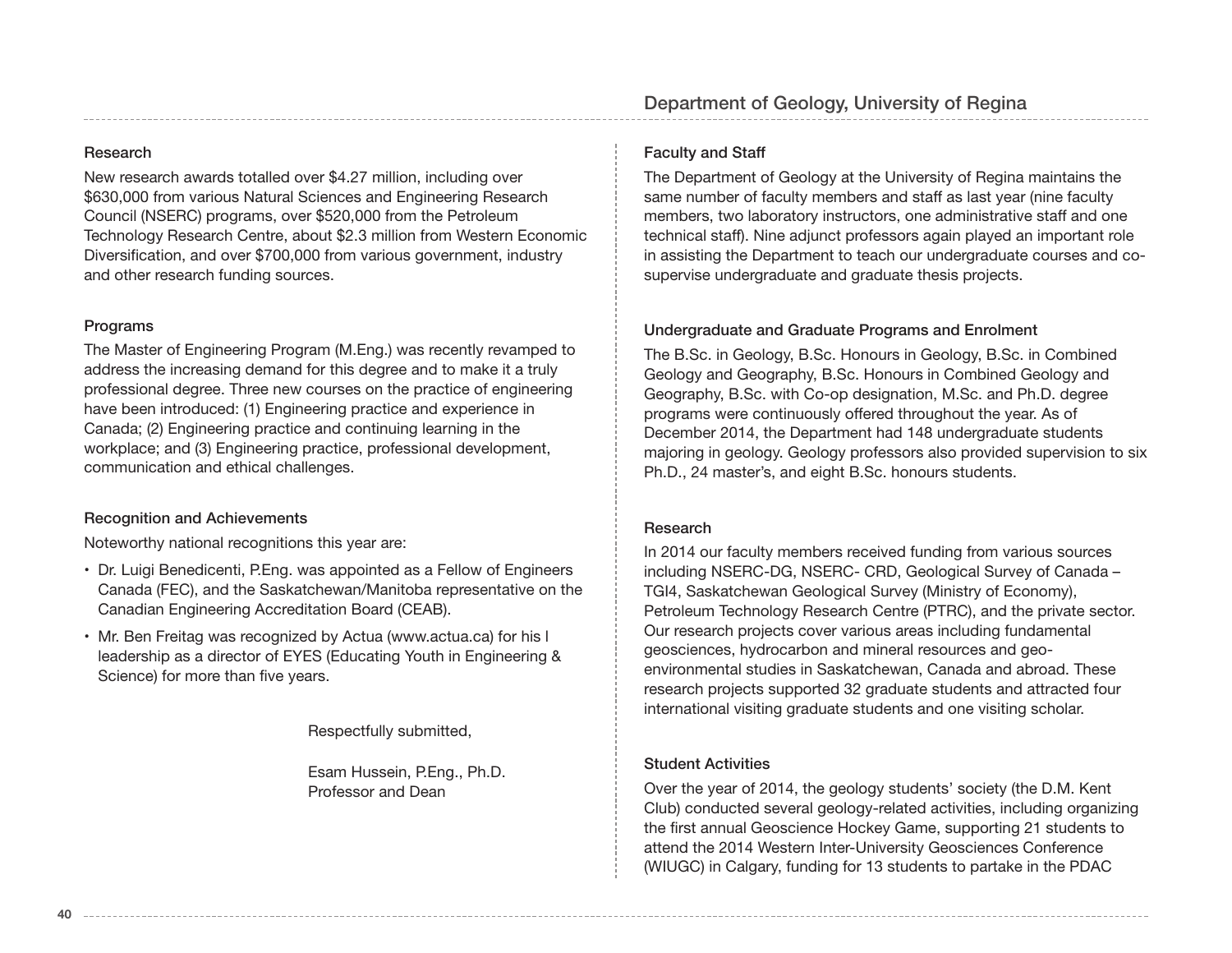International Convention in Toronto and fundraising to support 22 students and three faculty members to participate in the first field trip to Iceland.

Respectfully submitted,

Guoxiang Chi, Ph.D., P.Geo. Professor and Department Head The mission of the RES is to serve the professional and social needs of engineers in the Regina area and to support interaction between its members, local technical societies, engineering students and major engineering employers.

The objective of the RES shall be to promote the objectives and interests of the engineering profession in close co-operation with APEGS:

- To develop and maintain high standards in the engineering profession
- To facilitate the acquirement and the interchange of professional knowledge among members
- To advance the professional, social and economic welfare of members
- To enhance the usefulness of the profession to the public
- To collaborate with universities and other institutions in the advancement of engineering education
- To promote good relations between engineers and members of allied professions
- To co-operate with other technical societies for the advancement of mutual interests

#### RES Fiscal Year and Executive

The RES fiscal year runs from June 1 to May 31. The RES Annual General Meeting was held in conjunction with the annual golf tournament on June 6, 2014. The 2014-2015 RES executive is listed below:

President - Brett Kelln, Engineer-in-Training

Vice-President - Chad Bialobzsky, P.Eng.

Past President - Lisa Vindevoghel, Engineer-in-Training

Treasurer - Robert Schultz, P.Eng.

Secretary - Waqar Khan, P.Eng.

Social - Lisa Vindevhoghel, Engineer-in- Training

Technical Presentations - Greg Stephenson, P.Eng.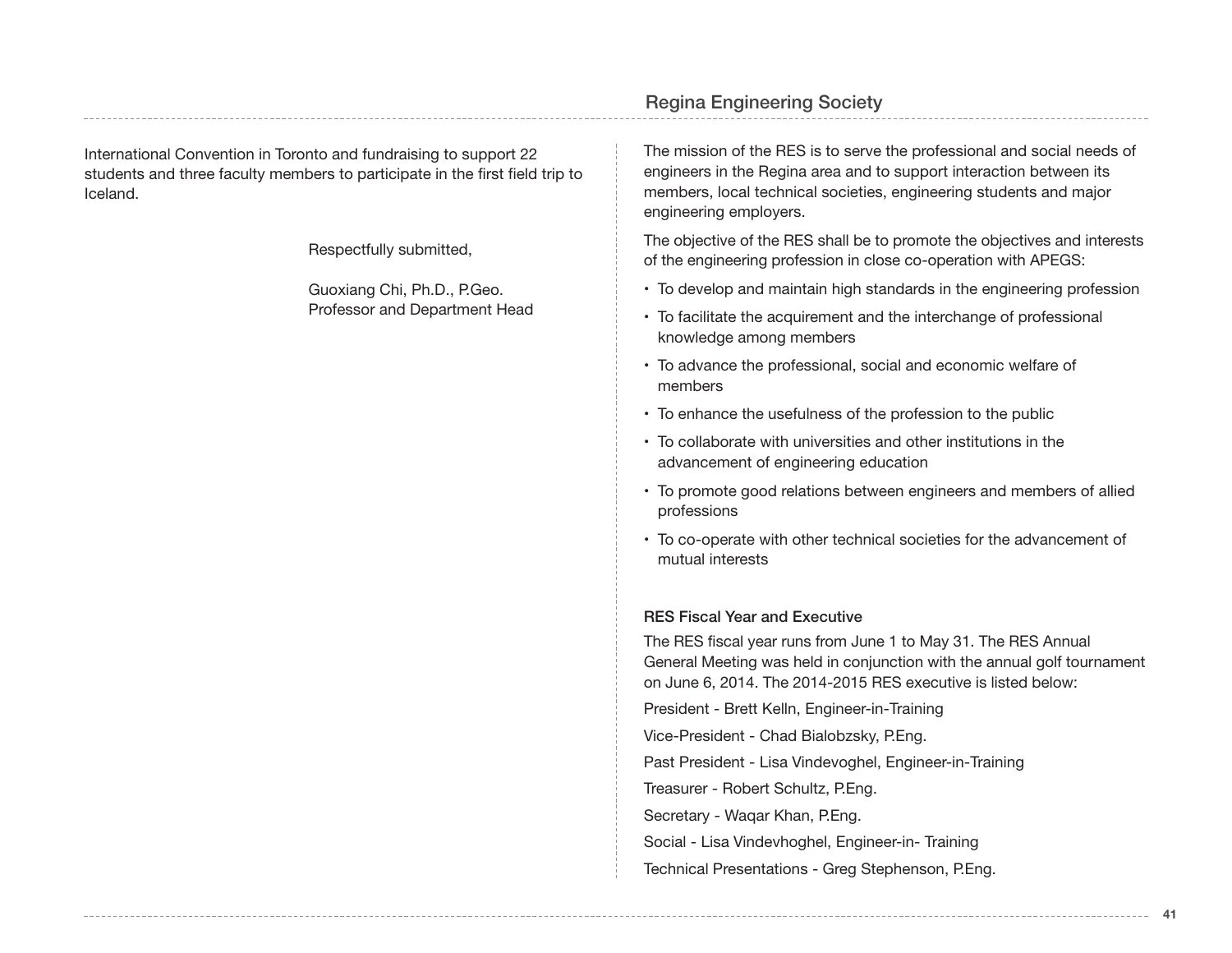Communications & Website - Deborah Mihial, P.Eng.

Merchandise - Vacant

University of Regina - Rob Jones, P.Eng. & Douglas Wagner, P.Eng.

RESS - Nicole Barber

APEGS Liaison - Ian Sloman, P.Eng.

CSCE - Brent Miller, P.Eng.

RGG - Darrell Mihial, P.Eng.

IEEE - Ian Sloman, P.Eng.

The first meeting of the fiscal year was held in September 2014 where the past volunteers returned in order to get started on a year of change for the RES. Many new faces are also present for this year, helping to fill all vacancies that existed before the 2014 summer break.

#### Awards/Scholarships

The RES recognized three deserving professionals for their commitment and service to the engineering community. The 2013-2014 Engineering Excellence Award was presented to Derrick Bellows, P.Eng., FEC. The Volunteer Service Award recipient was Dr. Dena McMartin, P.Eng., FEC. A new award was created for a deserving Engineer-in-Training who displayed a commitment to engineering, an aptitude in the application of skills, and pursued real world learning in their field. The recipient of this newly created award was Tyler Whiteside, Engineer- in-Training.

The RES awarded six students with scholarships. Each of the scholarships is valued at \$500. Five scholarships were given to engineering students at the University of Regina, one for each discipline of study. One scholarship was presented to a SIAST Palliser Campus engineering technology student.

#### RES Events

The first event of the year was the annual Engineering Horizons Dinner which was held during National Engineering Week at the Conexus Arts Centre on March 4, 2014. Apart from the dinner and awards, this event

featured guest speaker Jeff Eichhorst, Ph.D. As the director of toxicology, chemistry and newborn screening Jeff provided a keynote on the design and engineering challenges of the newly built Saskatchewan Disease Control Laboratory.

The RES expanded its yearly IMAX Night to a combined IMAX and Science Centre Day for its members and their families. The day brought the IMAX to max capacity, which featured the Lemurs of Madagascar for the matinee screening. The RES is looking to keep this combined event as a yearly combination due to its resounding success.

The RES Annual Golf Tournament and AGM was held on a rainy June 6, 2014 at the Murray Golf Course. Many prizes were given out due to the generosity of sponsors. A new executive was elected to council at the event after a filling supper.

The Saskatchewan Science Centre holds summer science camps for interested kids. They inquired if the RES would like to come and talk to the kids about engineering. A group of four members of the RES decided to hold an activity for the morning where the kids learned about electricity and created circuits with LEDs and conductive Plasticine.

The Meet the Executive Night has been converted to a more welcoming Beer and Billiards Night at the Broken Rack. The event room was packed with both students and engineers enjoying a successful night.

#### Sponsorships/Support for External Events

The RES continues to provide support to a number of other events throughout the community, which include the Regina Science Fair Award, Engineers Without Borders, Women's History Month, SIAST Business and Industry Dinner, EYES camp, APEGS Law and Ethics Seminar and the IEEE Annual General Meeting.

As well as financial support, the RES played an active role during the University of Regina's Project Day which showcases engineering students' projects. The RES set up a booth near the presentations to provide details to the public regarding the mandate of the RES, information regarding the RES scholarships and RES merchandise. Also, the RES had executive members volunteer as industry evaluators for the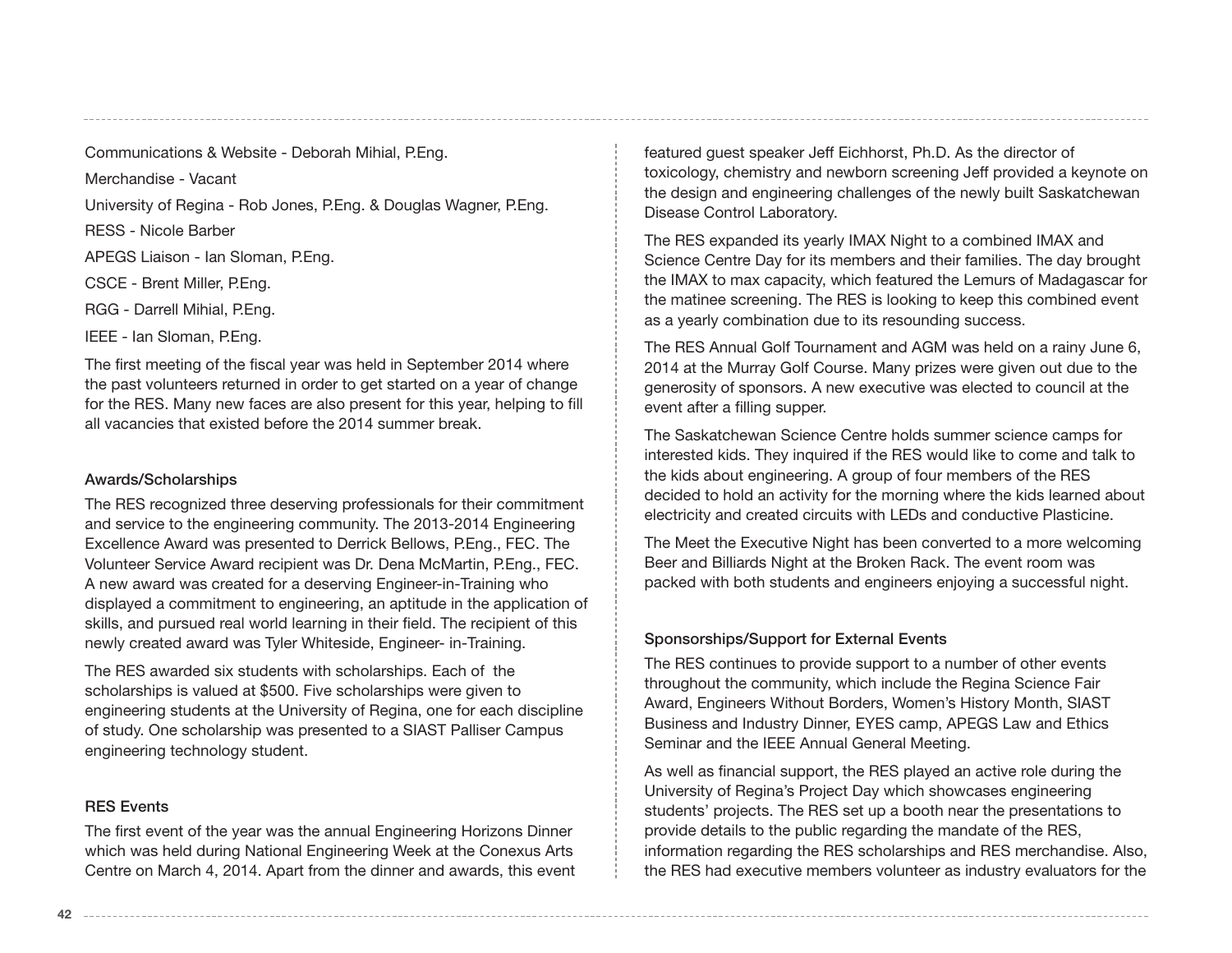students' projects, which was an enjoyable experience for all that attended.

The RES is looking forward to another successful year and would like to thank APEGS for their continuing support and guidance.

Respectfully submitted,

Brett Kelln, Engineer-in-Training President

We had a great team of volunteers that helped carry out the duties on the executive this year. My thanks go to the entire executive:

2013/2014 Executive Committee President: Jeremy Nelson, P.Eng. Vice-President: Rajan Kannabiran, P.Eng. Past President: Ross Welford, P.Eng. Treasurer: Satya Panigrahi, P.Eng. Secretary: John Allen, P. Eng., FEC Director: Radhey Lal Kushwaha, P. Eng., FEC Director: Rajeev Chadha, P. Eng. Director: Cathy Starkell, P. Eng. Director: Jonathan Bushman, P. Eng. Director: Andrew Loken, P. Eng., FEC Director: Helen Song, P.Eng. Director: Ashok Thakkar, P.Eng. APEGS Liaison Councillor: Stormy Holmes, P. Eng., FEC College of Engineering: Rick Retzlaff, P. Eng. Student Representatives: Booker Blakely and Sakeena Akhtar The Society carried on operations under the guidance of the Executive Committee and with instructions from our members.

#### Important events from September 2013-August 2014

- SES mixers were held throughout the year at various establishments throughout the city. The largest event was the Christmas Mixer at Boffins in December. Attendance seemed to be growing at mixers this year. Thanks to Cathy Starkell for organizing the mixers.
- Student Paper and Design Competition Night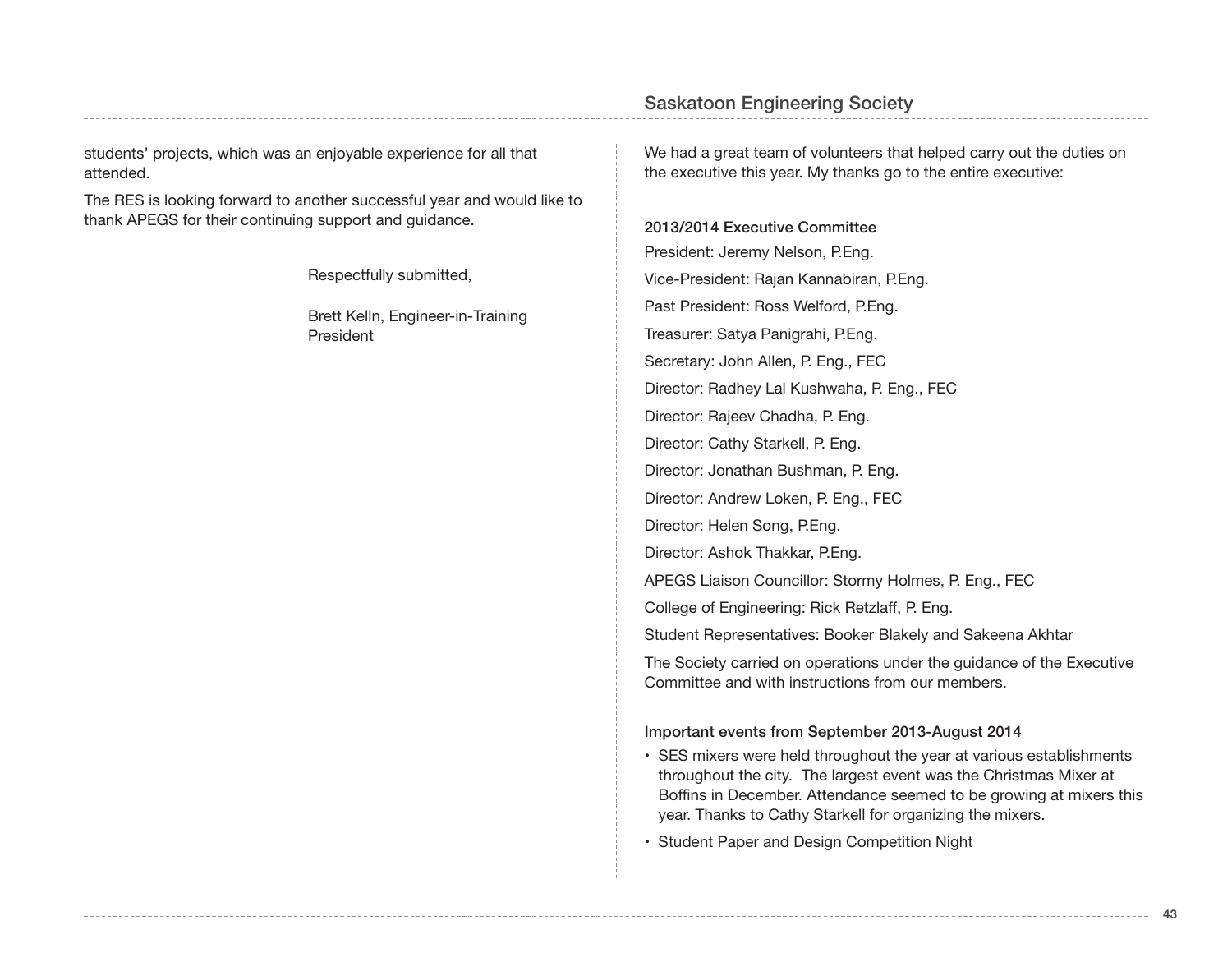• The 2014 Engineering Innovative Design and Student Paper Competitions were held at Marquis Hall at the University of Saskatchewan. This event is jointly organized by the Saskatoon Engineering Society and the College of Engineering, University of Saskatchewan, and sponsored by SES, the College of Engineering, University of Saskatchewan Office of the Vice-President Research and APEGS. Thanks to Rick Retzlaff for organizing this event again this year.

#### National Engineering Week

As a part of National Engineering Week, the Saskatoon Engineering Society was proud to host our annual 2014 ICE (Industry Celebrating Excellence) event at the Saskatoon Club. A special thanks to Cathy Starkell for leading the organization of this event.

#### Website

The SES website has been regularly updated to help promote upcoming events.

#### Professional Development Funding

This initiative continued this year to help individual members in their professional development. The guidelines were set up so that members could be reimbursed up to \$500 for their continuing education. Although this has not been fully utilized, we hope that additional members can plan to take advantage of this funding.

#### 2014 Awards

- SES Educator of the Year Chris Zhang, P.Eng.
- SES Engineer of the Year Bert Munro, P.Eng., FEC, FGC (Hon.)

#### Members and Executive

The activity that the SES had this year would not be possible without the members that provided input and attended our events. Thanks go to the APEGS staff that support our activities and help notify members of our activities. I thank the members for the opportunity to represent them as president for the past year.

Respectfully submitted,

Jeremy Nelson, P.Eng. President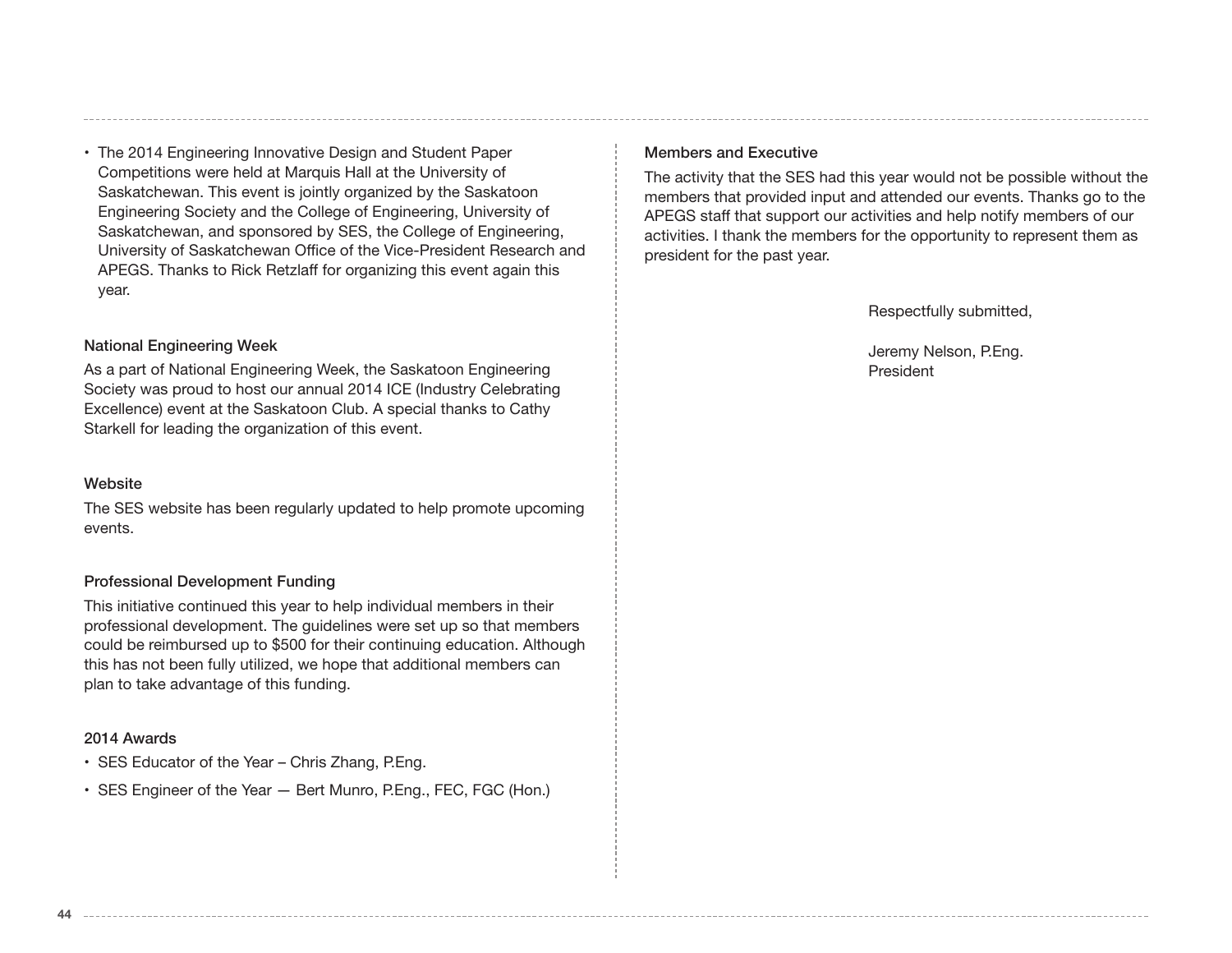## Moose Jaw Engineering Society

The Moose Jaw Engineering Society (MJES) held several events in 2014. We started the year with our 2013 Annual General Meeting on May 28, 2014. The late timing of the general meeting led to a motion during the meeting to set the date for the Annual General Meeting each year in November. After a brief call for nominations, the MJES executive had two new additions in Ed Fredeen, P.Eng. and Daryl Bunnell, P.Eng. being added as professional development and social events coordinators.

The MJES annual golf tournament took place on August 9, 2014. We had 17 golfers attend and the weather, though appearing sketchy at the beginning, turned out quite nice. The dinner afterwards at the Crushed Can Sports Bar was a bit delayed as the golf took longer than expected. However, the food and conversation was excellent and the prizes/bling to give away were more than sufficient. All of the sponsors are to be applauded.

We held a noon hour presentation on October 2, 2014. The presenter was Doug Johnson, P.Eng., director of regional services, Water Security Agency. His presentation was entitled Flood Events and Flood Mitigation - 2011 to 2014. This was an insightful presentation on what the Water Security Agency has been doing to mitigate damage from the increased rainfall the province has been experiencing.

We held another noon hour presentation on October 14, 2014. The presenter was Albert Engel, P.Eng. and his presentation was on site and entitled, Construction of the 3rd Avenue Dam, Part 1 - 2014. This was the high priority project in the community of Moose Jaw to replace the failed structure that maintains water levels for recreation within the city.

On November 19, 2014, we held our 2014 Annual General Meeting on the Saskatchewan Polytechnic Moose Jaw Campus, and we wish to thank that facility for their continued support through use of Sarah's Room and the Macoun Lounge for our events.

On December 4, 2014 we had a tour of the Yara plant in Belle Plaine. The tour was very interesting and enjoyed by over a dozen of our members.

We would like to thank all the presenters and hosts as well as those who planned the events.

We look forward to seeing everyone during an eventful 2015.

Respectfully submitted,

John Conway, P.Eng. President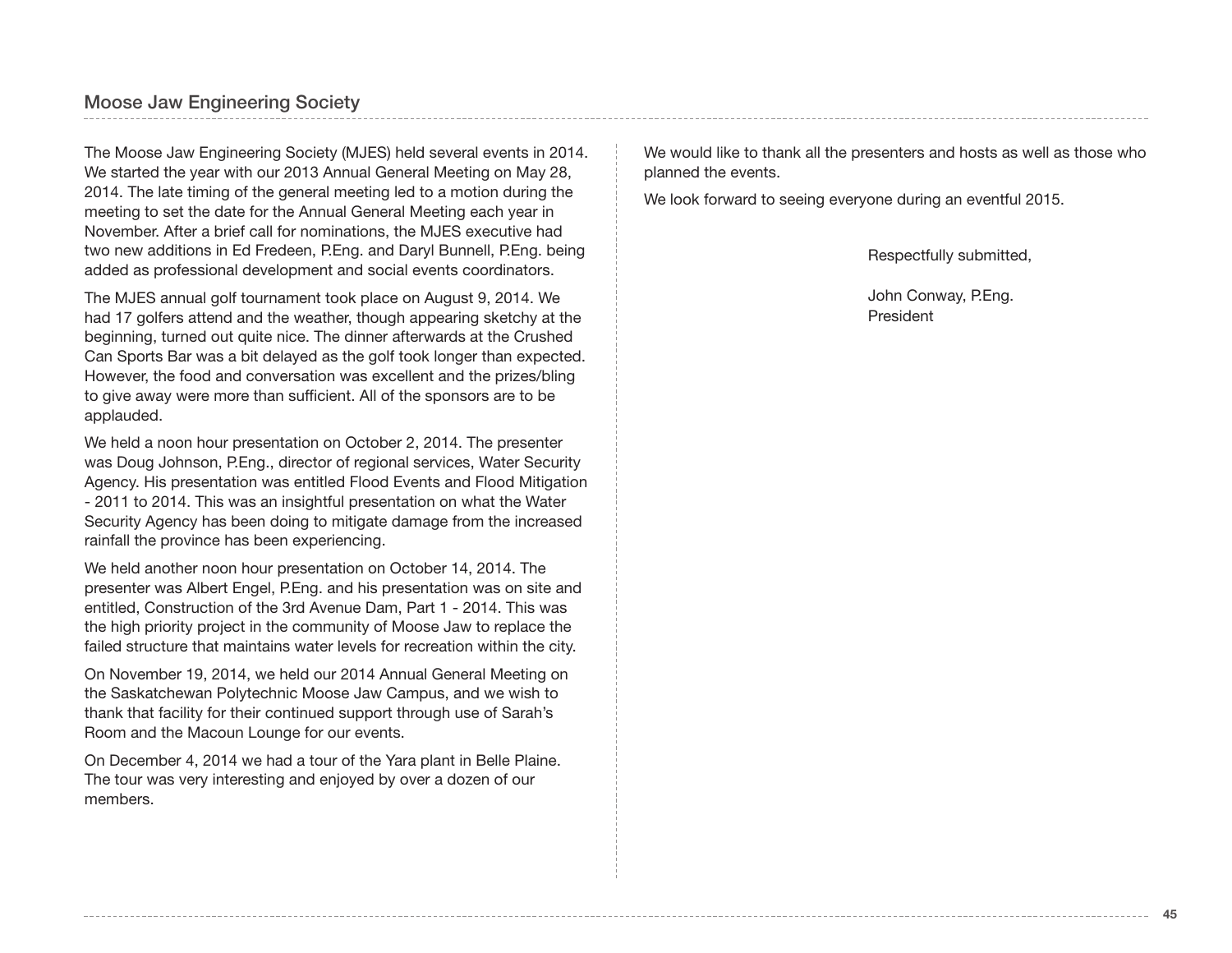The Saskatchewan Geological Society experienced a productive year once again, with many opportunities for professional development and a number of recreational events. The Society offered a good variety of professional development events this year. First and foremost are our luncheon seminars. Murray Rogers and Jason Cosford organized a diverse and very interesting suite of speakers that made for a very highquality roster of presentations. Members enjoyed topics such as continental margin basins, salt structures, structural geology in the Himalayas and flooding on the prairies.

John Lake organized another successful field trip with members visiting a modern carbonate environment in south Florida. The Society's annual field trip is an excellent opportunity to visit a variety of geological settings and offers members of every vintage a great opportunity to develop and enhance their geoscience skills.

The Saskatchewan Geological Open House was held in Saskatoon from December 1-3, 2014. The Open House is co-hosted by the Society and the Saskatchewan Geological Survey, a branch of the Saskatchewan Ministry of the Economy. More than 750 delegates attended the 2014 Open House, which included a fully subscribed short course and four speaking sessions that offered high-quality geoscience presentations. The Society sponsors a student poster contest each year at the meeting and this year 16 graduate and eight undergraduate students participated. A highlight of the event was our annual Public Lecture, one of the Society's most important outreach efforts. This year's speaker was Dr. Nizar Ibrahim from the University of Chicago. Ralf Maxeiner and Murray Rogers are to be commended for suggesting and securing such a high-profile speaker for the event. I would also like to thank the Open House Committee for its efficient organization of this event.

With the Open House now part of the Society's annual responsibilities, the treasurer`s position has never been more important. From navigating the Society`s financial obligations in the world of new legislation for nonprofit organizations to fulfilling its responsibilities to remit goods and services tax, Michelle Hanson has gone above and beyond the requirements formerly associated with the treasurer's position. The Society extends its gratitude for her commitment.

The Society's website was migrated to a new platform this year. In the future, the Society plans to use its website to help provide important information to the membership rather than just mass emails. Dan Kohlruss spearheaded this effort. We suggest that you take a look at what the Society has to offer at www.sgshome.ca. Please note that we are still in the process of finalizing some of the pages. Input from the membership on improving the website and its content is always appreciated.

We have again made a few changes to the Society's bylaws, mainly to streamline the function of the Society's Executive Committee. Thanks to Murray Rogers, Ralf Maxeiner, Michelle Hanson and Jason Cosford for reviewing the bylaws and making the appropriate changes.

As always, the Society's social events were well attended and very enjoyable. The year started with our annual bonspiel at Regina's Tartan Club, co-hosted by the Society and the University of Regina's D.M. Kent Club of Geology. A full slate of teams competed, many in full costume. The Society would like to thank Lynn Kelley and Kate MacLachlan for organizing the event. As always, the Society's annual golf tournament and barbeque was one of the most enjoyable events of the year. Four teams enjoyed a beautiful September afternoon and then over 50 members convened at the MacDougall residence for the barbeque. We would like to thank Dave and Alice MacDougall for hosting the event once again, and all the volunteers that helped with setup, cooking and cleanup.

The Annual General Meeting was scrupulously planned by Dave MacDougall. The Society would like to thank Dave for having the vision to make the meeting a "can't miss" event on the Society calendar. Wine for the event was sponsored by D.M. Kent Consulting Geologist.

I would like to thank the executive for its hard work in 2014. Members of the executive were Ralf Maxeiner, P.Geo. (vice-president), Michelle Hanson, Geoscientist-in-Training (treasurer), Dan Kohlruss, P.Geo. (secretary), Kate MacLachlan, P.Geo., FGC (business manager), Murray Rogers, P.Geo. (program Chair), Jason Cosford, P.Geo. (assistant program Chair), Lynn Kelley, P.Geo. (past president) and Mark Matthews and Shayna Glass (D.M. Kent Club of Geology student liaisons). Murray, Dan, Kate and Lynn will be leaving the executive in 2014 and the Society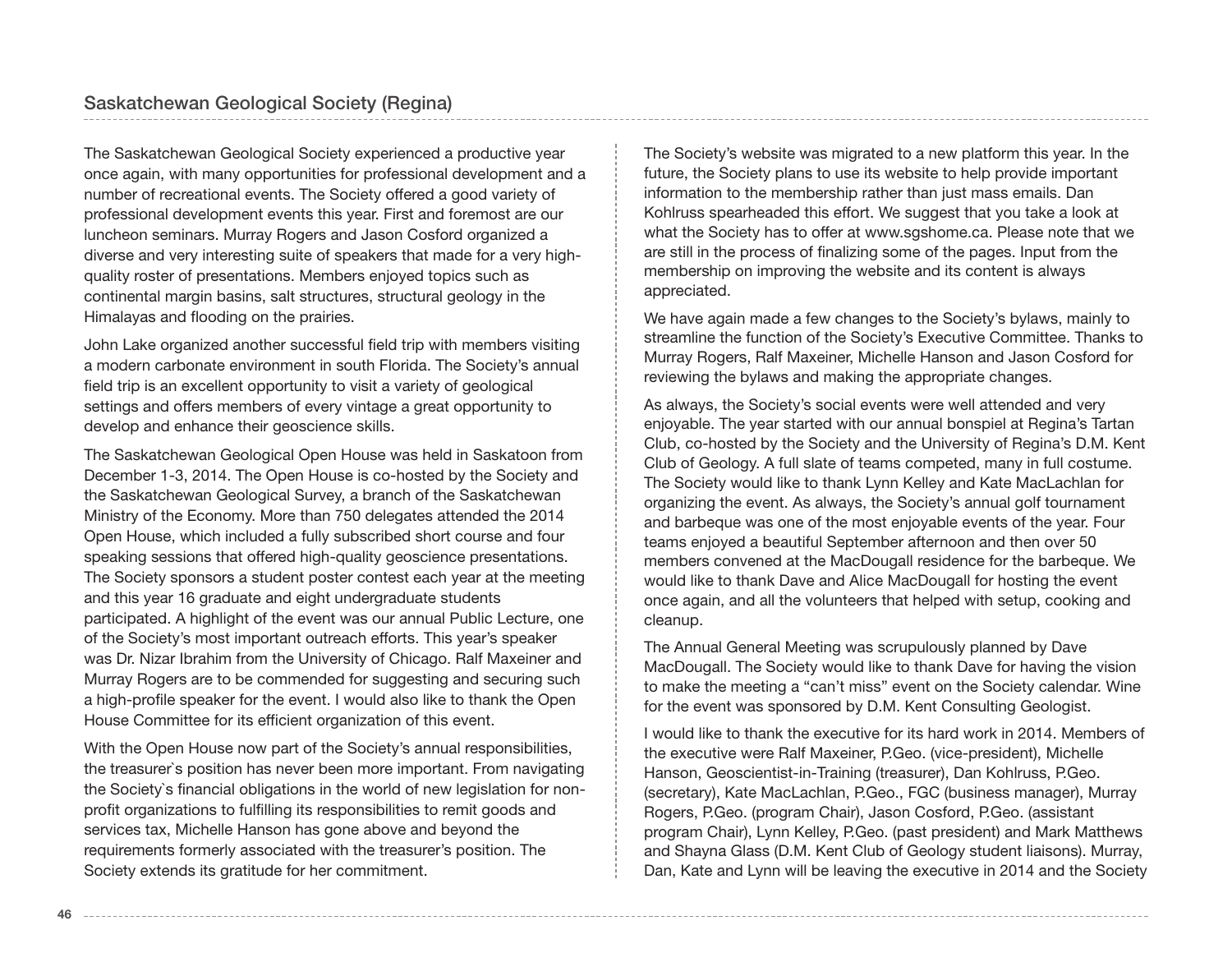thanks them for volunteering their time. In addition, we acknowledge our committee Chairs for 2014: John Lake, P.Geo. (field trip); Kate MacLachlan and Fran Haidl, P.Geo. FEC (Hon.), FGC (education and outreach); Fran Haidl (Geoscape Saskatchewan); Dan Kohlruss, Ralf Maxeiner and Michelle Hanson (website); Dave MacDougall, P.Geo., Don Kent, P.Eng., P.Geo., FEC, FGC and Jim Christopher, P.Geo. (honour roll); Jason Berenyi, P.Geo. (Open House); Dave MacDougall (AGM); Lynn Kelley and Kate MacLachlan (curling bonspiel); and Colin Card, P.Geo. and Thomas Love (golf tournament and barbeque). Finally, I would like to thank all of our volunteers for this year's events. Thanks for helping the Society achieve its goals.

Respectfully submitted,

Colin D. Card, P.Geo. President

The Association of Consulting Engineering Companies – Saskatchewan (ACEC-SK), is a not-for-profit association representing the business interests of the majority of consulting engineering and consulting geoscience firms in Saskatchewan.

ACEC-SK represents 65 member firms that employ over 2,000 professional, technical and support personnel who provide local, regional, national and international engineering and geoscience services. ACEC-SK also has a number of associate member firms from related interest groups. It is a member of the Association of Consulting Engineering Companies – Canada (ACEC) and is affiliated with the International Federation of Consulting Engineers (FIDIC).

The objectives of ACEC-SK are, in part:

- To assist in promoting satisfactory business relations between its members and their clients.
- To promote cordial relations among the various consulting engineering and geoscience firms in Saskatchewan and to foster the interchange of professional, management and business experience and information among consulting engineers and consulting geoscientists and, when necessary, to safeguard business interests.
- To further the maintenance of high professional standards in the consulting engineering and consulting geoscience professions for the public good.
- To promote the employment of member firms for engineering and geoscience services in the province of Saskatchewan.
- To promote quality workplace environments for employees which provide growth opportunities, training and development for the future • success of both the employee and the member firm.
- To develop regional representation and participation in the affairs of ACEC-SK.
- To operate in liaison and harmony with the Association of Professional Engineers and Geoscientists of Saskatchewan (APEGS).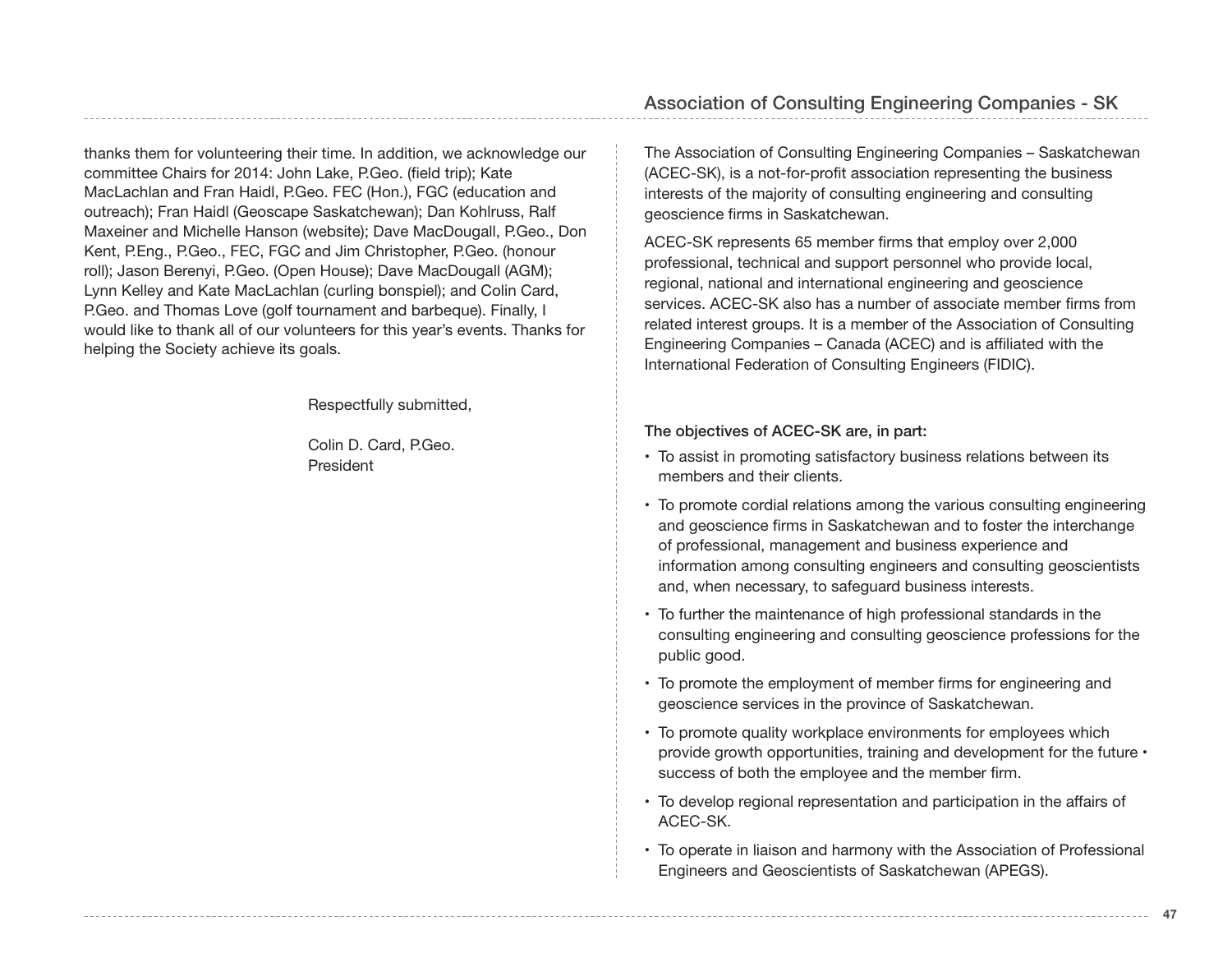ACEC-SK fulfills these objectives through various initiatives, including:

- Continued promotion of the best practice for selecting a professional consultant, which promotes selection of consultants based on their qualifications.
- Continued development of more consistent engineering/geoscience consulting selection practices and contracting policies across government.
- Continued consultations and discussions with all levels of government, ministries and agencies regarding issues affecting the industry.
- Maintaining a dialogue with cabinet, as well as the official opposition, in a forum for sharing information and discussion about the industry to promote economic growth for the province and the industry.
- Providing an annual Recommended Schedule of Fees for Consulting Professional Engineers and Geoscientists.
- Maintaining task groups and subcommittees with specific focuses, including buildings, environment/water resources, industry/resources, transportation, communications, human resources, risk mitigation and the Young Professionals Group.
- Promotion of ACEC-SK members through our electronic directory.
- Maintain an online presence for the benefit of ACEC-SK members, clients and the general public.

#### The ACEC-SK Awards program including:

- The Brian Eckel Awards, which provide member firms with an opportunity to showcase projects reflecting the talent, expertise and innovation of the individual firm and its staff, including the development of videos to showcase these projects.
- The Lieutenant Governor of Saskatchewan Meritorious Achievement Award, which recognizes lifetime consulting engineering/geoscience achievements in Saskatchewan.
- The ACEC-SK Young Professional Award, which recognizes

achievements of a young professional who demonstrates excellence in his/her field of expertise, the business of consulting engineering/ geoscience, dedication to his/her consulting engineering/geoscience association and community, as well as increasing awareness of the value of young professionals in the Saskatchewan consulting engineering/geoscience industry.

- The ACEC-SK Road Show which provides ACEC-SK with the opportunity to celebrate accomplishments of individuals and member firms. ACEC-SK appreciates the opportunity to showcase its members' achievements at APEGS events.
- The Brian Eckel Memorial Scholarship, which was created by family, friends and member firms of ACEC-SK in memory of Brian Eckel, P.Eng., P.Geo., a long-time member and active participant in the consulting engineering and consulting geoscience industry in Saskatchewan. The scholarship recognizes academic performance and community volunteerism of students pursuing a Bachelor of Science in Engineering degree at the College of Engineering at the University of Saskatchewan.
- Active participation in Engineering and Geoscience Week, particularly through publication of articles in provincial newspapers.
- Liaison with affiliated organizations such as the Saskatchewan Construction Association, Association of Professional Engineers and Geoscientists of Saskatchewan (APEGS), Saskatchewan Heavy Construction Association, Saskatchewan Association of Architects, Saskatchewan Urban Municipalities Association, Saskatchewan Mining Association and others in support of common goals and activities.
- Coordination and participation in networking and professional development events for the benefit of ACEC-SK member and associate member firms, clients, suppliers and other industry-related groups, including a Consulting Engineering/Geoscience Forum with SaskPower to advance industry issues.
- Recommendations regarding infrastructure and human resource needs to assist with sustaining provincial economic growth.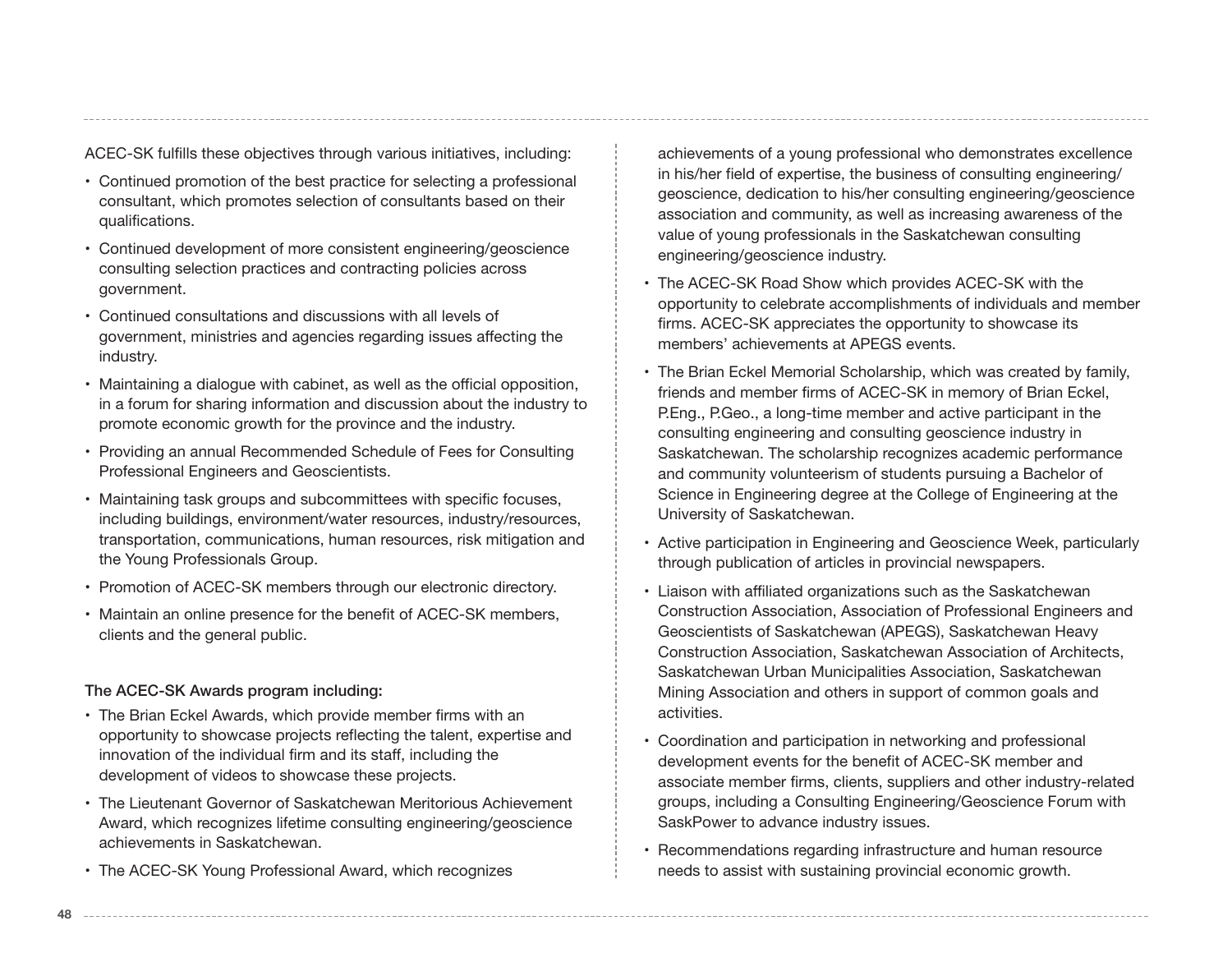Members across multiple industry sectors indicated that problematic procurement processes and onerous contract language are the largest challenges they face on a regular basis. As a consequence, ACEC-SK refocused its 2014-2015 priorities to emphasize advocacy, with a redoubled effort to advance these specific issues with government.

ACEC-SK continues to grow and succeed, thanks in part to the ongoing commitment of the volunteer board of directors who I recognize for their efforts, including:

Stormy Holmes, P.Eng. - Vice-Chair

Jeff Halliday, P.Eng. - Secretary-Treasurer

Mel Leu, P.Eng. - Past Chair

Tim Magus, P.Eng. - Director

Paul Walsh, P.Eng. - Director

Terry Frank, P.Eng. - Director

Trevor Knoll, P.Eng. - Director

Chelsey Bartlett, P.Eng. - Young Professionals Liaison

Tara Zrymiak, P.Eng. - APEGS Liaison

Jason Mewis, P.Eng. - ACEC-Canada Liaison

Shane Baillargeon - Associate Member Liaison

ACEC-SK efforts on behalf of the industry are coordinated by Beverly MacLeod, executive director; Elaine Armstrong, executive assistant; and Linda Nelson, communications coordinator. The dedication of our office staff and many member firm volunteers contributes greatly to our success, and is much appreciated.

For more information contact the ACEC-SK office at (306) 359-3338 or refer to the ACEC-SK website at www.acec-sk.ca.

Respectfully submitted,

Jason Gasmo, P.Eng. Chair of the Board of Directors

## Regina Engineering Students' Society

It has been another excellent year for the University of Regina Faculty of Engineering and Applied Science and our corresponding students' society. A record number of engineering undergraduates, along with many exciting events, made 2014 an excellent year.

APEGS sponsors many of the events hosted by the RESS, and without their support many of these events could not happen. The RESS hosts design competitions throughout the year, the largest of these being the Regina Engineering Competition. This year we had APEGS volunteers among our judges for the competition and they provided our competitors with valuable feedback. The RESS also hosts Engineering Week, sends students to conferences and supports constituent societies including Engineers Without Borders (EWB), Canstruction and Cougar Motorsports. The RESS is looking forward to continuing to host these events in the upcoming year, and with the record number of undergraduate engineering students, these events are increasing in demand and size.

The 2014 year held many highlights for the University of Regina Faculty of Engineering. We have over 1,100 undergraduate students as of December 2014. The RESS has been working closely with Dr. Esam Hussein, P.Eng., the Dean of Engineering, to improve student services and address student concerns. To address the needs of increased equipment funding, the RESS has established an endowment fund which will eventually replace the current funding scheme and provide a greater benefit to the students. The RESS implemented a social equality director position to ensure equality amongst students, faculty members and staff, and help everyone feel equal and comfortable with their experience at the University of Regina. For the first time in recent years, the RESS sent a large delegation to the National Conference on Diversity in Engineering (formerly NCWIE) which was hosted in Saskatoon. This conference immersed students in great discussion on diversity and equality, and allowed them to network with other students and industry.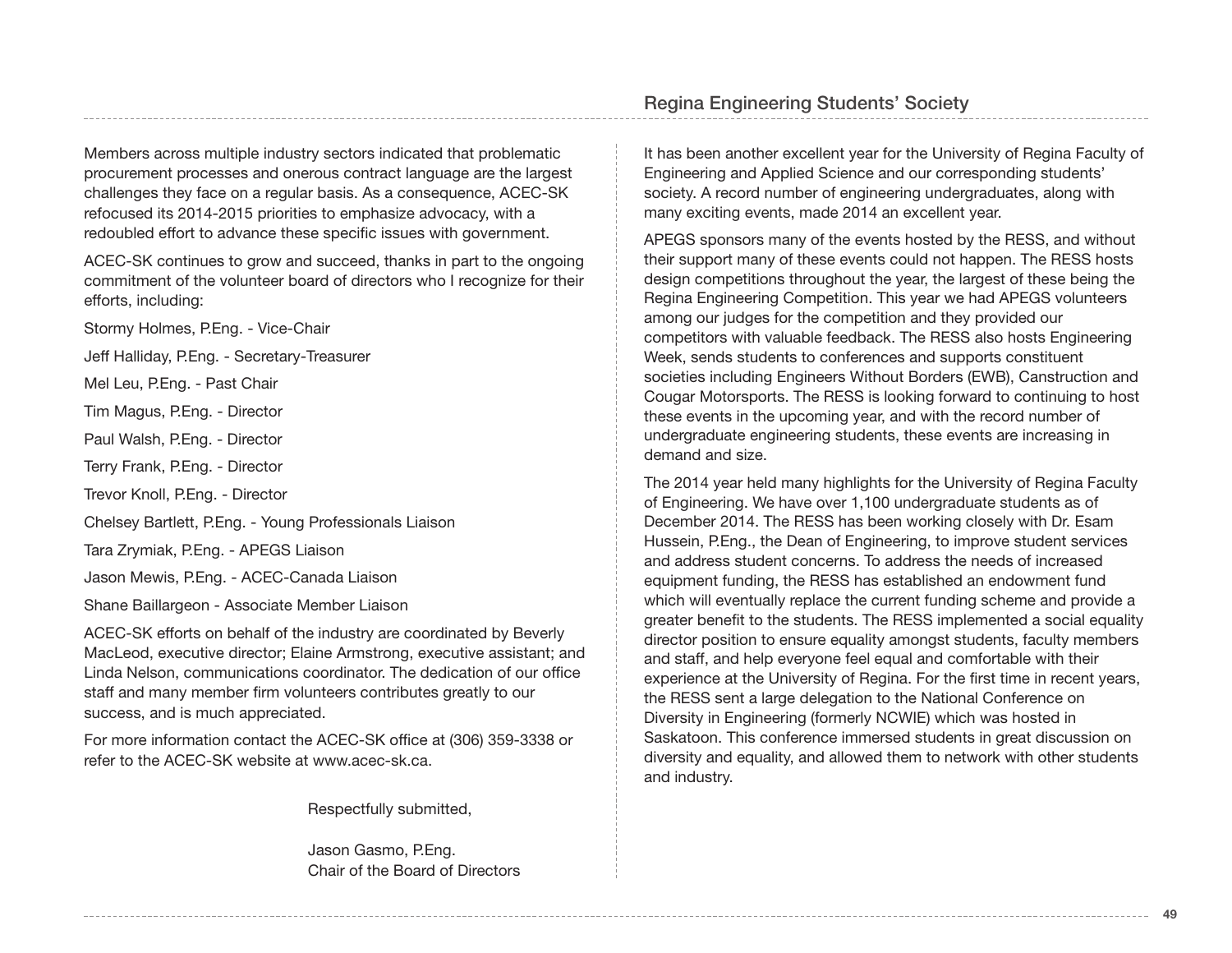It is excellent to see that the next generation of engineers that Saskatchewan requires are getting a great education right here in Regina. The RESS hopes to continue our fantastic relationship with APEGS in our united effort in continuing to produce young and thoughtful engineers.

Respectfully submitted,

Nicole Barber VP Professional Affairs

## D.M. Kent Club of Geology

2014 has been one of the most monumental years in society history for the D.M. Kent Club of Geology at the University of Regina. Filling in from last year's annual report, this overview encompasses all of the Club events from the winter 2014 semester to present.

Two annual conferences regularly attract students from all over Canada: the Western Inter-University Geoscience Conference (WIUGC) in the Western provinces and the Prospectors and Developers Association of Canada (PDAC) in Toronto. WIUGC was held in Calgary in January of 2014. Twenty-five of our upper-year students had the opportunity to not only mingle with industry geologists, but also attend field trips to Drumheller and Canmore. There were also 15 PDAC attendees in Toronto in March of 2014. This conference serves as a global job hunting opportunity since it attracts international companies interested in employing Canadian hardrock geoscientists. Due to the sheer size and scope of this Canada-wide convention, efforts have been put in place by student executives to inform the new group of 2015 PDAC attendees of all the happenings of the conference.

Along the same lines of these large conferences, the Canadian Society of Petroleum Geoscientists (CSPG) GeoConvention in Calgary attracted 12 undergraduate/graduate presentations from our university. Although this was not funded by the Club, arrangements for bringing this sponsorship opportunity to the Student Development Committee in 2015 are under way as this conference presents a fresh inventory of opportunities to geology students with petroleum exploration careers in mind.

The summer of 2014 was the most exciting time for the Club. For only the second time in history, the Club planned and executed a student-run international field trip. Twenty-two students and three professors were abroad in Iceland for 10 days in August of 2014. While in Iceland, the attendees were able to experience the realms of geology that few places on earth exhibit simultaneously: volcanic and glacial/periglacial landforms of high-latitude divergent plate boundaries. From the lava fields and geothermal power plant near Reykjavik to the modern-day glacial lagoons and sandurs near Thørsmark, students endured the most rugged and beautiful field experience that most of them have ever seen. The plan to execute a student-initiated field trip on a biyearly schedule is attracting younger students' attention, and talks about a field trip to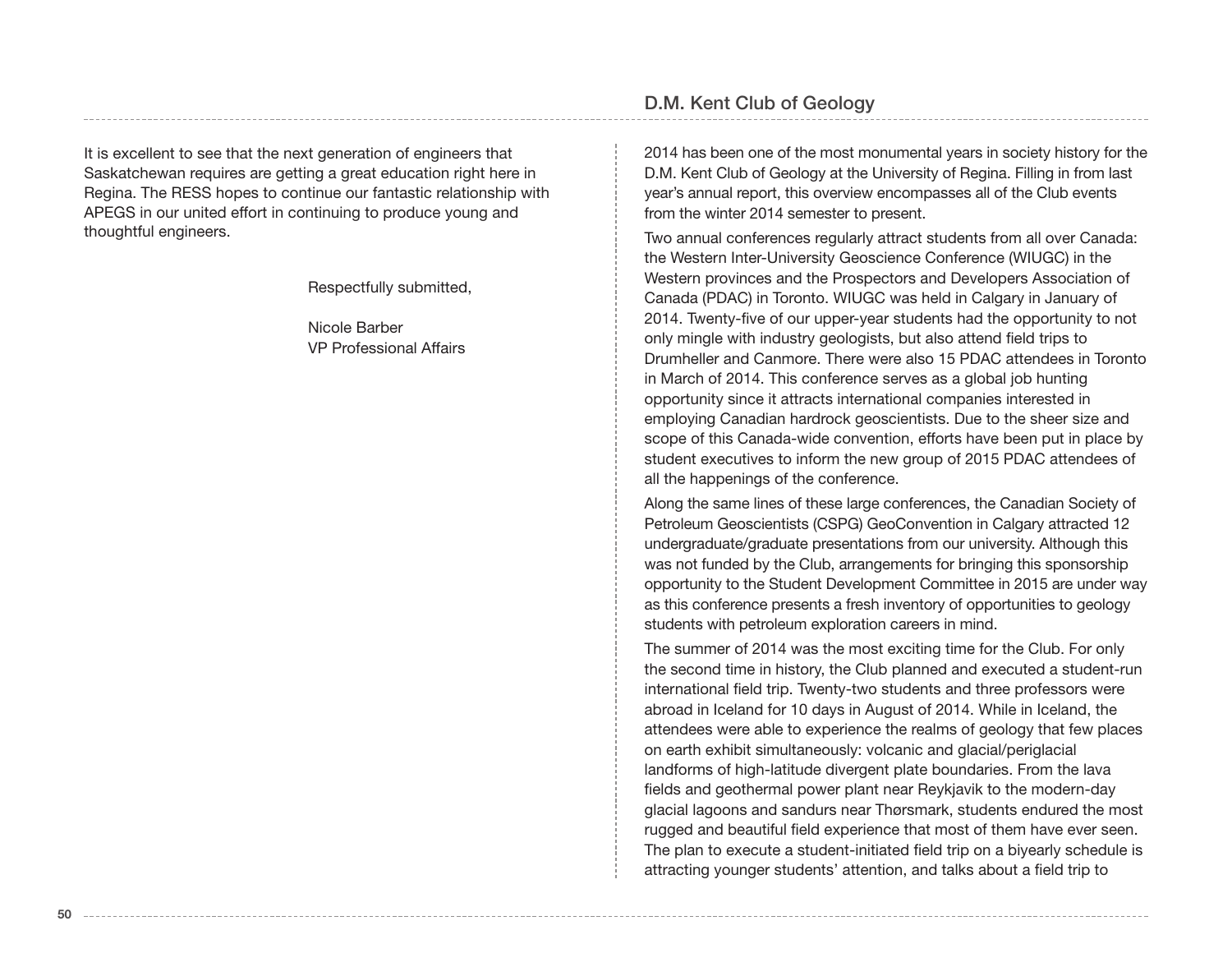#### Romania in 2016 are in the works.

With the commencement of the fall university semester, several smaller events were held by the Club for both membership registration and fundraising efforts. The annual Geology Students' Meet & Greet registration numbers record an increase in student involvement.

Our efforts and strict budgeting have allowed us to send all the students who did not receive funding in 2014 to conferences this year. WIUGC 2015 was the start of the winter semester and seven students were sent to Winnipeg in January. Tours of the University of Manitoba geoscience lab and the Manitoba Geological Survey's Core Laboratory gave students an idea of the ongoing geochronological research and petroleum exploration techniques in Manitoba.

Keeping petroleum exploration education in mind, our club executive employed two prolific geologists to assist in an academic function. Club founder and supporter Dr. Donald M. Kent, P.Eng., P.Geo., FEC, FGC, along with John Lake, P.Geo., volunteered for a day to instruct 40 students on basic core logging procedures. Reaching out to the University of Saskatchewan's Ore Gangue, our Club divided the day into one four-hour core logging session per university. Discussions after the session concluded that this type of endeavour should be an annual one. Other future functions for the club are already set for this year. There will be 15 new students attending PDAC in March, and there will be 30 student members attending the Williston Basin Conference (WBC) in April. Three students are set to present at this conference as well.

Without funding from APEGS through the Student Development Committee, very few of these plans could ever materialize. Yearly sponsorship of this magnitude certainly does not go unnoticed in our Club, as we have striven to support as many students as possible within the last year. Most of our success as a student society club is attributed to the fact that APEGS recognizes the value of developing young geoscientists from students into professionals. The D.M. Kent Club of Geology and the University of Regina intend to continue our excellent rapport with APEGS in our effort to yield accomplished and knowledgable geologists.

> Respectfully submitted, Shayna Glass, President

The Ore Gangue Students' Society and all of its members would like to thank APEGS for their financial and academic support in 2015. We are very grateful for all of the support received for the development of the University of Saskatchewan student experience. With the support of APEGS, the Ore Gangue was able to provide and host many educational field trips and events while making them more affordable for students within our department.

WIUGCS 2014 was held in Calgary, which was a very good opportunity for students to network and socialize with various professionals in the geological industry. Students were also able to attend field trips around Calgary, including core lab, geological tours of Banff and the Royal Tyrell Museum. In total we had 20 students register for the event and with the money the Ore Gangue received, we were able to subsidize all of the registration and a portion of the transportation costs. Due to the high cost of attending these conferences, the Ore Gangue would like to thank APEGS for their financial support.

In October 2014, the Ore Gangue was able to send 20 students along with three teachers to Canmore, Alberta to expand their geological knowledge of the Rocky Mountains. This trip is an annual event that attracts more people each year. Due to the high cost of the trip, APEGS funding was used wisely in the expenses of transportation for these individuals. With the continued support of APEGS, we at the Ore Gangue are proud to say that we now have a contract with the dormitory and committed geologists who will offer tours for this field trip each year.

A core lab trip to Regina last year was also a great success. Students were introduced to 3-D geological modelling as well as to how cores are logged and stored in databases. Students in attendance were also able to look at real cores drilled from the Athabasca Basin. In all we had a total of 20 students attend and the APEGS funding went towards the cost of transportation to Regina for the day.

The Ore Gangue also hosted various events throughout the year, allowing students and professors to socialize. These events included Bowling with the Profs, In-lounge Pubs, free campus recreation, curling, food drives, student and professor talks and a Christmas/year-end banquet.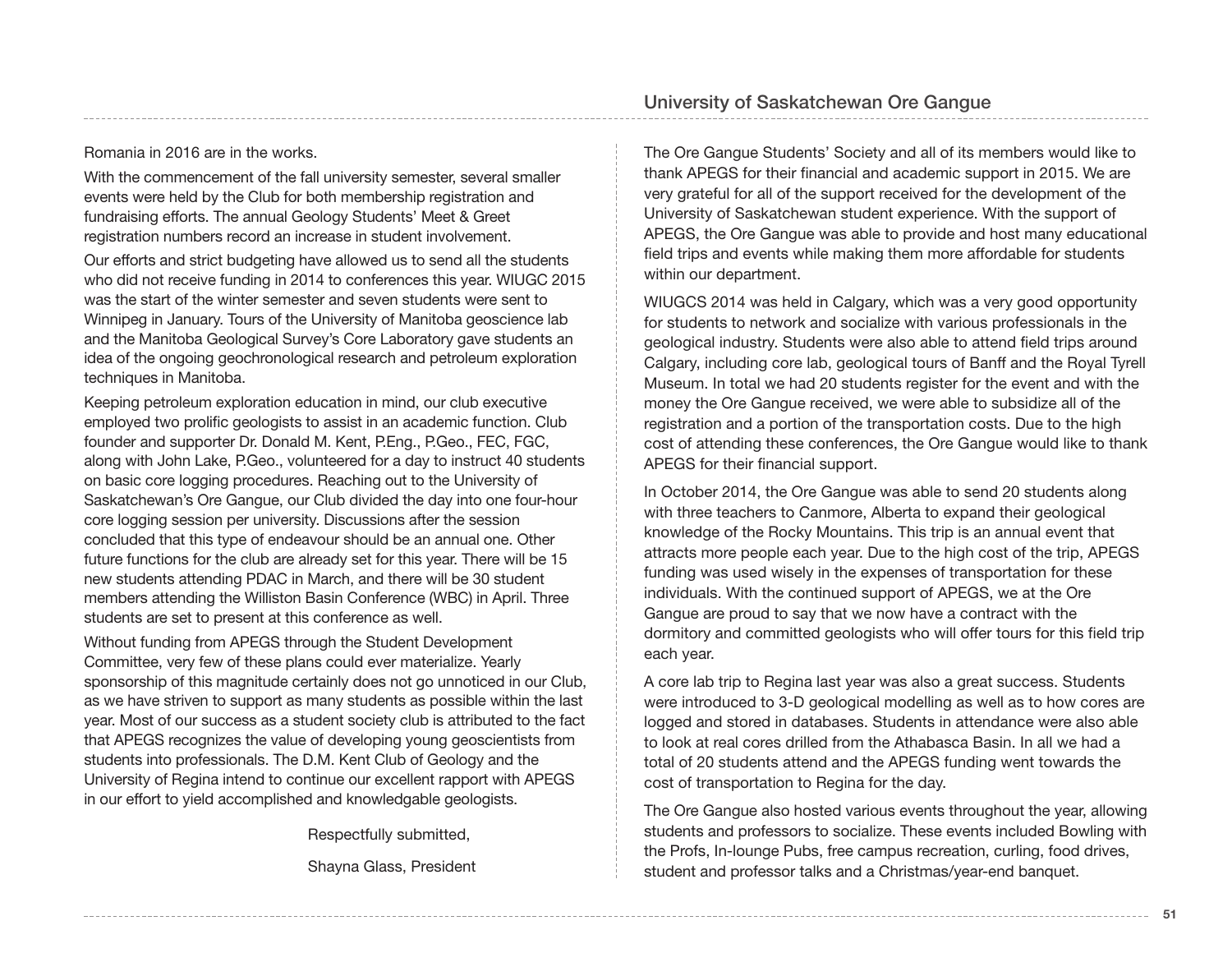We are very fortunate to be able to receive support from APEGS in order to further the educational experience for University of Saskatchewan geology students. Once again, on behalf of our student members, the Ore Gangue executive would like to thank APEGS for continued support. The support from APEGS is greatly acknowledged and appreciated and allows students to excel on academic and professional levels.

Respectfully submitted,

Steven Hammermaster University of Saskatchewan Ore Gangue Representative

## Financial Report

This is a summary of the unaudited Consolidated Statement of Revenues and Expenditures of the Association to December 31, 2014. The Auditor's Report will be available at the 85th Annual Meeting on May 2, 2015.

In 2014 expenditures were \$178,631 less than budgeted, a 3.5% under expenditure. Executive Committee was under budget by \$21,684, Council and its committees were under budget by \$24,620, Operations was under budget by \$32,831, Governance Board and its committees were under budget by \$25,186, the Education Board and its committees were over budget by \$22,925 and the Image and Identity Board and its committees were under budget by \$97,235. The under expenditures were in areas where costs did not rise to the levels envisioned in the budget, as opposed to under execution of planned activities.

Revenue was \$600,288 higher than estimated, which is 11.2% more than the budget. The 2014 budget proposed a surplus of \$233,325, and we ended the year with a projected surplus of \$1,012,245. Our total members' equity at year-end is estimated to be \$8,755,392, and consisted of the projected surplus of \$1,012,245, retained earnings of \$4,852,483, a training reserve of \$22,550, a working capital reserve of \$2,068,114 and a discipline and enforcement reserve of \$800,000. The strong sustained growth in our province has kept member numbers increasing; hence our revenue was also up.

Executive Committee is pleased to report that the financial planning and management of our Association continues to be sound.

Respectfully submitted,

Tara Zrymiak, P.Eng. Vice-President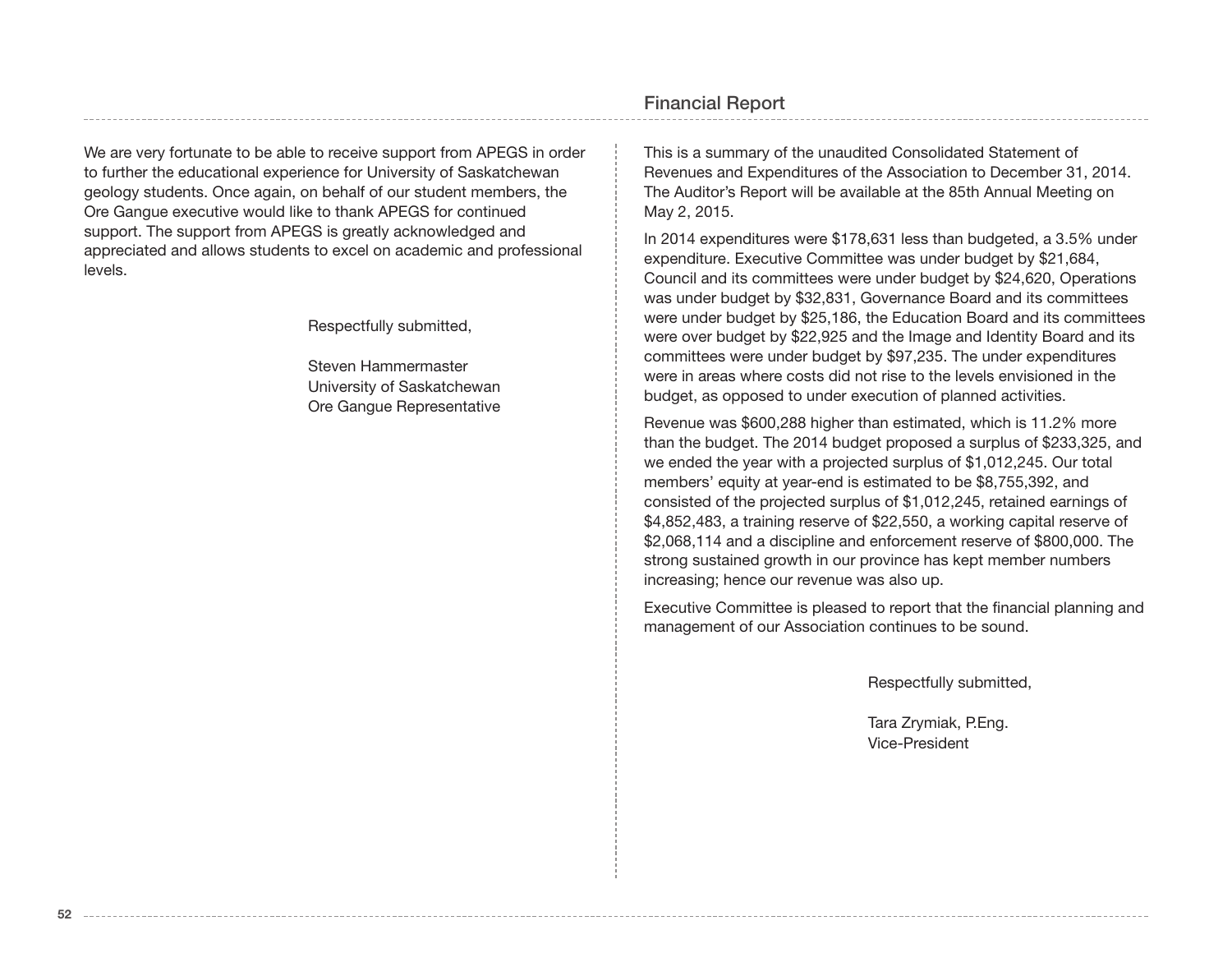# Balance Sheet December 31, 2014 (unaudited)

#### Assets

| <b>Current Assets:</b>                     |                |                 |
|--------------------------------------------|----------------|-----------------|
| <b>Bank Operating Account</b>              |                | \$604,429.38    |
| Bank Investigation and Discipline Training |                | 22,402.09       |
| Petty Cash                                 |                | 265.00          |
| Investments                                |                | 10,790,294.27   |
| <b>Accrued Interest</b>                    |                | 24,825.10       |
| <b>Accounts Receivable</b>                 |                | 29,148.30       |
| <b>Prepaid Expenses</b>                    |                | 110,826.29      |
| <b>Total Current Assets</b>                |                | \$11,582,190.43 |
| <b>Fixed Assets</b>                        |                |                 |
| Office Equipment                           | \$269,323.08   |                 |
| Accumulated depreciation                   | 94,173.36      |                 |
| Net Office Equipment                       | \$175,149.72   |                 |
| <b>Computer Equipment</b>                  | \$136,222.66   |                 |
| Accumulated depreciation                   | 80,858.14      |                 |
| Net Computer Equipment                     | \$55,364.52    |                 |
| Leasehold Improvements                     | \$1,283,794.14 |                 |
| Accumulated amortization                   | 239,822.23     |                 |
| Net Leasehold Improvements                 | \$1,043,971.91 |                 |
| Other Intangible Asset                     | \$516,076.19   |                 |
| Accumulated amortization                   | 323,923.28     |                 |
| Net Intangible Asset - Membership Database | \$192,152.91   |                 |
| Total Fixed Assets and Intangible Asset    |                | 1,466,639.06    |
| <b>Total Assets</b>                        |                | \$13,048,829.49 |

#### Liabilities and Members' Equity

| \$54,511.60     |
|-----------------|
| 270,047.80      |
| 162,211.67      |
| 3,806,600.00    |
| \$4,293,371.07  |
|                 |
| \$2,868,114.00  |
| \$22,550.09     |
| 4,852,483.05    |
| 1,012,244.62    |
| \$8,755,391.76  |
| \$13,048,762.83 |
|                 |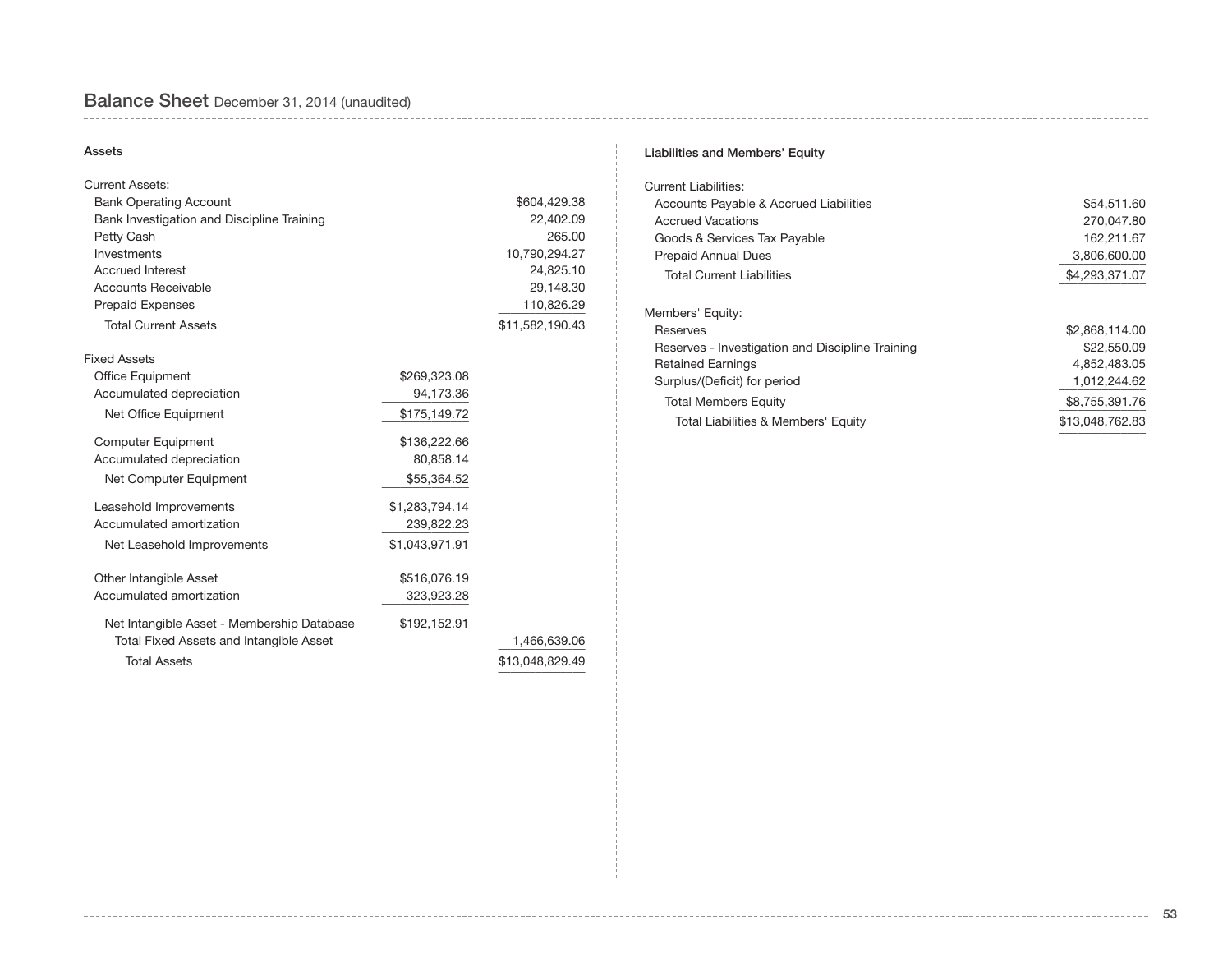## Consolidated Statement of Revenues and Expenditures for the Period Ended December 31, 2014 (unaudited)

|                                                   | <b>UNADITED 2014</b> | BUDGET 2014    | % OF BUDGET | AUDITED 2013   |
|---------------------------------------------------|----------------------|----------------|-------------|----------------|
| Revenues                                          |                      |                |             |                |
| <b>Membership Dues</b>                            | \$4,237,511.29       | \$3,950,000.00 | 107.28      | \$3,971,532.78 |
| Licence Dues                                      | 32,187.24            | 42,250.00      | 76.18       | 43,453.43      |
| Certificate of Authorization                      | 653,572.45           | 600,000.00     | 108.93      | 609,758.36     |
| <b>Registration Fees</b>                          | 492,022.50           | 400,000.00     | 123.01      | 497,140.00     |
| Late Payment Surcharges                           | 38,028.25            | 16,000.00      | 237.68      | 23,073.00      |
| Advertising (Newsletter and Website)              | 70,235.00            | 85,000.00      | 82.63       | 75,015.01      |
| Interest                                          | 169,907.63           | 89,000.00      | 190.91      | 127,102.38     |
| Miscellaneous                                     | 1,822.25             | 1,000.00       | 182.23      | 2,208.99       |
| Grants - WES Grant 2011/CCWESTT 2012              | 0.00                 | 0.00           | 0.00        | 3,682.94       |
| Professional Practice Exam & Seminar              | 152,926.10           | 135,000.00     | 113.28      | 142,277.01     |
| <b>Member Seal Fees</b>                           | 11,922.62            | 7,000.00       | 170.32      | 10,170.92      |
| Professional Development Day                      | 76,735.00            | 15,000.00      | 511.57      | 28,885.71      |
| Association Functions (Womens History & Book)     | 6,418.08             | 2,750.00       | 233.3       | 6,121.50       |
| <b>Total Revenues</b>                             | \$5,943,288.41       | \$5,343,000.00 | 111.24      | \$5,540,422.03 |
| <b>Expenditures</b><br><b>Executive Committee</b> |                      |                |             |                |
| <b>Executive Committee</b>                        | \$11,251.16          | \$13,425.00    | 83.81       | \$6,668.55     |
| Liaisons                                          | 58,798.24            | 73,275.00      | 80.24       | 62,459.81      |
| <b>Government Relations</b>                       | 76,987.06            | 54,900.00      | 140.23      | 54,484.96      |
| <b>UofS/UofR Activities</b>                       | 13,645.74            | 13,300.00      | 102.60      | 8,153.28       |
| <b>Provincial Meetings</b>                        | 41,516.54            | 33,650.00      | 123.38      | 31,945.17      |
| Elections                                         | 10,747.94            | 23,800.00      | 45.16       | 12,485.81      |
| Annual Report                                     | 56,446.60            | 62,000.00      | 91.04       | 58,522.43      |
| <b>Engineers Canada</b>                           | 166,729.07           | 178,600.00     | 93.35       | 158,479.57     |
| <b>CCPG</b>                                       | 41,543.32            | 46.400.00      | 89.53       | 43,541.55      |
| <b>Total Executive Committee</b>                  | \$477,665.67         | \$499,350.00   | 95.66       | \$436,741.13   |
| <b>Council &amp; Committees</b>                   |                      |                |             |                |
| <b>Council Meetings</b>                           | \$166,914.01         | \$152,600.00   | 109.38      | \$127,257.07   |
| <b>Investigation Committee</b>                    | 28,656.54            | 53,000.00      | 54.07       | 52,996.40      |
| <b>Discipline Committee</b>                       | 6,630.80             | 19,600.00      | 33.83       | 3,871.99       |
| Enforcement                                       | 8,378.19             | 10,000.00      | 83.78       | 9,535.58       |
| <b>Total Council</b>                              | \$210,579.54         | \$235,200.00   | 89.53       | \$193,661.04   |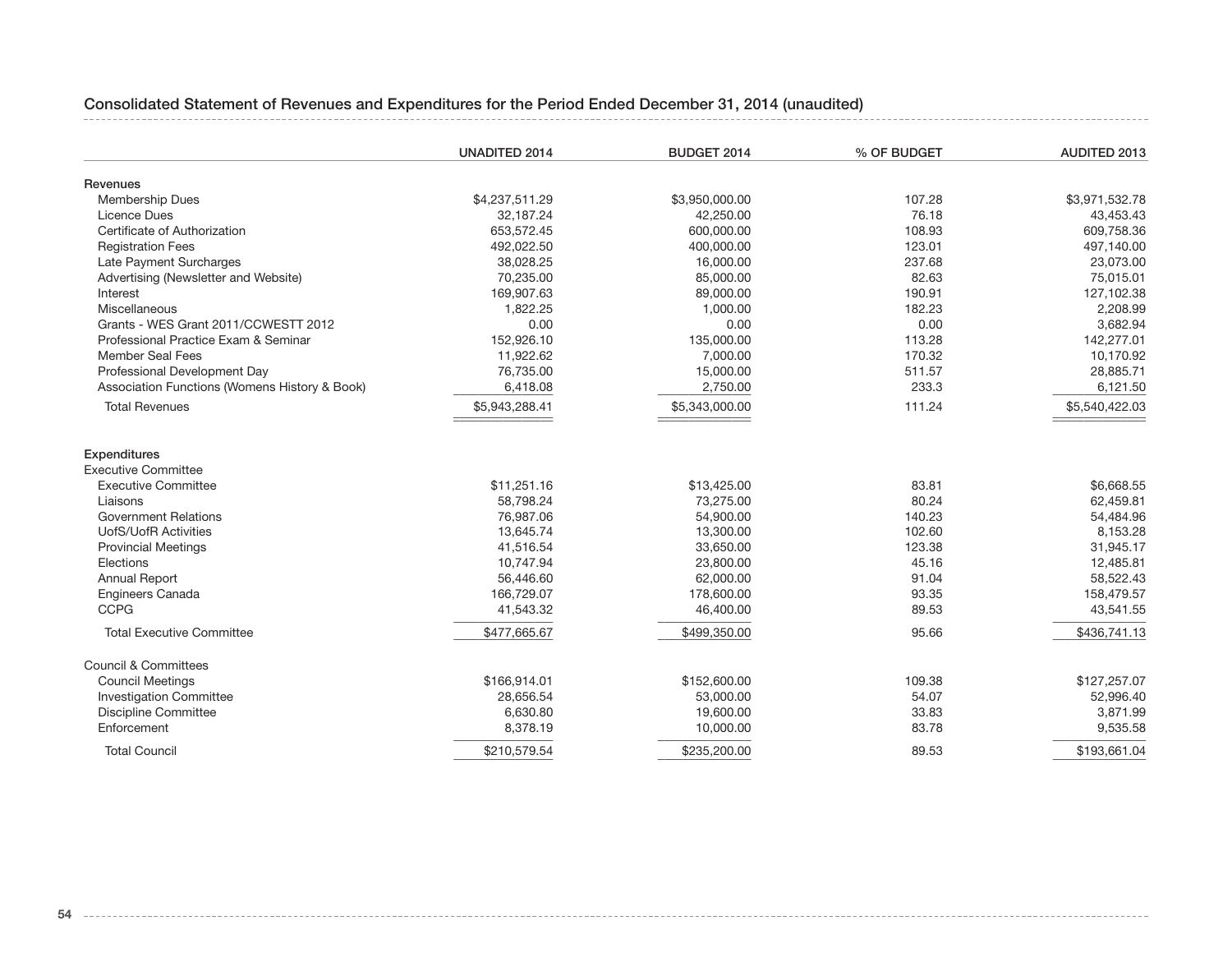|                                                | UNADITED 2014  | BUDGET 2014    | % OF BUDGET | AUDITED 2013   |
|------------------------------------------------|----------------|----------------|-------------|----------------|
| Operations                                     |                |                |             |                |
| Salaries                                       | \$1,622,758.34 | \$1,622,700.00 | 100.00      | \$1,425,090.61 |
| <b>Fixed Asset Purchases</b>                   | 915.73         | 2,500.00       | 36.63       | 754.67         |
| Depreciation                                   | 232,149.36     | 295,000.00     | 78.69       | 95,448.31      |
| <b>Occupancy Costs</b>                         | 655,974.92     | 596,000.00     | 110.06      | 117,610.74     |
| <b>Professional Fees</b>                       | 46,028.89      | 65,000.00      | 70.81       | 93,427.80      |
| Telephone                                      | 7,218.36       | 15,400.00      | 46.87       | 9,493.27       |
| <b>Other Operations Costs</b>                  | 407,148.72     | 408,425.00     | 99.69       | 326,288.21     |
| <b>Total Operations</b>                        | \$2,972,194.32 | \$3,005,025.00 | 98.91       | \$2,068,113.61 |
| Governance Board & Committees                  |                |                |             |                |
| Governance Board                               | \$967.44       | \$5,300.00     | 18.25       | \$1.284.86     |
| Legislative Review Committee                   | 0.00           | 350.00         | 0.00        | 0.00           |
| <b>CEAB/CEQB Meetings</b>                      | 9,112.61       | 13,225.00      | 68.90       | 5,217.95       |
| <b>Experience Review Committee</b>             | 54,078.85      | 77,900.00      | 69.42       | 75,134.13      |
| Academic Review Committee/Interviews           | 28,643.75      | 33,450.00      | 85.63       | 17,506.01      |
| Prof. Practice Exam Com./Seminar & Exam        | 198,276.65     | 181,945.00     | 108.98      | 133,512.86     |
| Limited Member Admissions Committee            | 205.17         | 4,300.00       | 4.77        | 2,257.16       |
| <b>Total Governance Board</b>                  | \$291,284.47   | \$316,470.00   | 92.04       | \$234,912.97   |
| <b>Education Board &amp; Committees</b>        |                |                |             |                |
| <b>Education Board</b>                         | \$46,301.55    | \$42,390.00    | 109.23      | \$25,362.13    |
| Environment and Environmental Issues Committee | 3,871.43       | 8,750.00       | 44.24       | 3,815.79       |
| Professional Development Committee             | 128,542.52     | 70,750.00      | 181.69      | 21,821.11      |
| <b>Student Development Committee</b>           | 87,301.65      | 96,300.00      | 90.66       | 68,644.62      |
| K to 12 Committee                              | 16,828.13      | 44,100.00      | 38.16       | 52,712.55      |
| Scholarships and Bursaries                     | 55,870.00      | 53,500.00      | 104.43      | 30,271.96      |
| <b>Total Education Board</b>                   | \$338,715.28   | \$315,790.00   | 107.26      | \$202,628.16   |
| Image & Identity Board                         |                |                |             |                |
| Image & Identity Board                         | \$9,294.30     | \$20,900.00    | 44.47       | \$6,724.05     |
| <b>CPR Committee</b>                           | 296,341.45     | 322,675.00     | 91.84       | 306,590.43     |
| Connection and Involvement Committee           | 167,996.35     | 194,415.00     | 86.41       | 145.143.13     |
| <b>Awards Committee</b>                        | 2,911.91       | 4,500.00       | 64.71       | 2,881.02       |
| Professional Edge Committee                    | 152,298.35     | 172,350.00     | 88.37       | 160,973.03     |
| <b>Equity and Diversity Committee</b>          | 7,510.83       | 22,250.00      | 33.76       | 4,096.70       |
| Women's History Task Group                     | 4,251.32       | 750.00         | 566.84      | 5,147.23       |
| Total Image & Identity Board                   | \$640,604.51   | \$737,840.00   | 86.82       | \$631,555.59   |
| <b>Total Expenditures</b>                      | \$4,931,043.79 | \$5,109,675.00 | 96.50       | \$3,767,612.50 |
| Surplus (Deficit)                              | \$1,012,244.62 | \$233,325.00   |             | \$1,772,809.53 |
|                                                |                |                |             |                |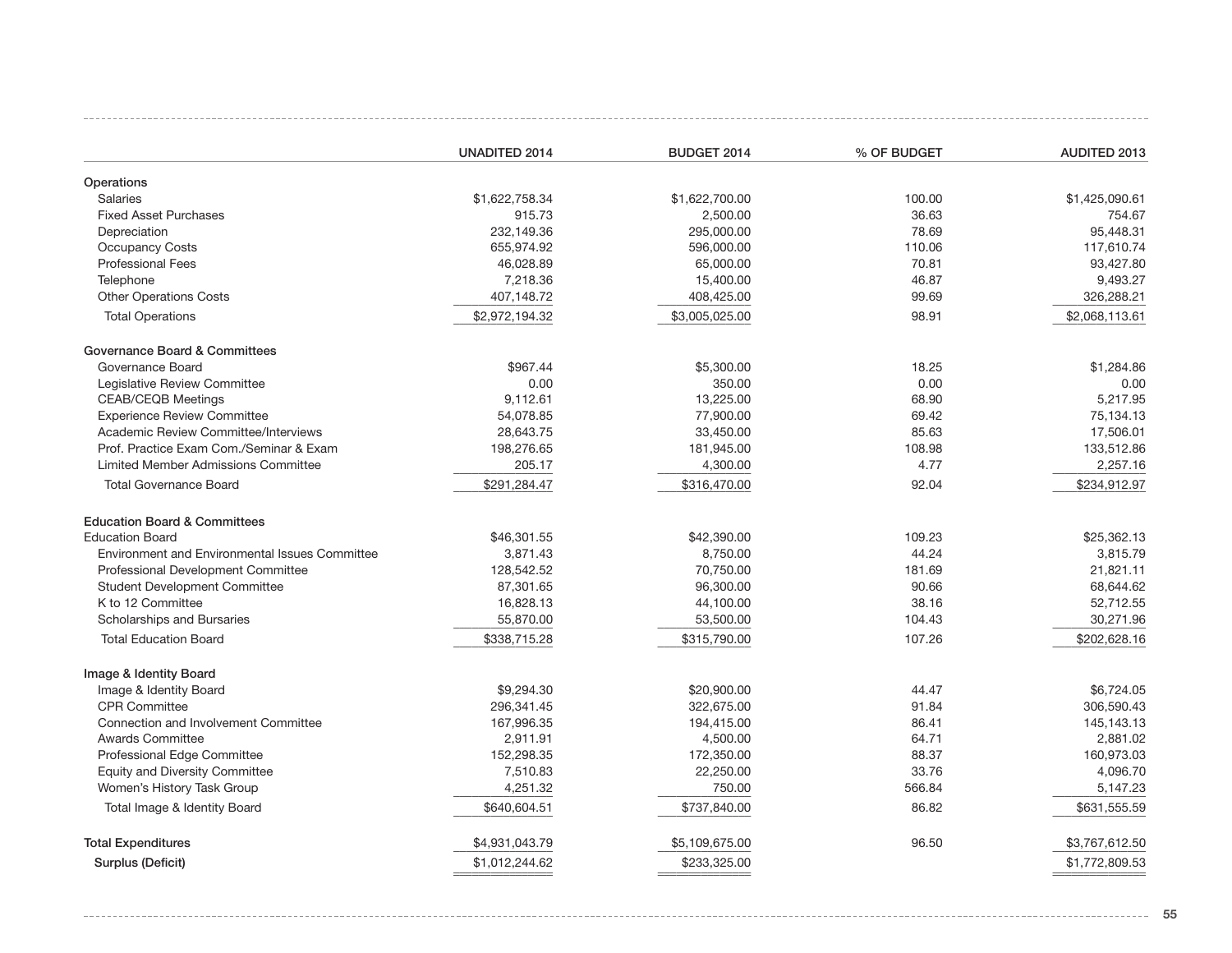## Investments and Cash Funds Month Ending December 31, 2014

| <b>COMPANY</b>                                                              | PURCHASE DATE | <b>MATURITY DATE</b> | <b>ANNUAL YIELD%</b> | <b>INVESTED VALUE \$</b> | <b>MATURITY VALUE \$</b> |
|-----------------------------------------------------------------------------|---------------|----------------------|----------------------|--------------------------|--------------------------|
| RBC DOMINION SECURITIES INC.                                                |               |                      |                      |                          |                          |
| Bank of Nova Scotia GIC - Annual<br>(2.300% Annual Yield)                   | Aug 29/11     | Aug 29/15            | 2.300%               | \$300,000.00             | \$300,000.00             |
| Manulife Trust GIC - Annual<br>(1.950% Annual Yield)                        | Aug 29/11     | Aug 29/15            | 1.950%               | \$100,000.00             | \$100,000.00             |
| Royal Bank of Canada GIC - Annual<br>(2.370% Annual Yield)                  | Dec 23/11     | Dec 23/15            | 2.370%               | \$400,000.00             | \$400,000.00             |
| B2B Trust GIC - Annual<br>(2.550% Annual Yield)                             | Aug 29/11     | Aug 29/16            | 2.550%               | \$100,000.00             | \$100,000.00             |
| Bank of Nova Scotia GIC - Annual<br>(2.550% Annual Yield)                   | Aug 29/11     | Aug 29/16            | 2.550%               | \$300,000.00             | \$300,000.00             |
| <b>ICICI Bank GIC - Annual</b><br>(2.630% Annual Yield)                     | Aug 29/11     | Aug 29/16            | 2.630%               | \$100,000.00             | \$100,000.00             |
| Home Trust Company GIC - Annual<br>(2.310% Annual Yield)                    | Sept 30/13    | Sept 30/16           | 2.310%               | \$100,000.00             | \$100,000.00             |
| Royal Bank of Canada GIC - Annual<br>(2.670% Annual Yield)                  | Dec 23/11     | Dec 23/16            | 2.670%               | \$200,000.00             | \$200,000.00             |
| BMO Advisors Advan. GIC - Annual<br>(2.650% Annual Yield - #130927-B066D6)  | Sept 30/13    | Oct 02/17            | 2.650%               | \$800,000.00             | \$800,000.00             |
| Nat'l Bank of Canada GIC - Annual<br>(2.650% Annual Yield - #130927-B06632) | Sept 30/13    | Oct 02/17            | 2.650%               | \$200,000.00             | \$200,000.00             |
| BMO Advisors Advan. GIC - Annual<br>(2.950% Annual Yield - #130926-B07EDE)  | Sept 27/13    | Sept 27/18           | 2.950%               | \$800,000.00             | \$800,000.00             |
| Canadian Tire Bank GIC - Annual<br>(2.950% Annual Yield - #130926-B07EBF)   | Sept 27/13    | Sept 27/18           | 2.950%               | \$100,000.00             | \$100,000.00             |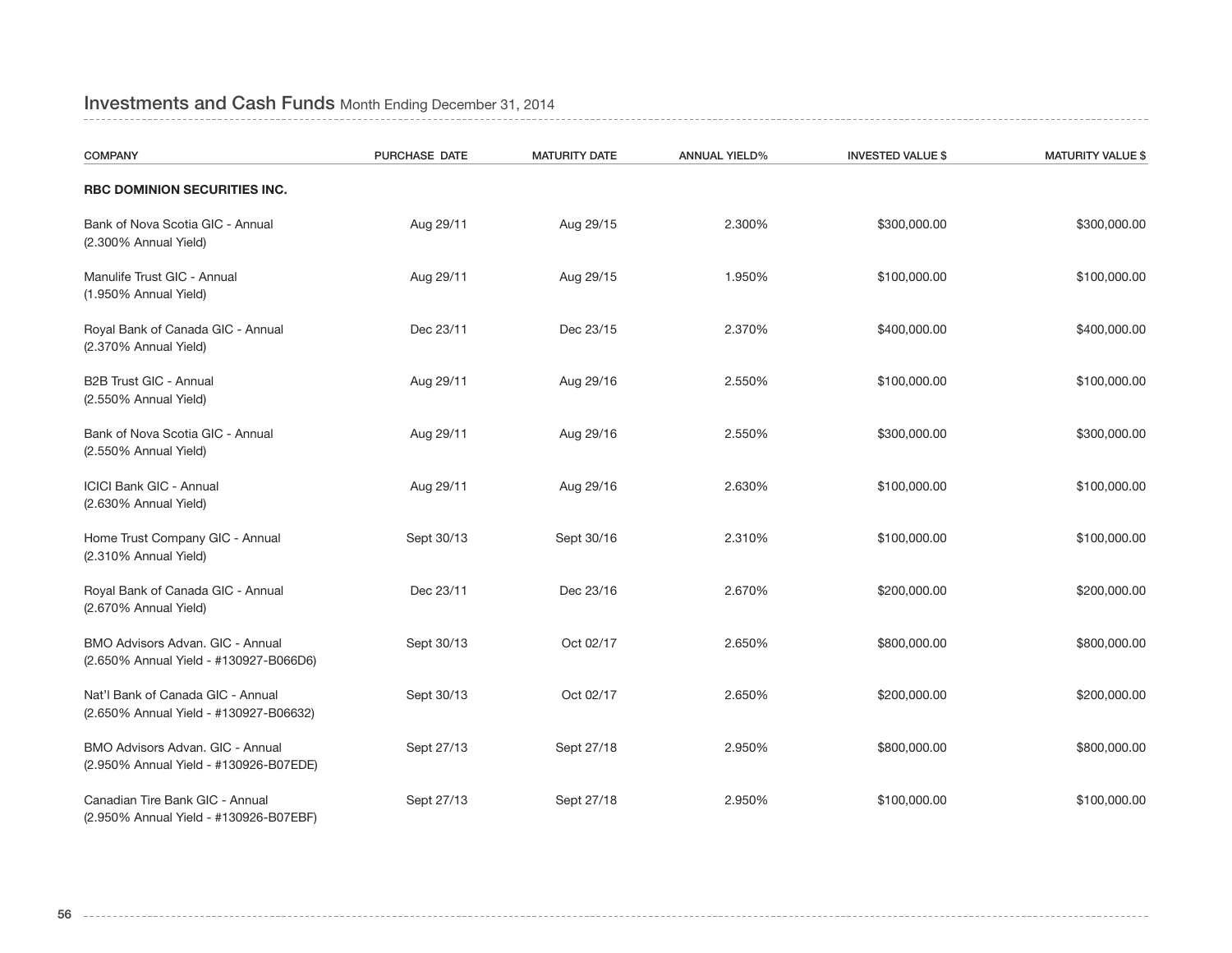| <b>COMPANY</b>                                                              | PURCHASE DATE | <b>MATURITY DATE</b> | <b>ANNUAL YIELD%</b> | <b>INVESTED VALUE \$</b> | <b>MATURITY VALUE \$</b> |
|-----------------------------------------------------------------------------|---------------|----------------------|----------------------|--------------------------|--------------------------|
| RBC DOMINION SECURITIES INC.                                                |               |                      |                      |                          |                          |
| Natcan Trust Company GIC - Annual<br>(2.900% Annual Yield - #130927-B06632) | Sept 27/13    | Sept 27/18           | 2.900%               | \$100,000.00             | \$100,000.00             |
| HomeEquity Bank GIC - Annual<br>(2.500% Annual Yield - #140828-B0BFAB)      | Aug 29/14     | Aug 29/19            | 2.500%               | \$100,000.00             | \$100,000.00             |
| Laurentian Bank GIC - Annual<br>(2.460% Annual Yield - 140828-B0C020)       | Aug 29/14     | Aug 29/19            | 2.460%               | \$100,000.00             | \$100,000.00             |
| LBC Trust GIC - Annual<br>(2.460% Annual Yield - 140828-B0BFEF)             | Aug 29/14     | Aug 29/19            | 2.460%               | \$100,000.00             | \$100,000.00             |
| Bank of Nova Scotia GIC - Annual<br>(2.570% Annual Yield - 141223-B02790)   | Dec 23/14     | Dec 23/19            | 2.570%               | \$700,000.00             | \$700,000.00             |
| RBC Investment Savings Account                                              | n/a           | n/a                  | Variable             | \$6,190,267.09           |                          |
| <b>TOTAL INVESTMENTS</b>                                                    |               |                      |                      | \$10,790,267.09          |                          |
| ROYAL BANK CURRENT ACCOUNT                                                  |               |                      |                      | \$604,429.38             |                          |
| RBC DOMINION ACCOUNT                                                        |               |                      |                      | \$0.00                   |                          |
| <b>TOTAL INVESTMENTS &amp; CASH BALANCES</b>                                |               |                      |                      | \$11,394,696.47          |                          |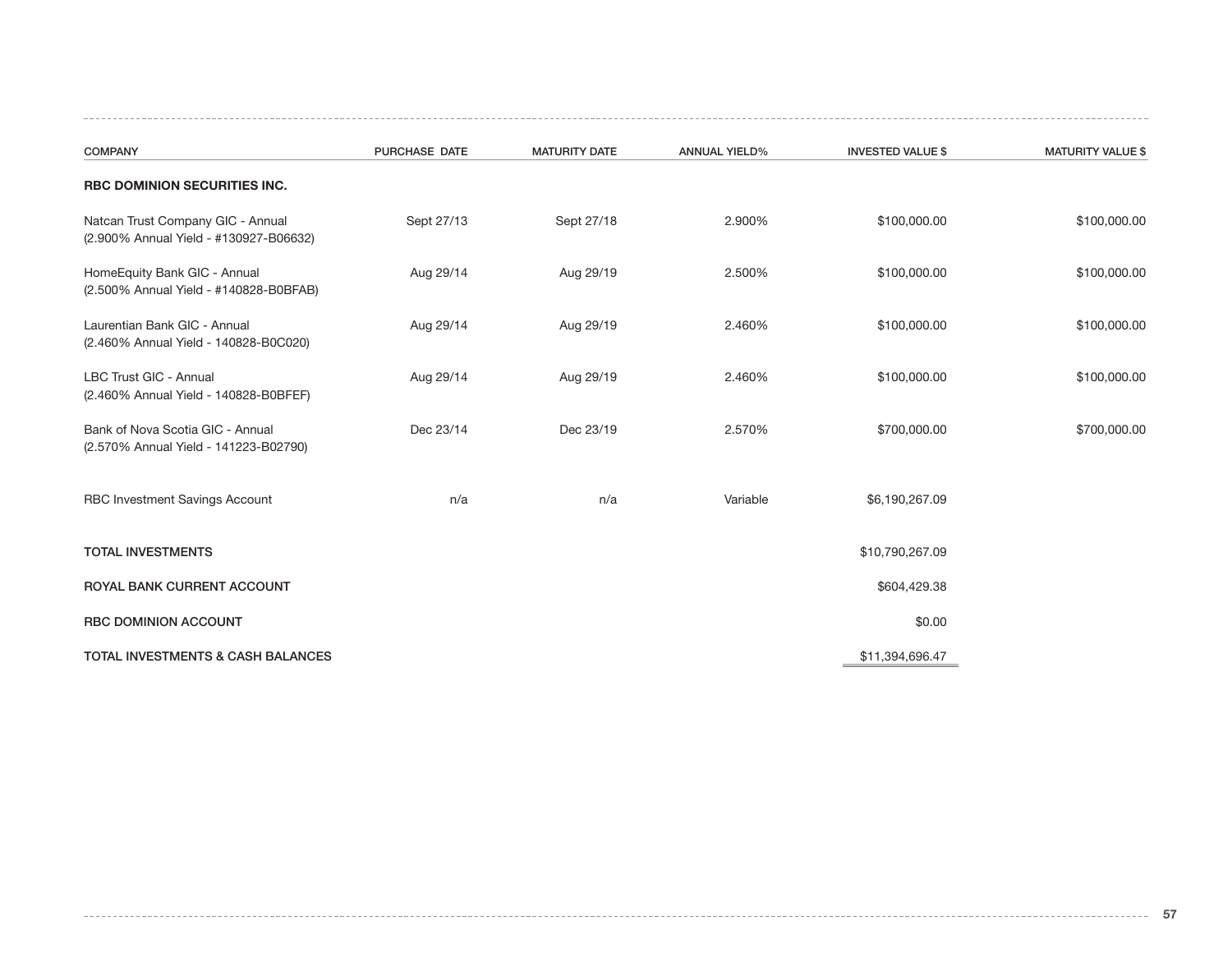## APEGS Value Propositon

In August 2014, APEGS engaged a planning consultant to assist with improving the annual planning approach for APEGS' Council, Boards, Committees, and staff. With this consultant's help, Council defined their Value Proposition, incorporated the existing ROCK.doc groundwork into a new APEGS Value Proposition (AVP) framework, and established a common understanding of "Why" APEGS exists. APEGS' "Why", Ensuring Public Safety, succinctly and memorably frames APEGS' core beliefs and higher purpose.

The AVP incorporates not only the "Why" of Ensuring Public Safety, but also the vision, mission, values, focus areas, broad goals, ongoing operations and improvement focused initiatives. The initial process to build the AVP allowed Council, committee volunteers and staff to review the existing goals and initiatives to ensure there was clear alignment to APEGS' "Why", and ensure that other business elements such as budgeting, implementation, performance management and governance where accounted for.

The AVP is a living document that guides APEGS' strategic direction and the initiatives and actions it undertakes to support the purpose. The evolutionary process to refresh the AVP begins in April by engaging volunteers in Committee planning to generate new initiatives and actions aligned to the focus areas and broad goals, and ends in December with budget approval. This timing allows for the implementation of approved actions to begin in the following January and carry through until December.

#### **APEGS Value Propositon**

**Why** Ensuring Public Safety

**Vision** A Safe and Prosperous Future through Engineering and Geoscience

| <b>Mission</b>     | APEGS regulates the practice of engineering and<br>geoscience in Saskatchewan for the protection of<br>the public and the environment and the benefit of<br>society. |  |  |
|--------------------|----------------------------------------------------------------------------------------------------------------------------------------------------------------------|--|--|
| <b>Values</b>      | Safety; Competence; Honesty; Fairness; Respect                                                                                                                       |  |  |
| <b>Focus Areas</b> | 1. Registration and Compliance                                                                                                                                       |  |  |
|                    | 2. Member Competence                                                                                                                                                 |  |  |
|                    | 3.<br>Regulating the Professions                                                                                                                                     |  |  |
|                    | 4. Sustaining the Professions                                                                                                                                        |  |  |
|                    | 5.<br>Organizational Management                                                                                                                                      |  |  |
| <b>Broad Goals</b> | 1. Registration and Compliance Goal:<br>Ensure member registration and compliance<br>requirements are met.                                                           |  |  |
|                    | 2. Member Competence Goal:<br>Promote and improve the competence and<br>proficiency of members.                                                                      |  |  |
|                    | 3. Regulating the Professions Goal:<br>Proactively regulate the professions.                                                                                         |  |  |
|                    | 4. Sustaining the Professions Goal:<br>Ensure the sustainability of the professions.                                                                                 |  |  |
|                    | 5. Organizational Management Goal:<br>Meet the requirements of ongoing governance<br>and operations.                                                                 |  |  |
|                    |                                                                                                                                                                      |  |  |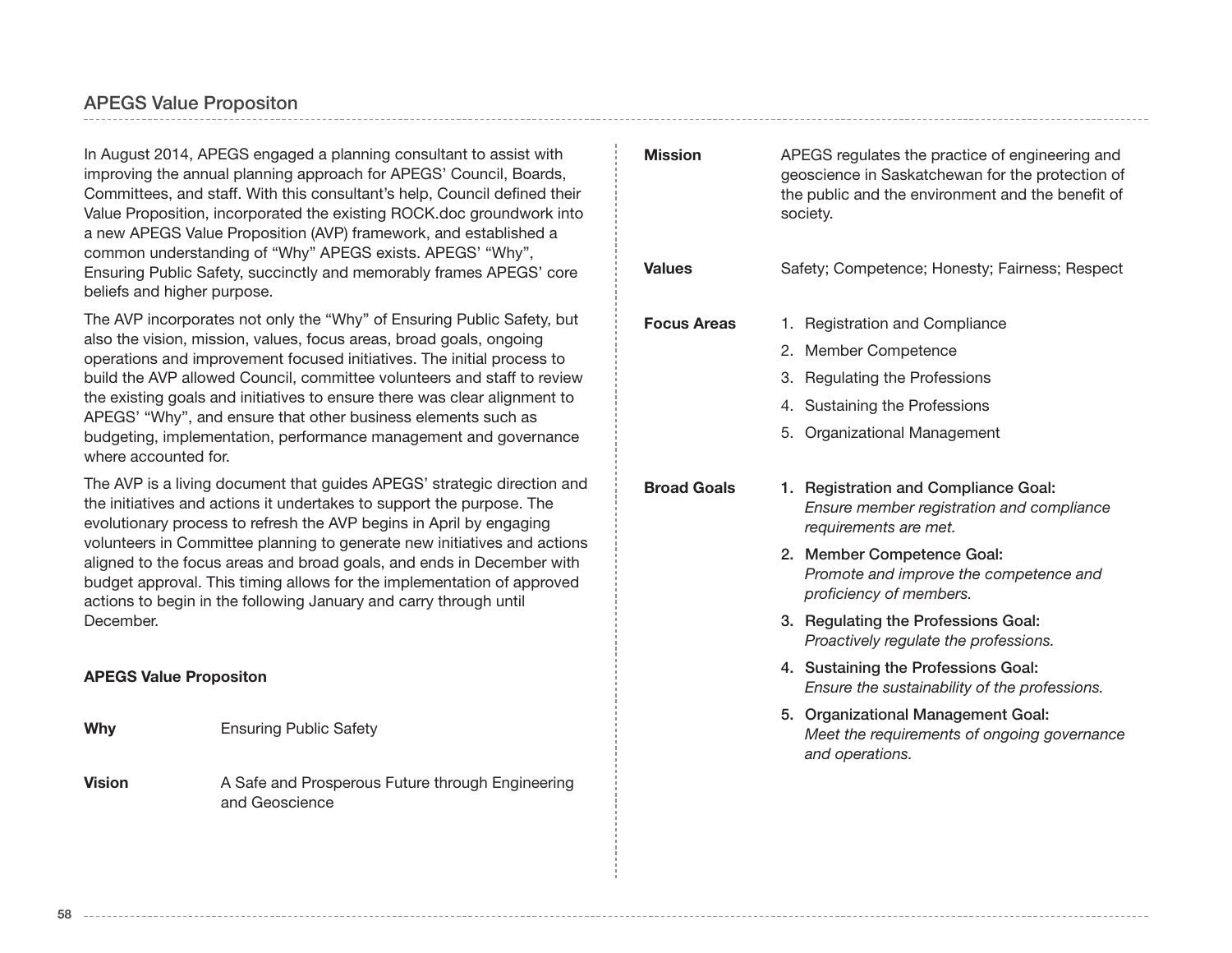## A

Hikmet Abdulkadir, P.Eng. Colin Abernethy, P.Eng. Dr. -Ing.Sven Achenbach, P.Eng. Alec Aitken, P.Geo. Abayomi Akande, P.Eng. Salman Akhtar, P.Eng. Dianne Allen, P.Eng. Mary Anderson, P.Geo. Daryl Andrew, P.Eng. Gregory Andrist, P.Eng. Kevin Ansdell, P.Geo., FEC (Hon.), FGC Shawna Argue, P.Eng., FEC, FGC (Hon.) Koorosh Asghari Ul Haque Ashraf Michael Avery, P.Eng. Mohammed Aziz, P.Eng.

#### B

Narendra Bakhshi, P.Eng. Danny Baliad, P.Eng. Devin Bean, P.Eng. Nicole Beatch, P.Eng. Gordon Beck, P.Eng., FEC Georges Belcourt, P.Geo. Stephen Bend, P.Geo. Luigi Benedicenti, P.Eng., FEC Lyle Benko Robert Berry, P.Eng., FEC Curtis Berthelot, P.Eng. Alexandre Binette Christopher Blondeel, P.Eng. Ralph Bock, Geoscience Licensee Darla Bodnarchuk Richard Bond, P.Eng. Daniel Bonnet, P.Eng.

Ben Boots, P.Eng., FEC Leon Botham, P.Eng., FEC, FGC (Hon.) G. Botterill, P.Eng. Danae Bradshaw, Engineer-In-Training Timothy Braun, P.Eng. Ryan Brazeal, P.Eng. Leta Brisebois, P.Eng. Eric Broberg, P.Eng. Robert Brockmeyer, P.Eng. James Bugg, P.Eng. Wadena Burnett, Engineer-In-Training

#### C

Stephanie Campbell, Engineer-In-Training Shawn Carriere, P.Eng. Rajeev Chadha, P.Eng. Xiongbiao (Daniel) Chen, P.Eng. Renée Chevalier, P.Eng. Guoxiang Chi, P.Geo. Horea Chifa, P.Eng. Danielle Chorney, P.Eng. Muhammed Chowdhury, Engineer-In-Training Nurul Chowdhury, P.Eng. Robert Cochran, P.Eng. William Cook Edward Cooke, P.Eng. Robert Cooper, P.Eng. Karen Cossitt, P.Eng. Vanessa Cozine, P.Eng. Kevin Croteau, P.Eng. Kevin Crowe, P.Eng. Angeline Crozier, P.Eng.

#### D

Brian Daku, P.Eng. Janis Dale, P.Geo.

David Dansereau, P.Eng. Kristen Darr, P.Geo. Zahra Darzi, P.Eng., FEC S. Daum, P.Eng. Grant Dawson, P.Eng. Beatriz de Freitas, P.Eng. Kelvin DeGrow, P.Eng. Donald Delaney, P.Eng. David deMontigny, P.Eng. John Desjarlais, P.Eng. Michel Detharet, P.Eng. Mark Dieno, P.Eng. Anh Dinh, P.Eng. Kurtis Doney, P.Eng. Matthew Drotar, P.Eng. Graeme Drysdale, P.Eng. Allan Duff, P.Eng. Matthew Dunn, P.Eng. Jean-Christian Dupont, P.Eng. Terence Dyck, P.Eng.

## E

Edgar Earnshaw, Engineer-In-Training Sarah Jane Eaton, P.Geo. Yasir Elawad, P.Eng. Dean Elliott Meagan Elliott, P.Eng. Amin Elshorbagy, P.Eng. Dwaine Entner Zuri Epp, P.Eng. Lenard Erickson, P.Eng., FEC Jackson Esabu, P.Eng. Richard Evitts, P.Eng.

#### F

Kara Fagnou, P.Eng.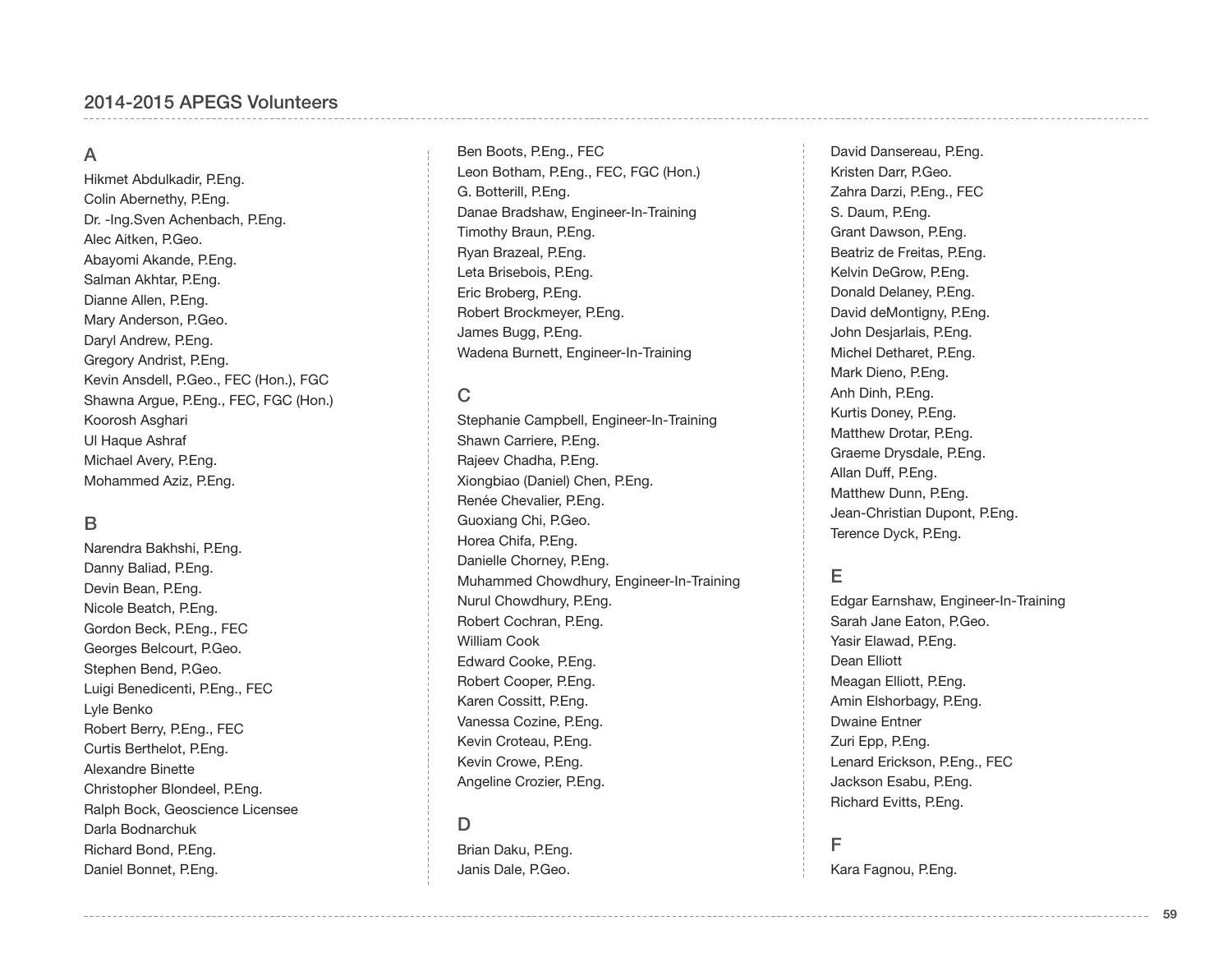Michael Famulak, P.Geo. Ian Farthing, Engineer-In-Training Donald Figley, P.Eng. Onile Finnestad, P.Eng. Andrea Fisher, P.Eng. Ian Flegel, P.Eng. Terrance Fonstad, P.Eng. Ashley Forbes, P.Eng., FEC Jordan Forbes, Engineer-In-Training Richard Forbes, P.Eng., FEC, FGC (Hon.) Robert Forbes, P.Eng. Marcia Fortier, P.Geo. Sandra Foster, P.Geo., FEC (Hon.), FGC Reza Fotouhi-C., P.Eng., FEC James Fraser, P.Eng. Dawn Friesen, P.Eng.

## G

**60**

Jeremy Gabel, P.Eng. Allen Gardiner, P.Eng. James Gates, P.Eng. Jeanette Gelleta, P.Eng. Craig Gelowitz, P.Eng. Dwayne Gelowitz, P.Eng., FEC Meghan Gervais, P.Eng. Imran Ghori, P.Eng. Wayne Gienow, P.Eng. Archie Gillies, P.Eng. Jon Gillies, P.Eng., FEC, FGC (Hon.) Grant Gingara, P.Eng. Jason Gogal, P.Eng. Corey Gorrill, P.Eng. Craig Graham, P.Eng. Kathryn Grapes-Yeo, P.Geo. Mike Griffin Catherine Griffith, P.Eng.

## H

Masood Haghighi Mahmoud Halfawy, P.Eng. Jeremy Hall, P.Eng. Deliang Han, P.Geo. Robert Hawboldt, P.Eng. Christopher Hawkes, P.Geo., Engineer-In-Training Lawrence Hein, P.Eng., FEC Blake Heisler, P.Eng. Jerome Helfrich, P.Eng., FEC Myron Herasymuik, P.Eng., FEC Peter Herczakowski, P.Eng. Bruno Hernani, Engineer-In-Training Gerry Hertz Margaret Anne Hodges, P.Eng., FEC Philip Holloway, P.Eng. Stormy Holmes, P.Eng., FEC Karl Hoover, P.Eng. Joshua Howe, P.Eng. Metro Hrabok, P.Eng. Jonathan Hromek, P.Eng. Yafei Hu, P.Eng. Gordon Huang, P.Eng. David Hundeby, P.Eng. Glenn Hussey, P.Eng. Jonathan Hutt, P.Eng.

## I, J

Trodhie Irlandez, P.Eng. Peter Jackson, P.Eng., FEC, FGC (Hon.) Mehrnoosh Janbakhsh, P.Eng. Sami Jasem, P.Eng. Gavin Jensen, Geoscientist-In-Training Roy Jewell, P.Eng. Yee-chung Jin, P.Eng. Jaime Johnson, P.Eng.

James Johnston, P.Eng. Lyle Jones, P.Eng., FEC Kim Junek, P.Eng.

## K

Rajesh Karki, P.Eng. Christopher Kasian, P.Eng. Brent Keevill, P.Eng. Lynn Kelley, P.Geo. Brett Kelln, Engineer-In-Training Douglas Kelln, P.Eng. Christopher Kennedy, David Kent, P.Eng., FEC Ila Klassen, P.Eng. Trevor Knoll, P.Eng. Seok-Bum Ko, P.Eng. Amanda Kostiuk, Engineer-In-Training Andrew Kostiuk, P.Eng. Alexandre Koustov, P.Eng. Trevor Kowalchuk, P.Eng. Rick Kullman, P.Eng., FEC, FGC (Hon.) Radhey Kushwaha, P.Eng., FEC Margaret Kuzyk, P.Eng., FEC, FGC (Hon.)

### L

Paul Laforge, P.Eng. Vincent LaHaye, P.Eng. Brett LaRoche, P.Eng. Jared Larson, P.Eng. Stephen Lau Larry Lechner, P.Eng. Yen-Han Lin, P.Eng. Kenneth Linnen, P.Eng., FEC Xiang (William) Liu, P.Eng. Edward Llewellyn, P.Eng. Andrew Lockwood, P.Eng., FEC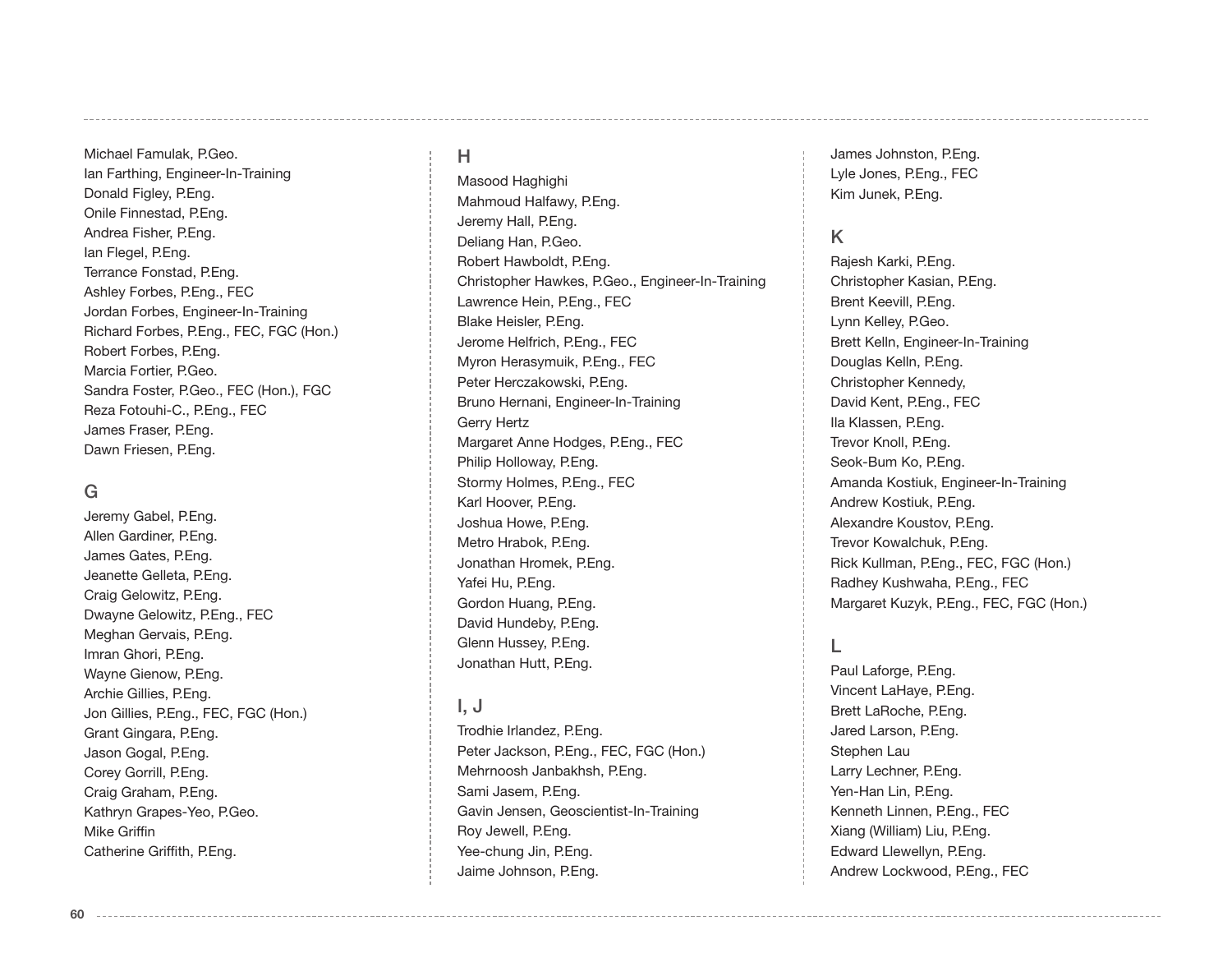Andrew Loken, P.Eng., FEC Alexander Lothian Arthur Lotts, P.Eng., P.Geo. Ian Loughran, P.Eng. Denard Lynch, P.Eng.

#### M

David MacDougall, P.Geo. Reynaldo Madduma, P.Eng. Edmund Mahoney, P.Eng. Anastassia Manuilova, P.Eng. Brent Marjerison, P.Eng., FEC Lynne Marr, P.Eng. John Masich, P.Eng. Lori Matthews, P.Eng. Kerry Mazurek, P.Eng. Daniel McCarthy, P.Eng. Kevin McCullum, P.Eng. Michael McKibben, P.Eng. Brian McKinnon Jane McLeod, P.Eng. Dena McMartin, P.Eng., FEC Kerry McNamara, P.Eng. Robert McPherson, P.Eng. Shakil Meenai Mehran Mehrandezh, P.Eng. Muluneh Mekonnen Marina Melchiorre, P.Eng. Lei Meng, P.Eng. Xiao Wei (Annie) Meng, P.Eng. James Merriam, P.Geo. Andrew Mievre, P.Eng. Anant Minhas, P.Eng. Yuseph Montasser Terence Monteith, P.Eng. Ryan Morelli, P.Geo. Li Sheng (Judy) Morgan, P.Eng.

Erin Moss, P.Eng. Devin Mutschler, P.Eng., P.Geo.

#### N

Alireza Nafisi, P.Eng. Shahrooz Nafisi, P.Eng. Syed Naqvi, P.Eng. Matthew Naylor, P.Eng. Subodh Negi Kevin Ness, P.Eng. N. Ralph Newson, P.Eng., P.Geo. Philip Ng, P.Eng. Satindar Nijhawan, P.Eng. Catherine Niu, P.Eng. Nancy Normore, P.Geo.

## $\Omega$

Jaylyn Obrigewitsch, P.Eng. Akindele Odeshi, P.Eng. Patricia Ogilvie, P.Geo. Wheeler O'Harrow, P.Eng. Nnaemeka Okochi, P.Eng. Arthur Opseth, P.Eng., FEC, FGC (Hon.) Klaus Ottenbreit, P.Eng.

#### P

Harpreet Panesar, P.Eng. Satyanarayan Panigrahi, P.Eng. Young-Jin Park, P.Eng. Janice Paslawski, P.Eng. William Passy, P.Eng. Anna Paturova, P.Eng. Mark Paulsen, P.Eng. Brett Pearson, P.Geo. John Pearson, P.Geo., FGC Ronald Pearson, P.Eng., FEC

Bruce Peberdy, P.Eng. Christian Pelletier, P.Eng. Jian Peng, P.Eng. Toritseju Pessu Spiros Philopoulos, P.Eng. Diana Podborochynski, P.Eng. Kent Pointon, P.Eng. Damodar Pokhrel, P.Eng. Penelope Popp, P.Eng. Erica Povhe, P.Eng. Richard Prankev, P.Eng. Sheri Praski, P.Eng., FEC

#### Q, R

Hairuo Qing, P.Geo. Hasan Rahman, P.Eng. Behrooz Razban, P.Eng. Malcolm Reeves, P.Eng., P.Geo., FEC, FGC Alain Renaud, P.Geo. David Rezansoff, P.Geo. Donald Richardson, P.Eng. Terry Richelhoff, Francis Rieder, P.Eng. Martin Roberge, P.Eng. Deborah Rolfes Shawn Rolland Amritpaul Romana, P.Eng. Larrie Roosdahl, P.Eng. Christopher Ross, P.Eng. Russell Roy, P.Eng. Montgomery Russell, P.Eng.

## S

Aryan Saadat Mehr, P.Eng. Samer Salem, P.Eng. Hamid Salmasi, P.Eng.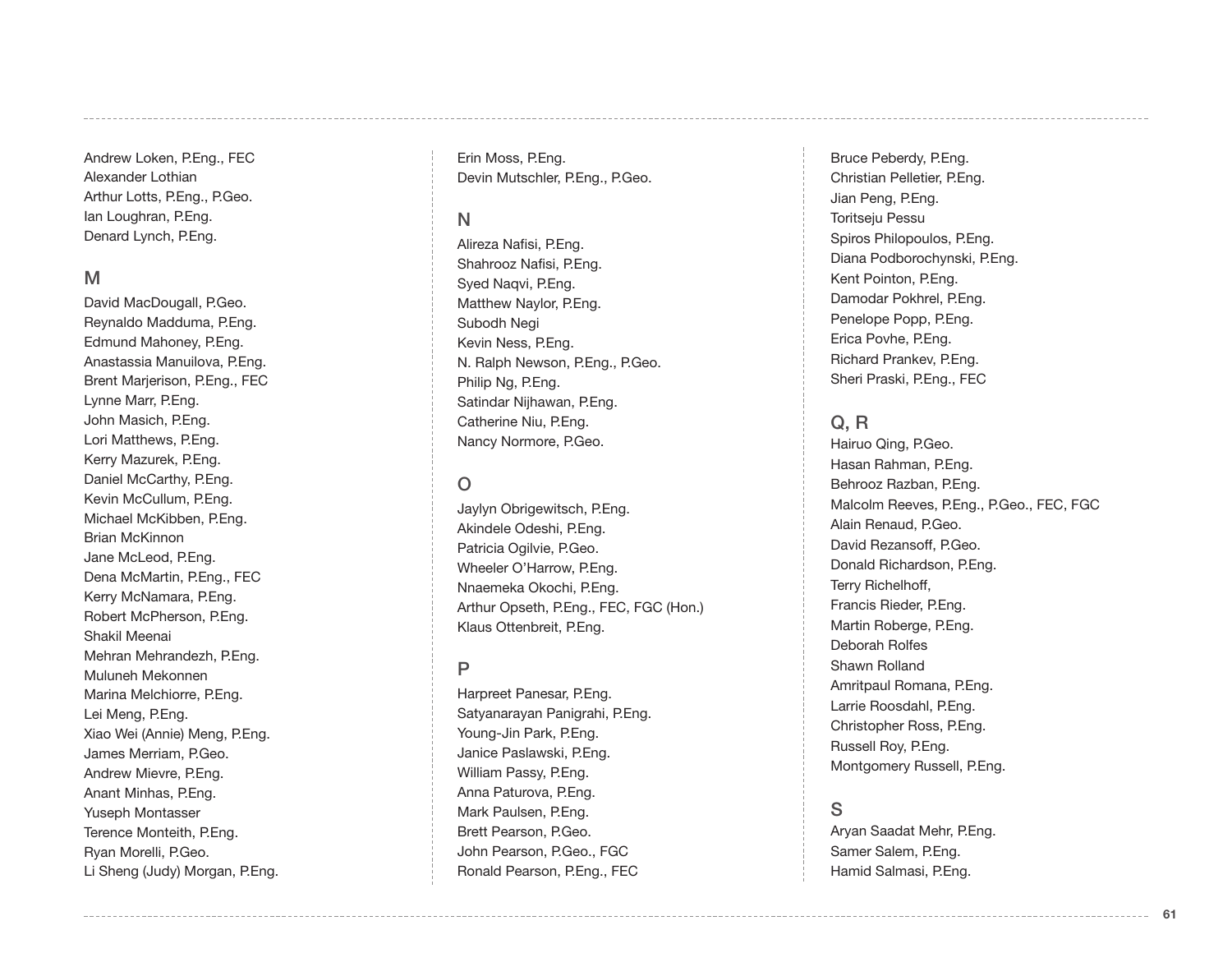Devinder Sambhi, P.Eng. Gordon Sarty, P.Eng. Christopher Sawcyn, P.Eng. Ryan Schindelka, P.Eng. Robert Schultz, P.Eng. Ravi Seera, P.Eng. Rajeshkumar Shah, P.Eng. Satish Sharma, P.Eng. Mark Sherwood, P.Eng. Prashanna Shrestha, P.Eng. Jolene Simon, P.Eng. Stacey Sirois, P.Eng. Ian Sloman, P.Eng. Brittany Smith, Engineer-In-Training Andrei Smolyakov, P.Eng. Tyson Snider, P.Eng. Hamid Soleymani, P.Eng. Jafar Soltan Mohammadzadeh, P.Eng. Douglas Soveran, P.Eng. Jeffrey Spence, P.Eng. Rob Stables, P.Eng. Catharine Starkell, P.Eng. Curtis Steele, P.Eng. Shani Steinhubl, P.Eng. Raymond Sthamann, P.Geo. Timothy Stobbs, P.Eng. William Stoesz, P.Eng. John Styles, P.Eng., FEC Ian Summerfield

#### T

Hsiang-Yung Teng, P.Eng. Ashok Thakkar, P.Eng. Ondiveerapan Thirunavukkarasu, P.Eng. Rob Topping, P.Eng. Farshid Torabi, P.Eng. Kevin Traves, P.Eng.

Devendra Trivedi, P.Eng. Gregory Tucker

#### U, V, W

John Unrau, P.Geo. William van Breugel, P.Eng. Mark VanVliet, P.Eng. Patrick Vermette Eli Viloria Gregory Vogelsang, P.Eng., P.Geo. Douglas Wagner, P.Eng. Khan Wahid, P.Eng. Douglas Waldner, P.Eng. Lin Wang, P.Eng. Bret Watson, P.Eng. Glen Weisbrod, P.Eng. Terry Werbovetski, P.Eng., FEC Lisa White, P.Eng. Mark Wiens, P.Eng. Robert Wilson, P.Eng. Rory Windrum, P.Eng. Darren Wingerak, P.Eng., FEC Philip Winter, P.Eng. Shane Wolffe, P.Eng. Connor Wright, P.Eng. Fangxiang Wu, P.Eng.

## X, Y, Z

Yanan Xing, P.Eng. Daoyong Yang, P.Eng. Qiaoqin Yang, P.Eng. John Yannitsos, Engineering Licensee Gary Yeo, P.Geo., FEC (Hon.), FGC Ruihong Yu, P.Eng. Chris Zhang, P.Eng. Hao Zhang, P.Eng.

Dehua Zheng, P.Eng. Zuojing Zhu, P.Eng. Peter Zrymiak, P.Eng. Tara Zrymiak, P.Eng.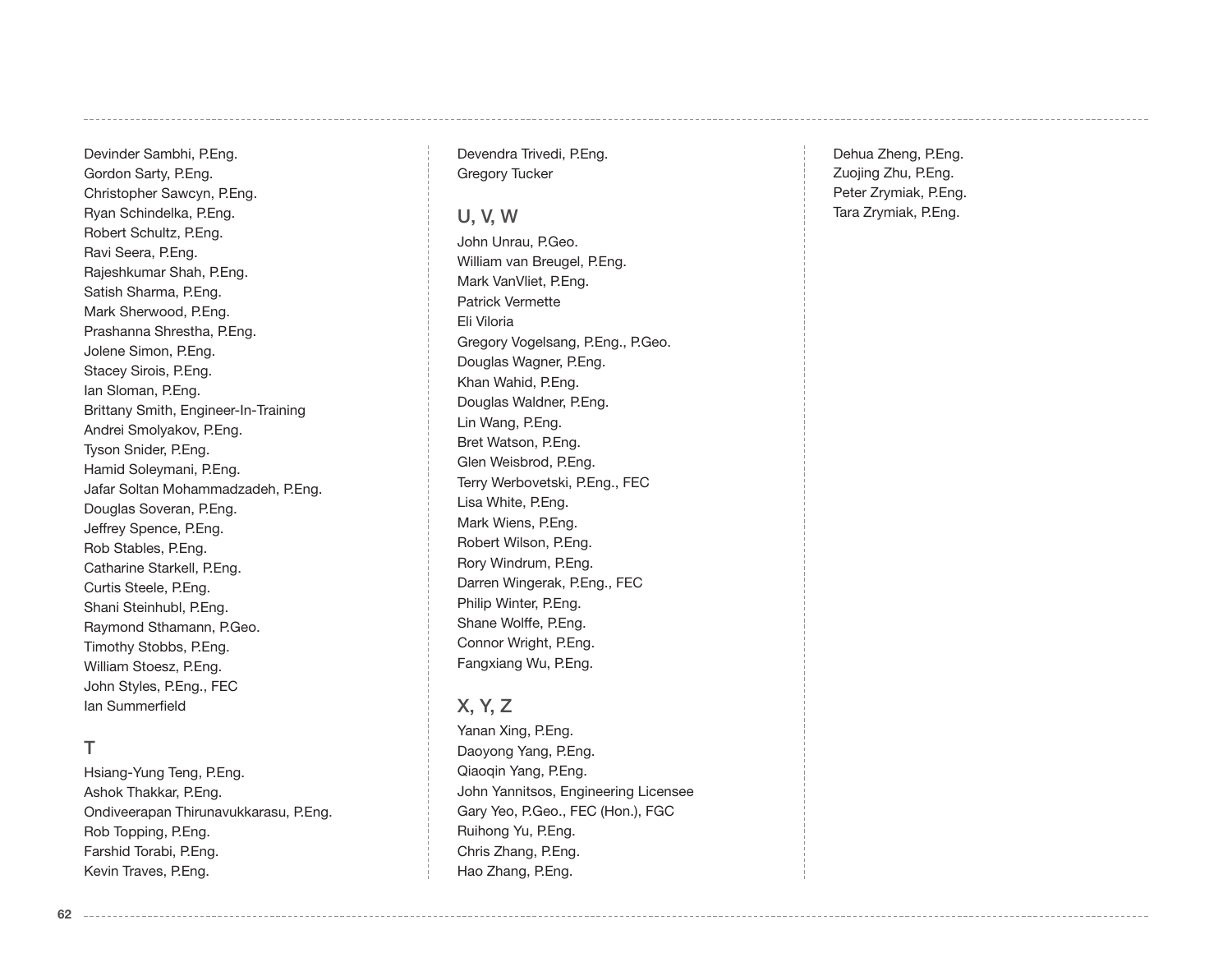## 2013-2014 APEGS Council



#### Seated left to right:

Rob Stables, P.Eng., District Councillor, South-East Andrew H. Loken, P.Eng., FEC, President-Elect Margaret Anne Hodges, P.Eng., FEC, Vice President Dwayne A. Gelowitz, P.Eng., FEC, President Leon C. Botham, P.Eng., FEC, Past President Dave D. Kent, P.Eng., FEC, Group Councillor, Civil Engineering Ben F. Boots, P.Eng., FEC, District Councillor, South-West

#### Standing left to right:

John D. Unrau, P.Geo., Group Councillor, Geological, Mining, Petroleum, Geophysics and Geoscientists Dwaine Entner, Public Appointee Gerry Hertz, Public Appointee Andrew R. Lockwood, P.Eng., FEC, Group Councillor, Mechanical and Industrial Terry A. Fonstad, P.Eng., District Councillor, North Tara Zrymiak, P.Eng., Group Councillor, Chemical, Ceramic and Metallurgical Penelope K. Popp, P.Eng., Group Councillor, Members-in-Training John G. Pearson, P.Geo., FGC, District Councillor, Geoscience North Stormy D.C. Holmes, P.Eng., FEC, Group Councillor, Environmental Michael S. Famulak, P.Geo., District Councillor, Geoscience South Ian G. Sloman, P.Eng. Group Councillor, Electrical and Engineering Physics Robert (Bob) L. Cochran, P.Eng., Group Councillor, Agriculture and Forestry